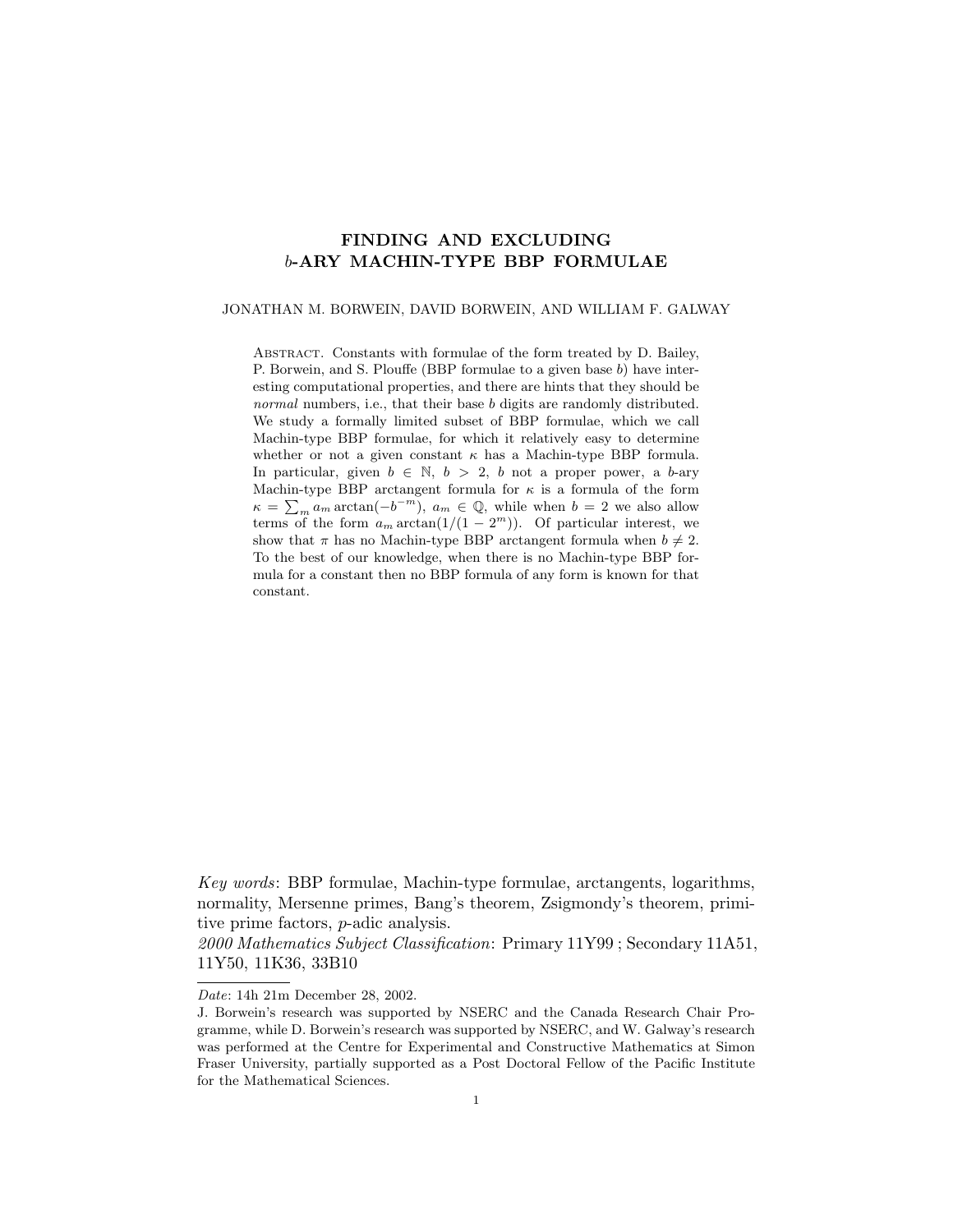2 JONATHAN M. BORWEIN, DAVID BORWEIN, AND WILLIAM F. GALWAY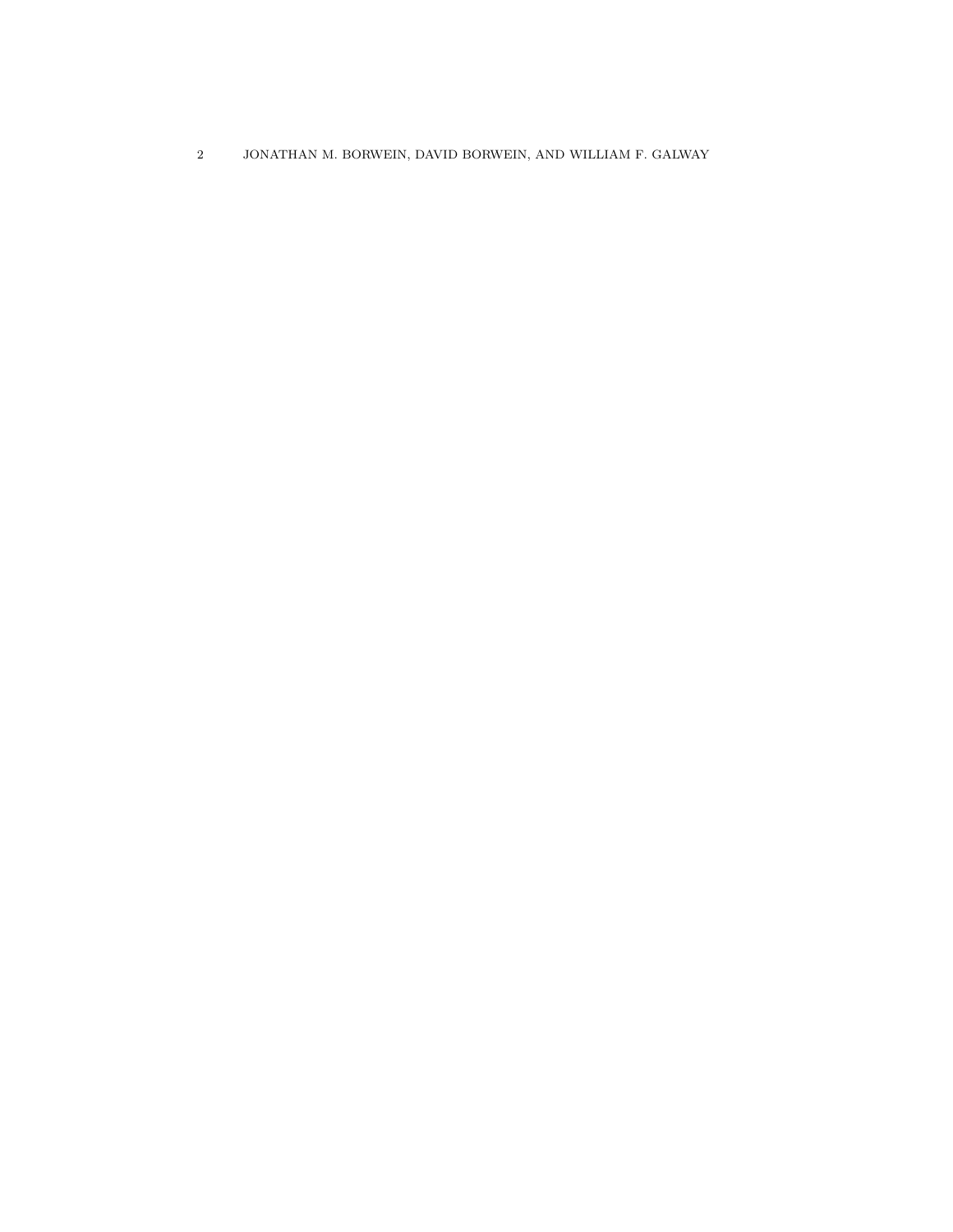# $\begin{minipage}{.4\linewidth} \textbf{MACHIN-TYPE } BBP \textbf{ FORMULAE} \end{minipage}$

# CONTENTS

| Introduction<br>$1 \quad$                                          | $\bf 5$        |
|--------------------------------------------------------------------|----------------|
| Preliminaries<br>1.1.                                              | $\overline{5}$ |
| 1.2.<br>Our goals                                                  | 7              |
| Machin-type BBP formulae for arctangents<br>2.                     | 7              |
| A brief survey of Machin-type formulae<br>2.1.                     |                |
| Notational conventions<br>2.2.                                     | 8              |
| 2.3.<br>Using group homomorphisms                                  | 9              |
| 2.4. Generators for Machin-type BBP arctangent formulae            | 10             |
| Finding Machin-type BBP arctangent formulae<br>2.5.                | 11             |
| 2.6.<br>Exclusion criteria for Machin-type BBP arctangent formulae | 14             |
| Machin-type BBP formulae for logarithms<br>3.                      | 18             |
| Machin-type logarithmic generators and formulae<br>3.1.            | 18             |
| Using valuation vectors and factorizations<br>3.2.                 | 19             |
| 3.3. Using Bang's theorem as an exclusion criterion                | 20             |
| 3.4. An application to arctangent formulae                         | 25             |
| Acknowledgments<br>4.                                              | 27             |
| Appendix A. BBP formulae for Machin-type BBP generators            | 27             |
| Appendix B. Conversion to polylogarithmic formulae                 | 27             |
| Appendix C. Zsigmondy's Theorem                                    | 30             |
| Appendix D. Density Results                                        | 31             |
| Appendix E. Comments and Research Problems                         | 32             |
| References                                                         | 33             |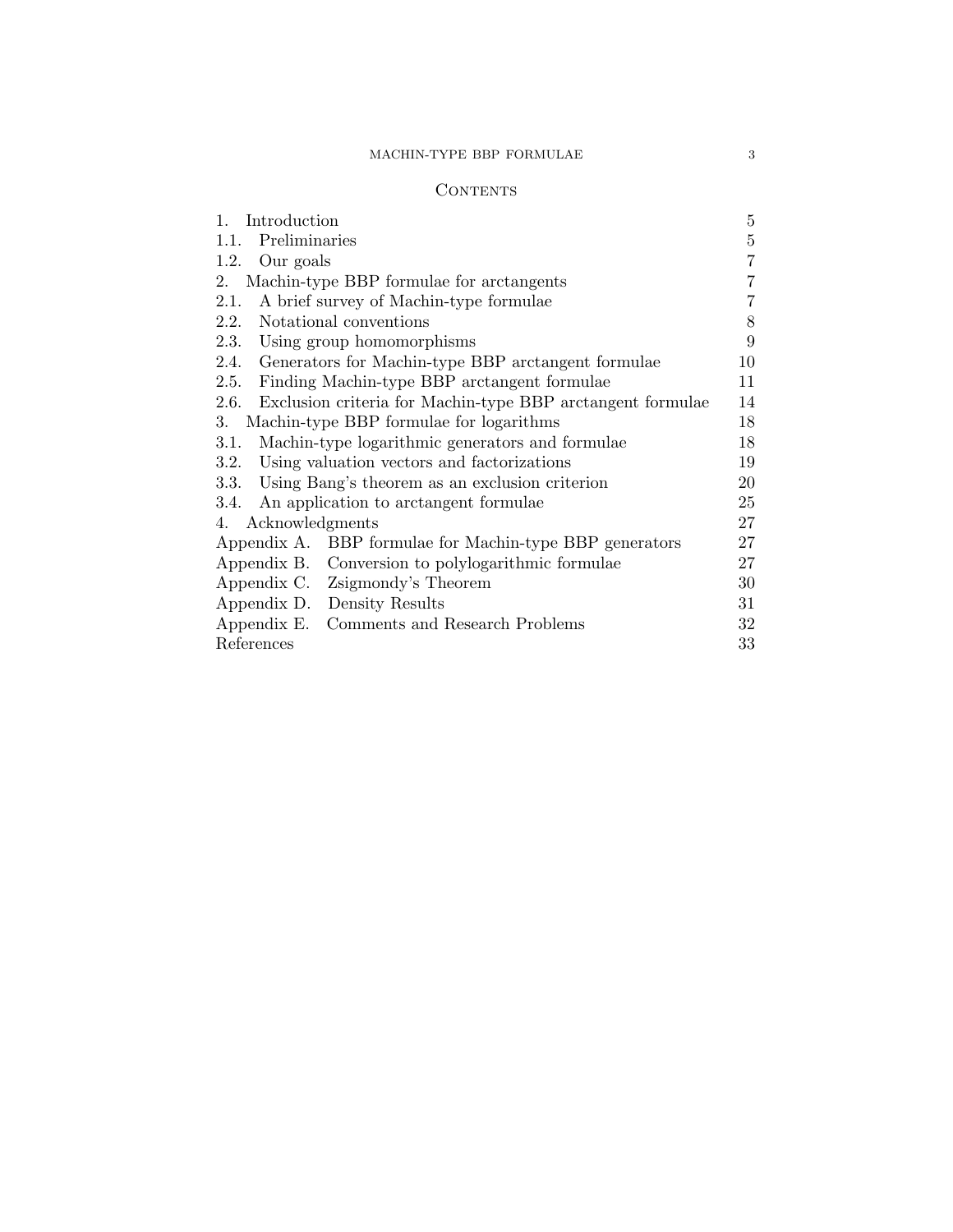4 JONATHAN M. BORWEIN, DAVID BORWEIN, AND WILLIAM F. GALWAY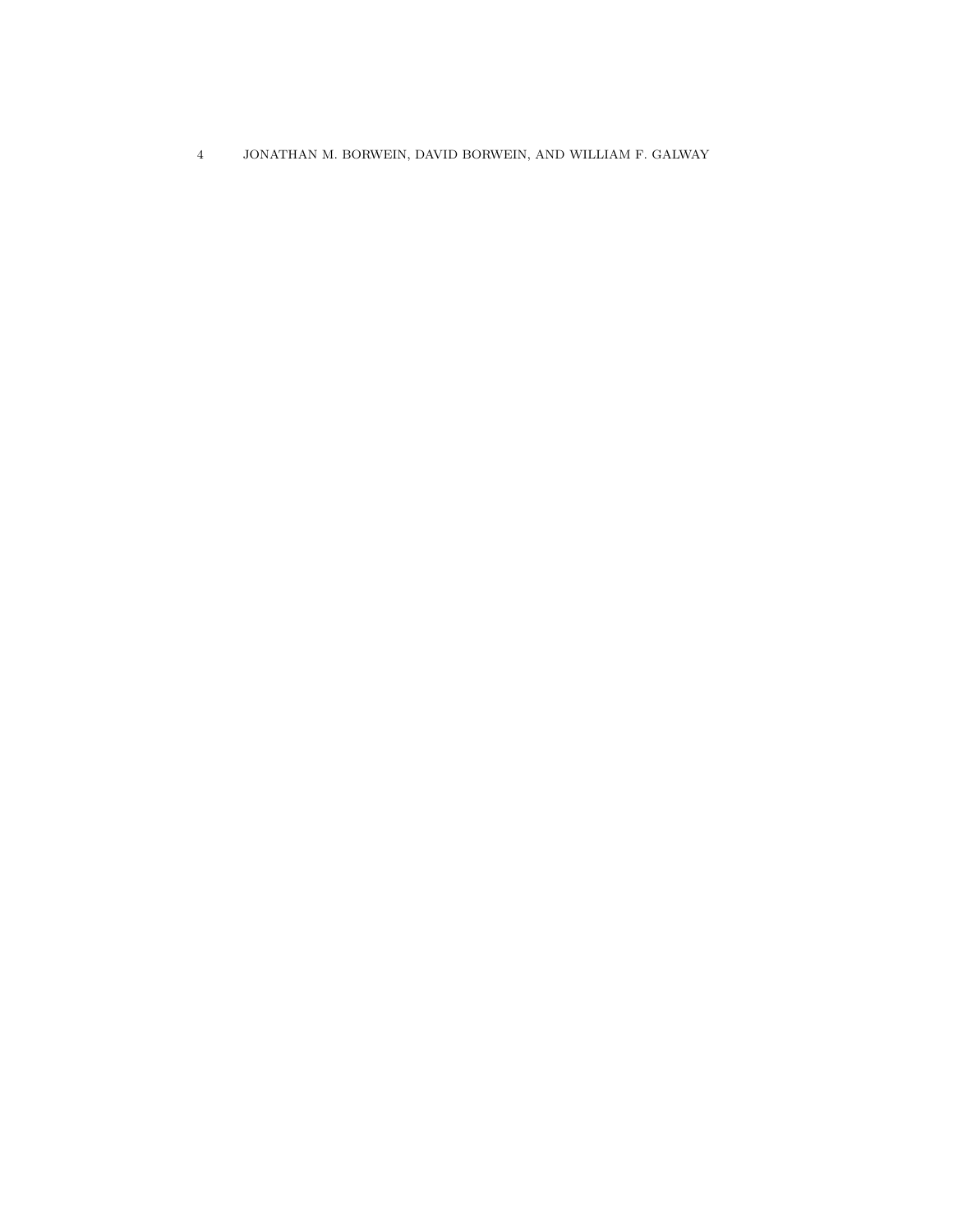### 1. INTRODUCTION

<span id="page-4-1"></span><span id="page-4-0"></span>1.1. **Preliminaries.** Given  $b \in \mathbb{N}$ ,  $b > 1$ , we say that a constant  $\kappa \in \mathbb{R}$  has a BBP formula to the base b, or a b-ary BBP formula, if

(1) 
$$
\kappa = \sum_{k\geq 0} \frac{p(k)}{q(k)} b^{-k},
$$

where  $p \in \mathbb{Z}[k], q \in \mathbb{Z}[k].$ 

BBP formulae are of interest because, for fixed  $b$ , the nth  $b$ -ary digit of a number with a BBP formula can be found without computing the previous digits—using only  $O(n \ln n)$  operations on numbers with  $O(\ln n)$ bits [\[BBP97\]](#page-32-1). For example, a BBP formula has been used to compute the quadrillionth bit (10<sup>15</sup>th bit) in the binary expansion of  $\pi$  [\[Per00\]](#page-33-0).

There are also recent results that relate BBP formulae to the behavior of a dynamical system, and which offer a "road-map" towards the proof that irrational numbers with BBP formulae must be normal in base b, i.e., their base b digits are randomly distributed [\[BC01\]](#page-32-2). For example, setting  $z = 1/2$ in the Taylor series expansion of  $-\ln(1-z)$  yields the particularly simple binary BBP formula:

$$
\ln(2) = \sum_{k \ge 0} \frac{1}{2k+2} 2^{-k}.
$$

In consequence the system with  $x_0 := 0$ , and

$$
x_n := (2x_{n-1} + 1/n) \mod 1
$$

for  $n > 0$  has the property that if  $(x_n)$  is equidistributed in [0, 1] then  $\ln 2$ is a normal number base 2.

While BBP formulae are interesting for these reasons, they are also somewhat mysterious because there are few methods known for finding a formula for a given constant, and even after a formula has been found experimentally it may be difficult to rigorously prove that the formula is valid.

Consider for example, *Catalan's constant*  $G := \sum_{k=0}^{\infty}$  $\frac{(-1)^k}{(2k+1)^2}$  which is not proven irrational. In a series of inspired computations using *polylogarithmic* ladders David Broadhurst has found — and proved — similar identities for constants such as  $\zeta(3)$ ,  $\zeta(5)$  and G.

Broadhurst's quadratic BBP hexadecimal formula for  $G$  is explicitly given next.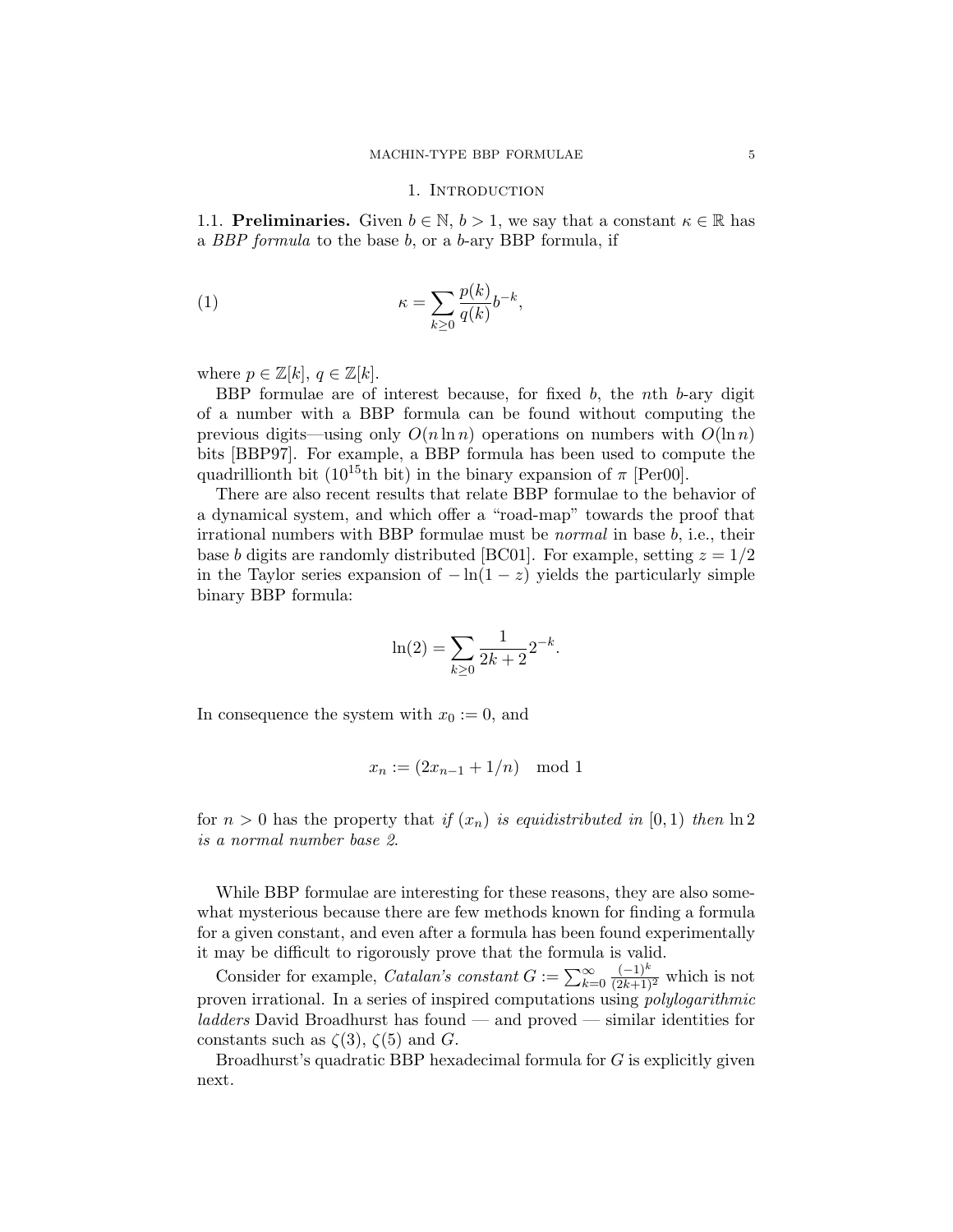$$
G = 3 \sum_{k=0}^{\infty} \frac{1}{2 \cdot 16^k} \left\{ \frac{1}{(8k+1)^2} - \frac{1}{(8k+2)^2} + \frac{1}{2(8k+3)^2} - \frac{1}{2^2(8k+5)^2} + \frac{1}{2^2(8k+6)^2} - \frac{1}{2^3(8k+7)^2} \right\}
$$
  
- 
$$
2 \sum_{k=0}^{\infty} \frac{1}{8 \cdot 16^{3k}} \left\{ \frac{1}{(8k+1)^2} + \frac{1}{2(8k+2)^2} + \frac{1}{2^3(8k+3)^2} - \frac{1}{2^6(8k+5)^2} - \frac{1}{2^7(8k+6)^2} - \frac{1}{2^9(8k+7)^2} \right\}.
$$

Given  $m \in \mathbb{N}$ , a BBP formula to the base b can be rewritten as a BBP formula to the base  $b^m$ , since

(2) 
$$
\sum_{k\geq 0} \frac{p(k)}{q(k)} b^{-k} = \sum_{k\geq 0} \left( \sum_{j=0}^{m-1} \frac{p(mk+j)}{b^j q(mk+j)} \right) b^{-mk},
$$

and the inner sum can be rewritten as a rational function in  $k$ . Although it is a minor abuse of language, we will also refer to formulae to the base  $b<sup>m</sup>$  as base b, or b-ary, BBP formulae. Under this convention the sum  $\sum_{k}(-1)^{k}(p(k)/q(k))b^{-k}$  may also be considered to be a b-ary BBP formulae—  $\overline{a}$  convention that lets one write some "base b" formulae in a shorter form, although we will avoid doing so in this paper. Unless we mention otherwise, from this point we will assume that  $b$  is not a proper power, i.e., that  $b$  does not have the form  $a^n$ , for any  $a \in \mathbb{N}$ ,  $n \in \mathbb{N}$ ,  $n > 1$ .

For fixed b, the set of numbers with b-ary BBP formulae is a vector space over Q. To the best of our knowledge, nearly all research has focused on subspaces of this space generated by elements of the form

<span id="page-5-1"></span>(3) 
$$
L(s, b, n, j) := \sum_{k \geq 0} \frac{1}{(nk + j)^s} b^{-k},
$$

with s,  $n, j \in \mathbb{N}, 1 \leq j \leq n$ . Numbers within these spaces have been called polylogarithmic—a term which we will reserve for Q-linear combinations of  $L(s, b, n, j)$  in which only j is allowed to vary.

<span id="page-5-0"></span>In his Compendium [\[Bai00\]](#page-32-0), Bailey catalogues many polylogarithmic constants. Bailey uses the notation

(4) 
$$
P(s, b, n, A) := \sum_{k \geq 0} b^{-k} \sum_{j=1}^{n} \frac{a_j}{(nk+j)^s},
$$

where  $A = [a_1, \ldots, a_n] \in \mathbb{Z}^n$ . In terms of our  $L(s, b, n, j)$  we have

(5) 
$$
P(s, b, n, A) = \sum_{j=1}^{n} a_j L(s, b, n, j).
$$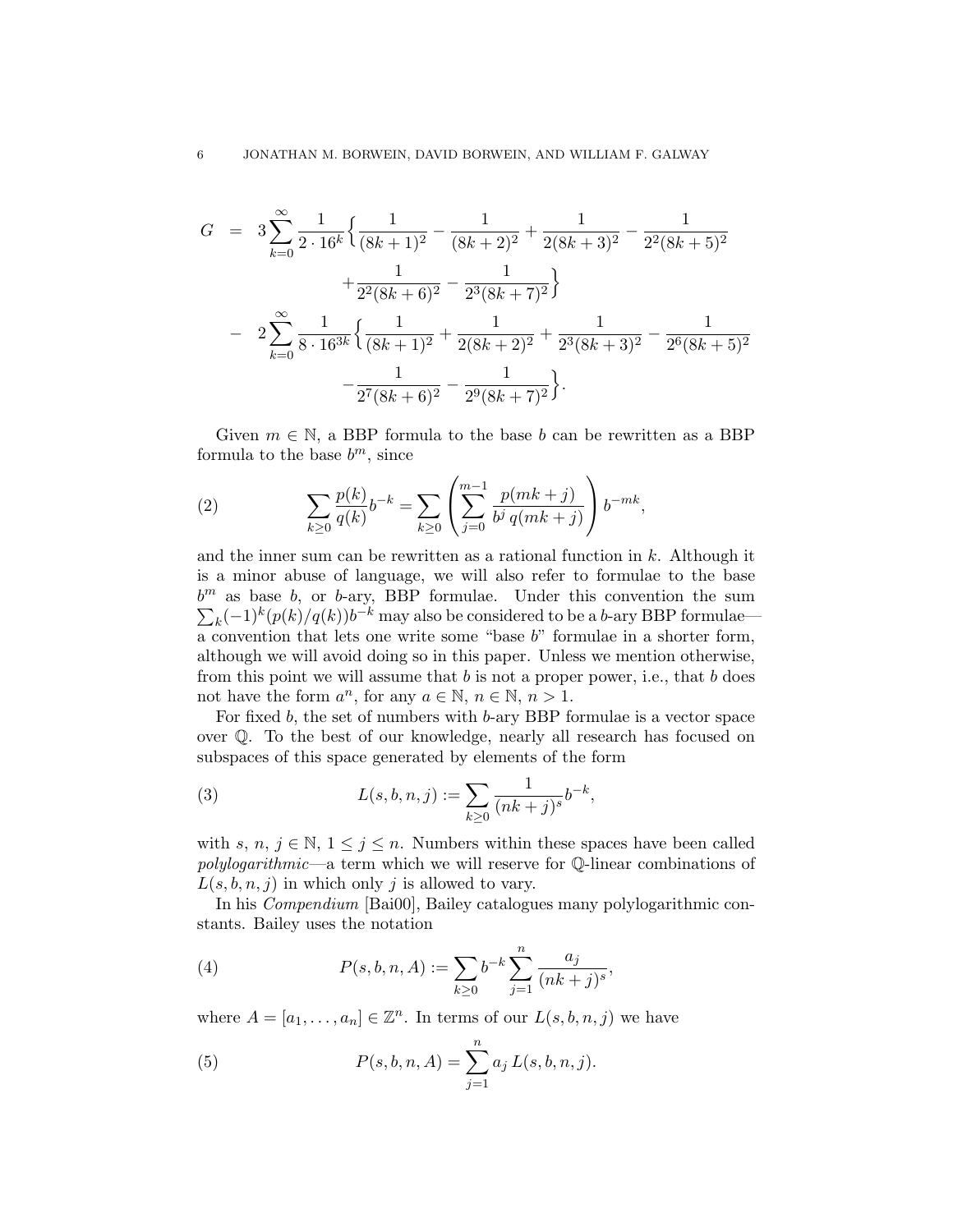Let span  $\{\alpha_k\}$  denote the vector space over Q spanned by the set  $\{\alpha_k\}$ . The spaces of polylogarithmic constants explored by Bailey have the form

$$
\text{span}\{P(s, b, n, A): A \in \mathbb{Z}^n\} = \text{span}\{L(s, b, n, j): 1 \le j \le n\}
$$

with s, b, n fixed, and with b allowed to be a power, such as  $2^4$ . Bailey has found many "interesting" constants  $\kappa$  in these spaces by computing  $\kappa$ and a table of  $L(s, b, n, j)$ ,  $1 \leq j \leq n$ , to high precision; and then using the PSLQ integer relation algorithm [\[FBA99\]](#page-33-1) to find  $a \in \mathbb{Z}$ ,  $A \in \mathbb{Z}^n$  such that  $a\kappa = P(s, b, n, A).$ 

<span id="page-6-0"></span>1.2. Our goals. In this paper we focus our attention on degree one, or "logarithmic", BBP formulae, i.e., those where  $s = 1$  in [\(4\)](#page-5-0). We further restrict ourselves to formulae of a special form which we call Machin-type. Roughly speaking, we say that  $\kappa$  has a Machin-type BBP formula to the base b (or  $\kappa$  has a b-ary Machin-type BBP formula) to mean that  $\kappa$  can be written either as a Q-linear combination of real parts of logarithms, or of imaginary parts of logarithms, where the logarithms are chosen so as to yield a BBP formula to the base b.

The numbers whose logarithms we consider all lie in the multiplicative group  $\mathbb{Q}[i]^\times$ . Knowledge of how numbers factor into primes over  $\mathbb{Z}[i]$  (the Gaussian integers) or over  $\mathbb Z$  serves as a tool both for finding Machin-type BBP formulae and for showing that no such formula can exist. Despite the restricted nature of Machin-type BBP formulae, to the best of our knowledge when we can show that there is no b-ary Machin-type formula for a constant then no b-ary BBP formula of any form is known for that constant.

#### <span id="page-6-3"></span>2. Machin-type BBP formulae for arctangents

<span id="page-6-2"></span><span id="page-6-1"></span>2.1. A brief survey of Machin-type formulae. The original Machin formula is the identity

(6)  $\pi/4 = 4 \arctan(1/5) - \arctan(1/239)$  (Machin, 1706).

Machin used this formula to compute 100 digits of  $\pi$ . Similar *Machin-type* formulae for  $\pi$ , i.e., formulae which express  $\pi$  as a Z-linear combination of arctangents, have been used in most other extended computations of  $\pi$  until around 1980 and a few million digits. In recent years it has generally been believed that quite different formulae for  $\pi$ , such as the "AGM formula", are better suited for the computation of  $\pi$ ; they are surely of lower operational complexity, but involve full precision intermediate calculation, and were used beyond 200 billion digits. (See [\[BB98,](#page-32-3) §11.1] for some history on  $\pi$  computations.) However, in December 2002, Yasumasa Kanada announced the record computation of 1.24 trillion decimal digits of  $\pi$ , using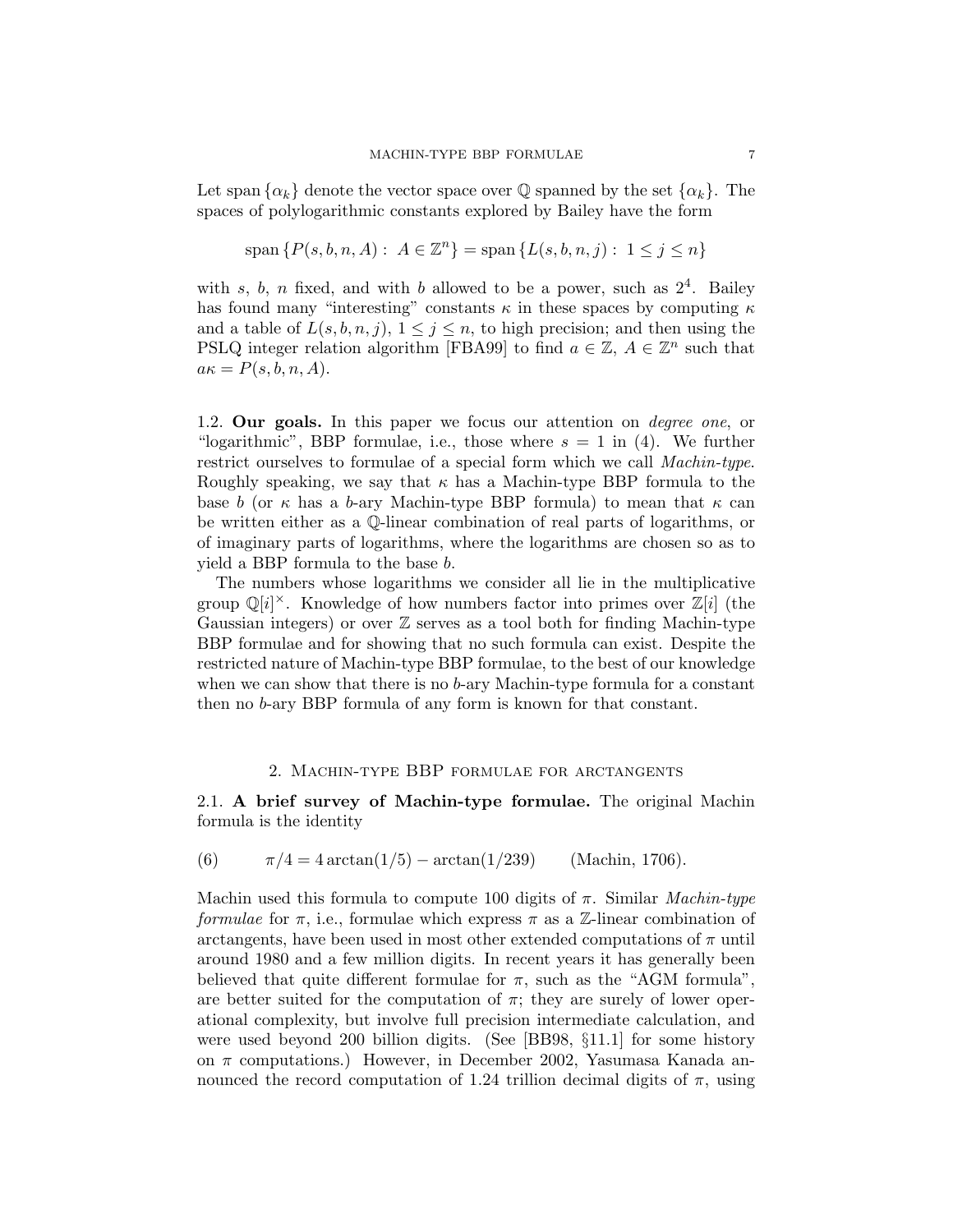the identities

<span id="page-7-2"></span>(7) 
$$
\pi = 48 \arctan(1/49) + 128 \arctan(1/57) - 20 \arctan(1/239) + 48 \arctan(1/110443)
$$

<span id="page-7-3"></span>(8) 
$$
\pi = 176 \arctan(1/57) + 28 \arctan(1/239) - 48 \arctan(1/682) + 96 \arctan(1/12943).
$$

Indeed, for the size of computation being undertaken full precision floating point computations are again impracticable.

One way to "discover" Machin's formula [\(6\)](#page-6-3) is to observe that

(9) 
$$
\arctan(y/x) \equiv \Im \ln(x+iy) \pmod{\pi}.
$$

(We will give our choice of branch-cut for  $arctan(\rho)$  and  $ln(z)$  below.) Equa-tion [\(9\)](#page-7-1), and the fact that  $(5+i)^4(239+i)^{-1} = 2+2i$  imply

(10) 
$$
\pi/4 = \arctan(1) \equiv 4 \arctan(1/5) - \arctan(1/239) \pmod{\pi}.
$$

True equality of the two sides of the congruence is easily verified numerically, by computing both sides to sufficient precision to ensure that they differ by less than  $\pi$ . Similarly, the process of verifying Equations [\(7\)](#page-7-2) and [\(8\)](#page-7-3) can be reduced to verifying that the products

<span id="page-7-4"></span><span id="page-7-1"></span>
$$
(49+i)^{48}(57+i)^{128}(239+i)^{-20}(110443+i)^{48}
$$

and

$$
(57+i)^{176}(239+i)^{28}(682+i)^{-48}(12943+i)^{96}
$$

both yield negative rational numbers.

This same technique of formulating a question about arctangents in terms of properties of  $\mathbb{Z}[i]$  was used by Størmer in 1897 to solve a problem of Gravé. Gravé's problem comprises that there are only four non-trivial integral solutions to

$$
m \arctan(1/u) + n \arctan(1/v) = k\pi/4,
$$

namely Machin's formula [\(6\)](#page-6-3), and

- <span id="page-7-5"></span>(11)  $\pi/4 = \arctan(1/2) + \arctan(1/3)$  (Euler, 1738)
- <span id="page-7-7"></span>(12)  $\pi/4 = 2 \arctan(1/2) - \arctan(1/7)$  (Hermann, 1706)
- <span id="page-7-6"></span>(13)  $\pi/4 = 2 \arctan(1/3) + \arctan(1/7)$  (Hutton, 1776).

Further information on Størmer's solution to can be found in [\[BB98,](#page-32-3) §11.1, Exercise 6], or, more completely, in [\[Rib94,](#page-33-2) §A.12].

<span id="page-7-0"></span>2.2. Notational conventions. Throughout this paper  $arctan(\rho)$  denotes the principal branch of the arctangent function, defined so that  $-\pi/2$  <  $arctan(\rho) < \pi/2$  for  $\rho \in \mathbb{R}$ . We also allow the case  $\rho = \infty$ , and define  $arctan(\infty) := \pi/2$  and also define  $tan(\pm \pi/2) := \infty$ . Given  $\rho \neq 0$  we define  $\rho/0 := \infty$ , regardless of the sign of  $\rho$ . Similarly,  $\ln(z)$  denotes the principal branch of the logarithm function, defined so that  $ln(z) = ln(|z|) + i\theta$  satisfies  $-\pi < \theta \leq \pi$ . In other words  $\theta = \Im \ln(z)$  satisfies  $e^{i\theta} = z/|z|, -\pi < \theta \leq \pi$ .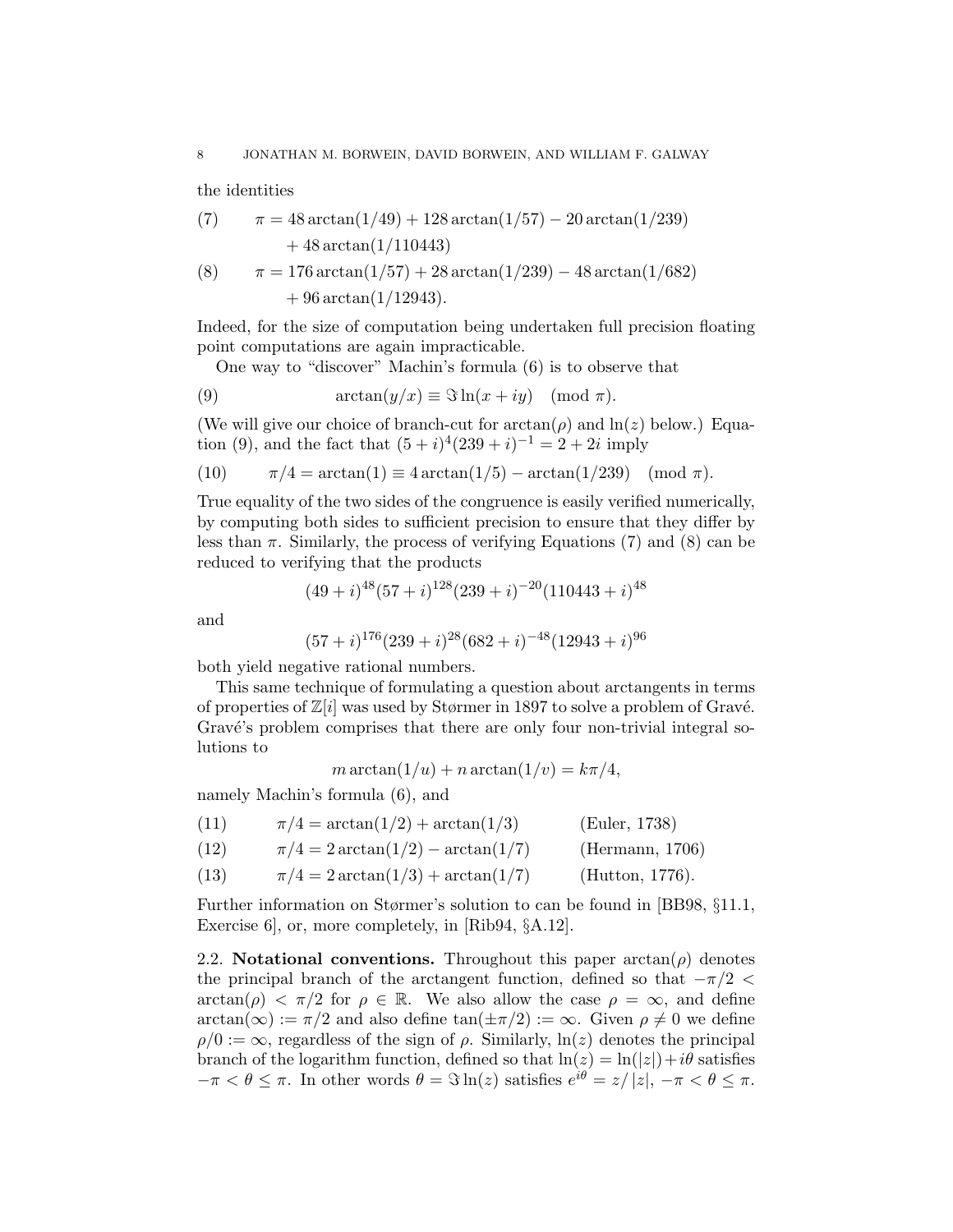(The function  $\Im \ln(z)$  is also known as the *argument* of z,  $\arg(z)$ .) Given x,  $y \in \mathbb{R}$ , our definitions of  $\ln(z)$  and  $\arctan(\rho)$  ensure that

$$
\arctan(y/x) = \Im \ln(x+iy) = \frac{1}{2} \ln \left( \frac{x+iy}{x-iy} \right)
$$

provided  $x > 0$ . More generally, under our conventions we always have  $arctan(y/x) \equiv \Im \ln(x + iy) \pmod{\pi}$ , including the case  $x = 0, y \neq 0$ .

<span id="page-8-0"></span>2.3. Using group homomorphisms. As in our derivation of Machin's formula in Section [2.1,](#page-6-2) we will use some basic group theory to guide us in our search for BBP formulae. We start with a set  $\{\kappa_1, \kappa_2, \dots\}$  of constants with known BBP formulae, and a constant  $\kappa$  for which we wish to determine a BBP formula. Provided  $\kappa \in \text{span}\{\kappa_1, \kappa_2, \dots\}$ , finding a BBP formula for  $\kappa$ in terms of the formulae for  $\kappa_i$  is equivalent to finding a Q-linear relationship of the form

<span id="page-8-2"></span>
$$
\kappa = \sum_j a_j \kappa_j,
$$

or, rearranging and multiplying through by a common denominator, this is equivalent to finding a Z-linear relationship of the form

(14) 
$$
n\kappa + \sum_j n_j \kappa_j = 0.
$$

In other words, we wish to determine if there is an  $n \in \mathbb{Z}$  for which  $n\kappa$ lies in the additive Abelian group G generated by  $\{\kappa_1, \kappa_2, \dots\}$ . Although we have little knowledge about  $G$ , we can choose a group homomorphism  $f: G \to H$  where the target group H is well understood. (Note that f need not be surjective—in our applications we will typically have img  $f \subsetneq H$ .)

<span id="page-8-1"></span>Given the homomorphism  $f$ , we are lead to finding a relationship of the form

(15) 
$$
nf(\kappa) + \sum_{j} n_j f(\kappa_j) = 0 \quad \text{or,}
$$

$$
f(\kappa)^n \prod_{j} f(\kappa_j)^{n_j} = 1,
$$

according to whether  $H$  is an additive group or an Abelian multiplicative group. If there is no solution to [\(15\)](#page-8-1) then there is no solution to Equa-tion [\(14\)](#page-8-2), and  $\kappa$  cannot be represented in terms of  $\{\kappa_1, \kappa_2, \dots\}$ . On the other hand, a solution to [\(15\)](#page-8-1) does not ensure a solution to [\(14\)](#page-8-2), but only ensures that

<span id="page-8-3"></span>(16) 
$$
n\kappa + \sum_j n_j \kappa_j = \kappa_0
$$

for some  $\kappa_0 \in \text{ker } f$ . Thus, to verify that  $\kappa$  can be represented in terms of  $\{\kappa_1,\kappa_2,\dots\}$ , it suffices to solve [\(15\)](#page-8-1) and to verify either that ker  $f = \{0\}$  or to further examine the left side of [\(16\)](#page-8-3) (e.g., with a numerical test) to verify that  $\kappa_0 = 0$ .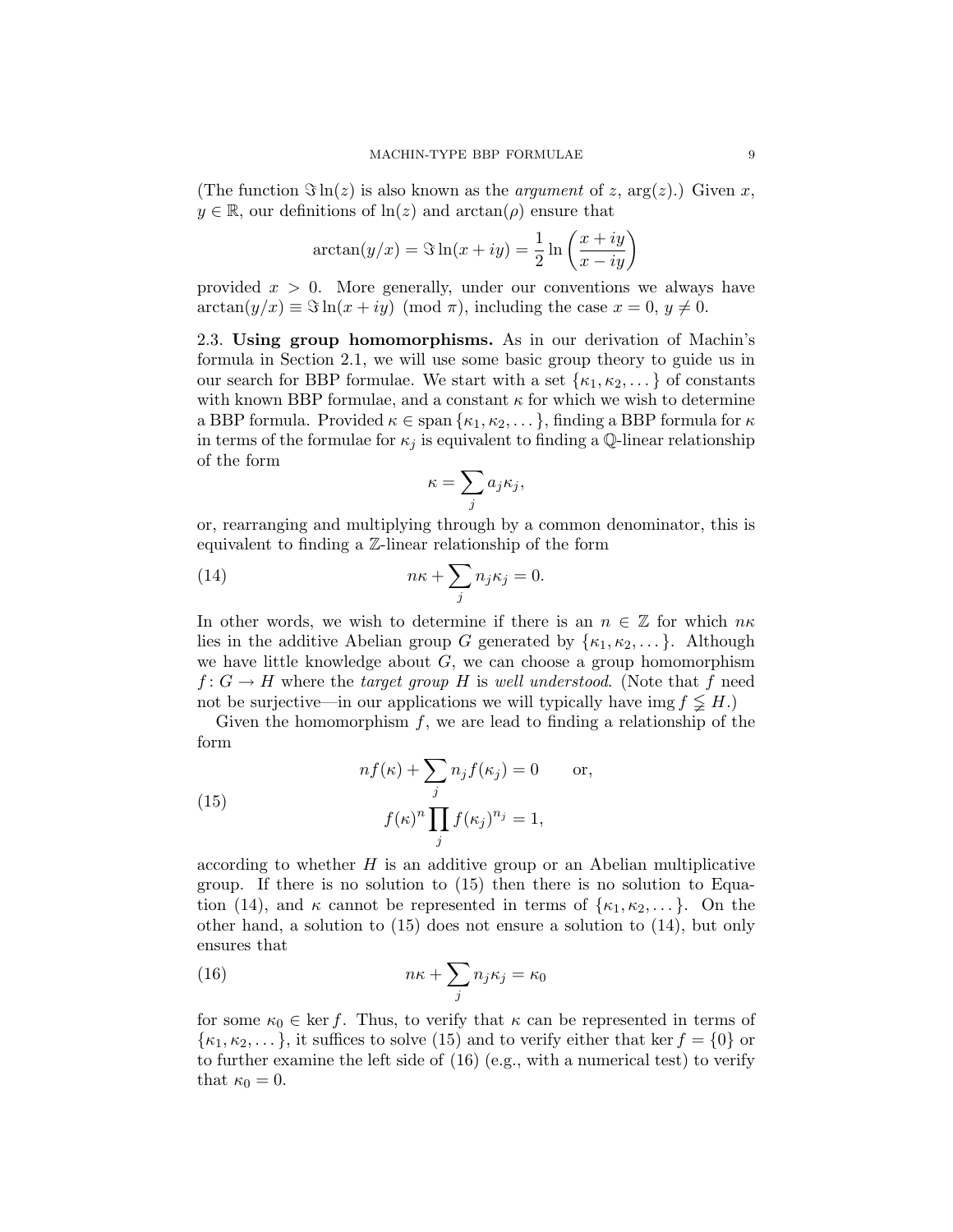#### 10 JONATHAN M. BORWEIN, DAVID BORWEIN, AND WILLIAM F. GALWAY

In our search for arctangent formulae there are two, nearly equivalent, choices of target group that seem convenient, and we will use both. In some cases we will identify an angle  $\theta \in \mathbb{R}$  with the line of slope  $tan(\theta)$ . Writing members of group quotients as explicit cosets, the corresponding homomorphism is essentially  $f: \mathbb{R} \to \mathbb{C}^{\times}/\mathbb{R}^{\times}$ ,  $f(\theta) = e^{i\theta} \mathbb{R}^{\times}$ . We will call  $\mathbb{C}^\times/\mathbb{R}^\times$  the group of slopes. More precisely, with  $f(\theta)$  as above, we will be using the homomorphism  $f|G$ , the restriction of f to G. Since we are working with  $G < \mathbb{R}$  generated by elements of the form  $arctan(\rho)$ ,  $\rho \in \mathbb{Q}$ we may take  $H = Q[i]^{\times} \mathbb{R}^{\times}/\mathbb{R}^{\times} \cong \mathbb{Q}[i]^{\times}/\mathbb{Q}^{\times}$ . The group  $\mathbb{Q}[i]^{\times}/\mathbb{Q}^{\times}$  has a rich number-theoretical structure which will guide us in our search for BBP formulae.

In other cases we will identify an angle  $\theta$  with the directed ray  $e^{i\theta} \mathbb{R}^{\times}_+$ , via the homomorphism  $f: \mathbb{R} \to \mathbb{C}/\mathbb{R}^{\times}_+$ ,  $f(\theta) = e^{i\theta} \mathbb{R}^{\times}_+$ , where  $\mathbb{R}^{\times}_+$  is the multiplicative group of positive real numbers. By identifying the ray  $e^{i\theta} \mathbb{R}^\times_+$ with the point  $e^{i\theta}$  we see that  $\mathbb{C}/\mathbb{R}_+^{\times}$  is isomorphic to the *unit circle* group  $\mathbb{S} := \{z \in \mathbb{C} : |z| = 1\}.$  As before, in this case we may take the target group to be  $H = Q[i] \times \mathbb{R}_+^{\times}/\mathbb{R}_+^{\times} \cong \mathbb{Q}[i] \times / \mathbb{Q}_+^{\times}$ .

**Remark.** Our group of slopes,  $\mathbb{C}^{\times}/\mathbb{R}^{\times}$ , can be considered as the real projective line  $\mathbb{P}_{\mathbb{R}}$ , endowed with a group structure. In more detail,

$$
\mathbb{P}_{\mathbb{R}} := \{ (y, x) \in \mathbb{R} \times \mathbb{R} : (y, x) \neq (0, 0) \},
$$

under the equivalence relation  $(y, x) \sim (\lambda y, \lambda x)$  for all  $\lambda \neq 0, \lambda \in \mathbb{R}$ . Writing y/x to denote the equivalence class of  $(y, x)$ , we can embed  $\mathbb{R} \subset \mathbb{P}_{\mathbb{R}}$  under the map  $y \mapsto y/1$ . Of course 1/0 denotes  $\infty$ : the *point at infinity*. In some earlier research notes we have written  $(y_1/x_1) \otimes (y_2/x_2)$  for multiplication in this group, where

$$
\frac{y_1}{x_1} \otimes \frac{y_2}{x_2} \sim \frac{y_1 x_2 + y_2 x_1}{x_1 x_2 - y_1 y_2}
$$

.

With this notation,  $\mathbb{P}_{\mathbb{R}}$  has identity  $0/1$ , and the (multiplicative) inverse of  $y/x$  is  $-y/x$ .

<span id="page-9-0"></span>2.4. Generators for Machin-type BBP arctangent formulae. We now describe our Machin-type BBP generators and the resulting formulae. Given b not a proper power,  $b > 2$ , these are generators of the form

$$
\arctan(-b^{-m}) = \Im \ln(1 - ib^{-m}) = -b^{-m} \sum_{k \ge 0} \frac{(-1)^k}{2k + 1} b^{-2mk}
$$

$$
= b^{-3m} P(1, b^{4m}, 4, [-b^{2m}, 0, 1, 0]).
$$

The series expansion for  $arctan(x/(1 + x))$  yields a binary BBP formula when  $x = \pm 2^{-m}$ . Thus, when  $b = 2$  we use additional generators of the form  $\arctan(1/(1-2^m)) = \Im \ln(1-(1+i)2^{-m})$ . We call these generators Aurifeuillian because of their similarity to the Aurifeuillian logarithmic generators defined in Section [3.](#page-17-0) Such factorizations were discovered by Aurifeuille and Le Lasseurre but first described in print in 1878 by Lucas (see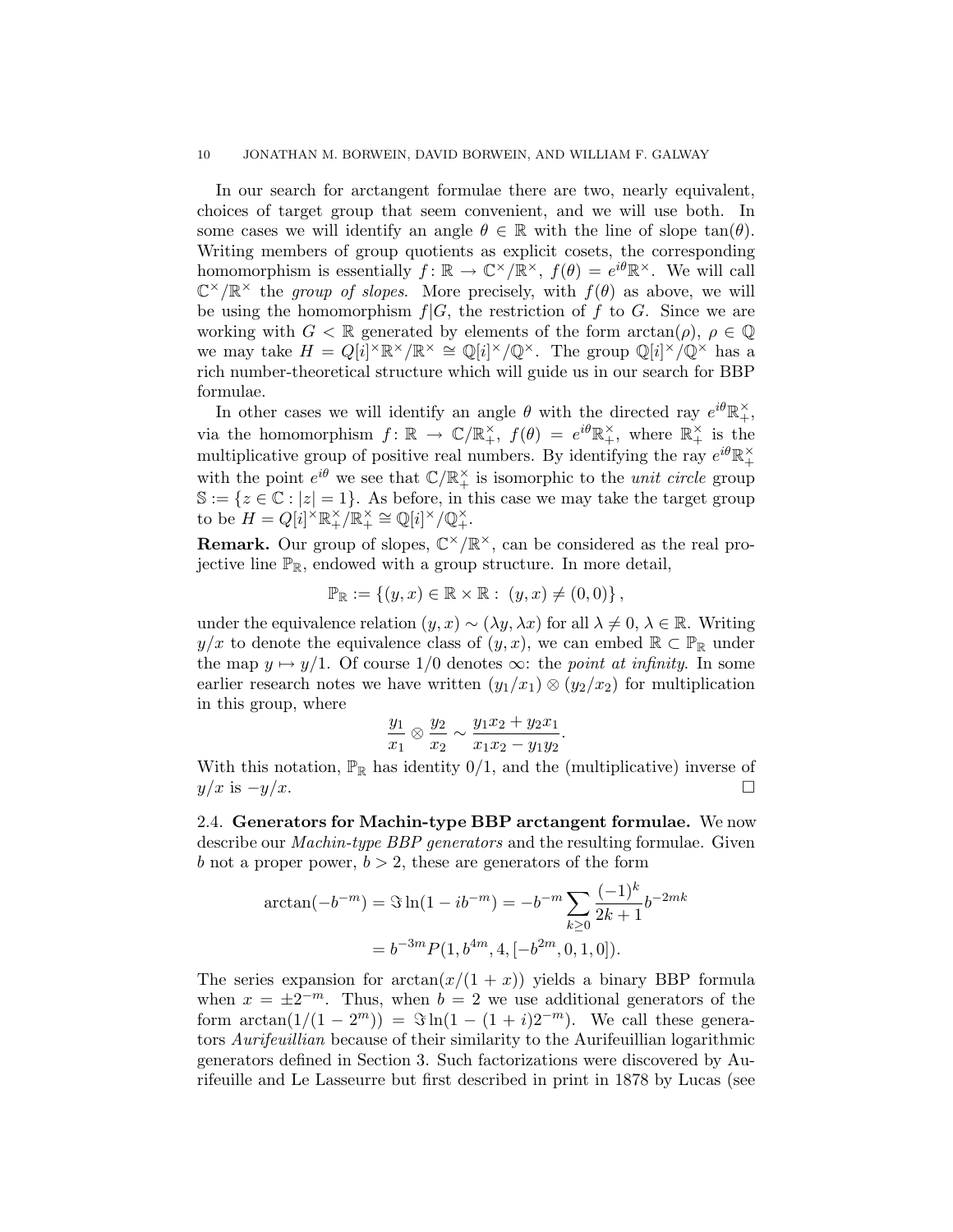page 126 of [\[Wil98\]](#page-33-3)). The BBP formulae for these Aurifeuillian generators are given in Appendix [A.](#page-26-1)

<span id="page-10-1"></span>**Definition 1.** Given  $\kappa \in \mathbb{R}$ ,  $2 \leq b \in \mathbb{N}$ , b not a proper power, we say that  $\kappa$  has a Z-linear or Q-linear *Machin-type BBP* arctangent formula to the base b if and only if  $\kappa$  can be written as a Z-linear or Q-linear combination (respectively) of generators of the form described in the previous paragraph. A non-Aurifeuillian formula is one which does not use Aurifeuillian generators. (Note that all formulae are non-Aurifeuillian when  $b > 2$ .) More briefly, when  $\kappa$  has a Q-linear formula we will say that  $\kappa$  has a b-ary Machin-type BBP arctangent formula.

Remarks. Although our Machin-type BBP formulae are in one sense more restricted than the formulae considered by Bailey, at first glance they also appear to be more general, in that we allow linear combinations of  $P(1, b^m, n, \dots)$ where both  $m$  and  $n$  may vary. However, in Appendix [B](#page-26-2) we will show that any Machin-type BBP formula may be reduced to Bailey's form.

We will call the generators of Definition [1](#page-10-1) the *minimal set* of arctangent generators, although for fixed b this set is not necessarily linearly independent. When  $b = 2$  it is sometimes convenient when doing hand computations to use all elements of the form  $\Im \ln(1 \pm (1 + i)2^{-m}) = \arctan(1/(1 \pm 2^m))$  as generators. Note however that both our minimal set of generators and the full set described above span the same space, as can easily be shown using the identity

$$
\Im \ln(1 + (1+i)2^{-m}) = \Im \ln(1 - i2^{1-2m}) - \Im \ln(1 - (1+i)2^{-m}).
$$

Note that  $(1 - ib^{-m})\mathbb{R}^{\times} = (b^{m} - i)\mathbb{R}^{\times}$ . In other words, both sides of the equality represent the same element in our group of slopes. Along the same lines we have  $\Im \ln(1 - ib^{-m}) = \Im \ln(b^m - i)$ . Since it is generally easier to work with elements of  $\mathbb{Z}[i]^{\times}$  instead of  $\mathbb{Q}[i]^{\times}$ , we will often prefer to write  $(b^m - i)\mathbb{R}^\times$  instead of  $(1 - ib^{-m})\mathbb{R}^\times$ . Similarly, we will often prefer  $(2^m-1-i)\mathbb{R}^\times$  to  $(1-(1+i)2^{-m})\mathbb{R}^\times$  and we will prefer to write the inverse of  $(x+iy) \mathbb{R}^\times$  as  $(x-iy) \mathbb{R}^\times$ . (We will follow the corresponding practice when working with elements of  $\mathbb{C}^{\times}/\mathbb{R}^{\times}_{+}$ , with  $\mathbb{R}^{\times}_{+}$  replacing the role of  $\mathbb{R}^{\times}$ .)  $\Box$ 

<span id="page-10-0"></span>2.5. Finding Machin-type BBP arctangent formulae. With these preliminary remarks out of the way, we almost immediately find a binary Machin-type BBP formulae for  $\pi/4$  by noting that

(17) 
$$
\pi/4 = -\Im \ln(1 - i) = -\arctan(-1)
$$

$$
= 2^{-4} P(1, 2^4, 8, [8, 8, 4, 0, -2, -2, -1, 0]).
$$

(This formula seems to have first been observed by Helaman Ferguson. See [\[Bai00,](#page-32-0) Equation (13)] and also [\[FBA99,](#page-33-1) page 352].)

Further binary formulae for  $\pi/4$  can be found in much the same way as in our development of Formula  $(10)$ , and as in Størmer's solution to Gravee's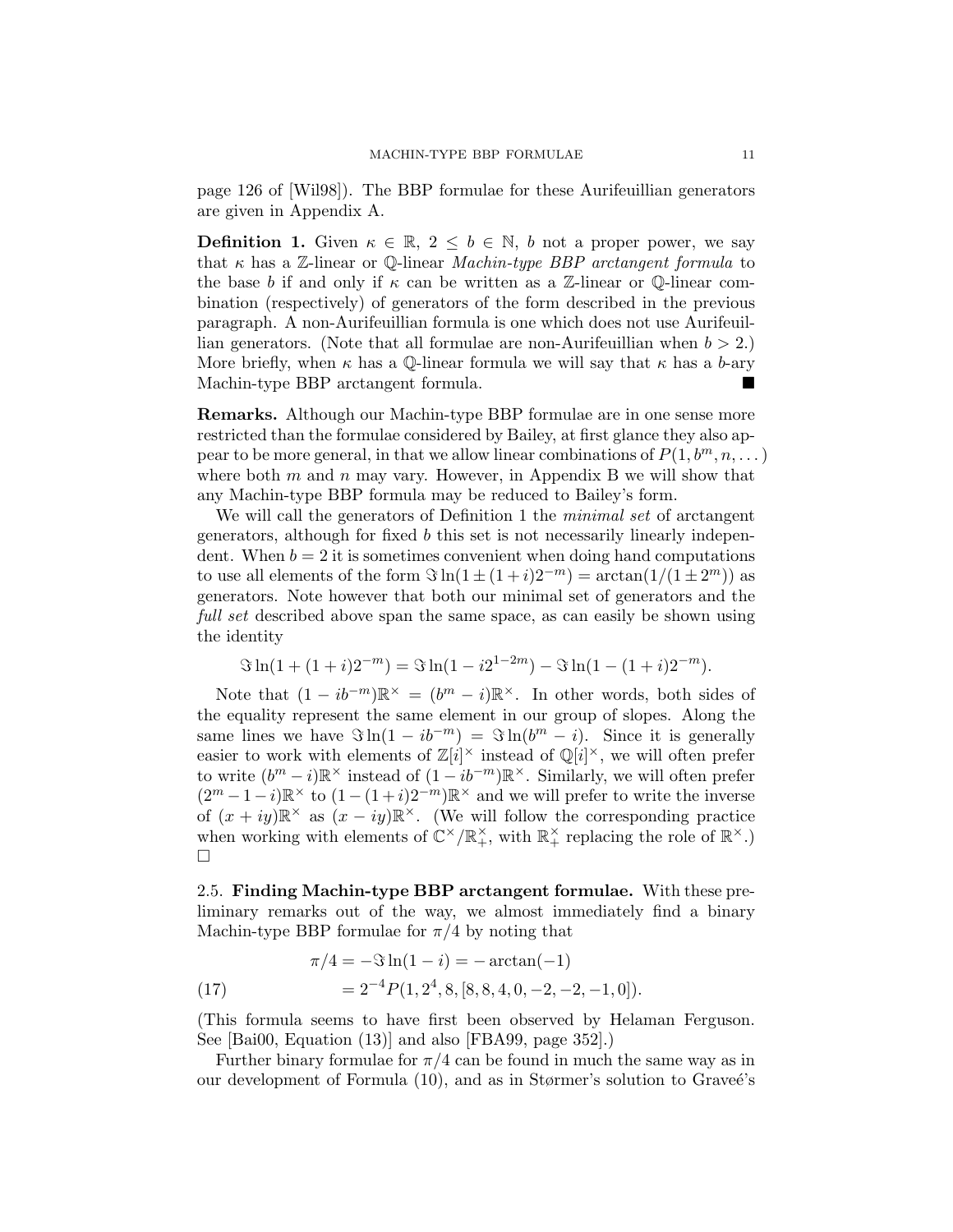<span id="page-11-0"></span>problem, by looking for products of the form

(18) 
$$
z := \prod_j (2^{m_j} - i)^{n_j} \prod_j (2^{m_j} - 1 - i)^{n_j}
$$

which yield  $z \in (1+i)\mathbb{R}^{\times}_+$ , and thus  $\Im \ln(z) \equiv \pi/4 \pmod{2\pi}$ . More generally, when looking for  $\mathbb{Z}$ -linear formulae for some multiple of  $\pi$ , we would consider products of the form [\(18\)](#page-11-0) yielding  $z \in (1+i)^n \mathbb{R}^{\times}$ , and thus  $\Im \ln(z) \equiv n\pi/4$ (mod  $2\pi$ ). Note that when  $n \equiv 0 \pmod{8}$  it is possible that  $\Im \ln(z) = 0$ .

A hand search for additional formulae soon reveals that

<span id="page-11-2"></span>(19) 
$$
(2-i)(3-i) = 5-5i,
$$

(20) 
$$
(2-i)^2(7+i) = 25 - 25i,
$$

<span id="page-11-3"></span>(21) 
$$
(3-i)^2(7-i) = 50 - 50i,
$$

corresponding to the solutions  $(11)–(13)$  $(11)–(13)$  $(11)–(13)$  of Gravé's problem. Since each factor on the left hand sides has the one of the desired forms  $2^m - i$  or  $2^m - 1 - i$  for some m we see that [\(11\)](#page-7-5), [\(12\)](#page-7-7), and [\(13\)](#page-7-6) all yield binary Machin-type BBP arctangent formulae for  $\pi/4$ .

Similarly, a hand search gives binary Machin-type BBP arctangent formulae for  $arctan(1/6)$ ,  $arctan(5/6)$ , and  $arctan(1/11)$  via the factorizations

$$
6 + i = (5 + i)(31 - i)/26,
$$
  
\n
$$
6 + 5i = (1 + i)(5 - i)(9 + i)(255 - i)/2132,
$$
  
\n
$$
11 + i = (1 + i)(6 - 5i),
$$
 and then factor  $(6 - 5i)$  as  $\overline{6 + 5i}$ .

These factorizations give formulae in terms of our full set of generators:

$$
\arctan(1/6) = \arctan(1/5) - \arctan(1/31)
$$

and

 $\arctan(5/6) = \arctan(1) - \arctan(1/5) + \arctan(1/9) - \arctan(1/255)$ 

while

<span id="page-11-1"></span>
$$
\arctan(1/11) = \arctan(1) - \arctan(5/6).
$$

No formulae for these three arctangents are listed in Bailey's Compendium [\[Bai00,](#page-32-0)  $\S3$ ]. However, the above results show that  $arctan(1/6)$ ,  $arctan(5/6)$ and  $arctan(1/11)$  do indeed admit binary Machin-type BBP formulae. (The process of converting such formulae to Bailey's form is detailed in Appendix [B.](#page-26-2)) Among the values missing in Bailey's list, the first arctangent for which we have been unable to find a binary Machin-type BBP formula is  $arctan(2/7)$ .

We can make the search for arctangent formulae more systematic by examining how  $2^m - i$  and  $2^m - 1 - i$  factor into primes over  $\mathbb{Z}[i]$ . Since primes in  $\mathbb{Z}[i]$  are only defined up to a factor of  $i^n$ , we will always take a "canonical" factorization of  $z \in \mathbb{Z}[i]$ , of the form

(22) 
$$
z = i^n \prod_j \mathfrak{p}_j^{n_j},
$$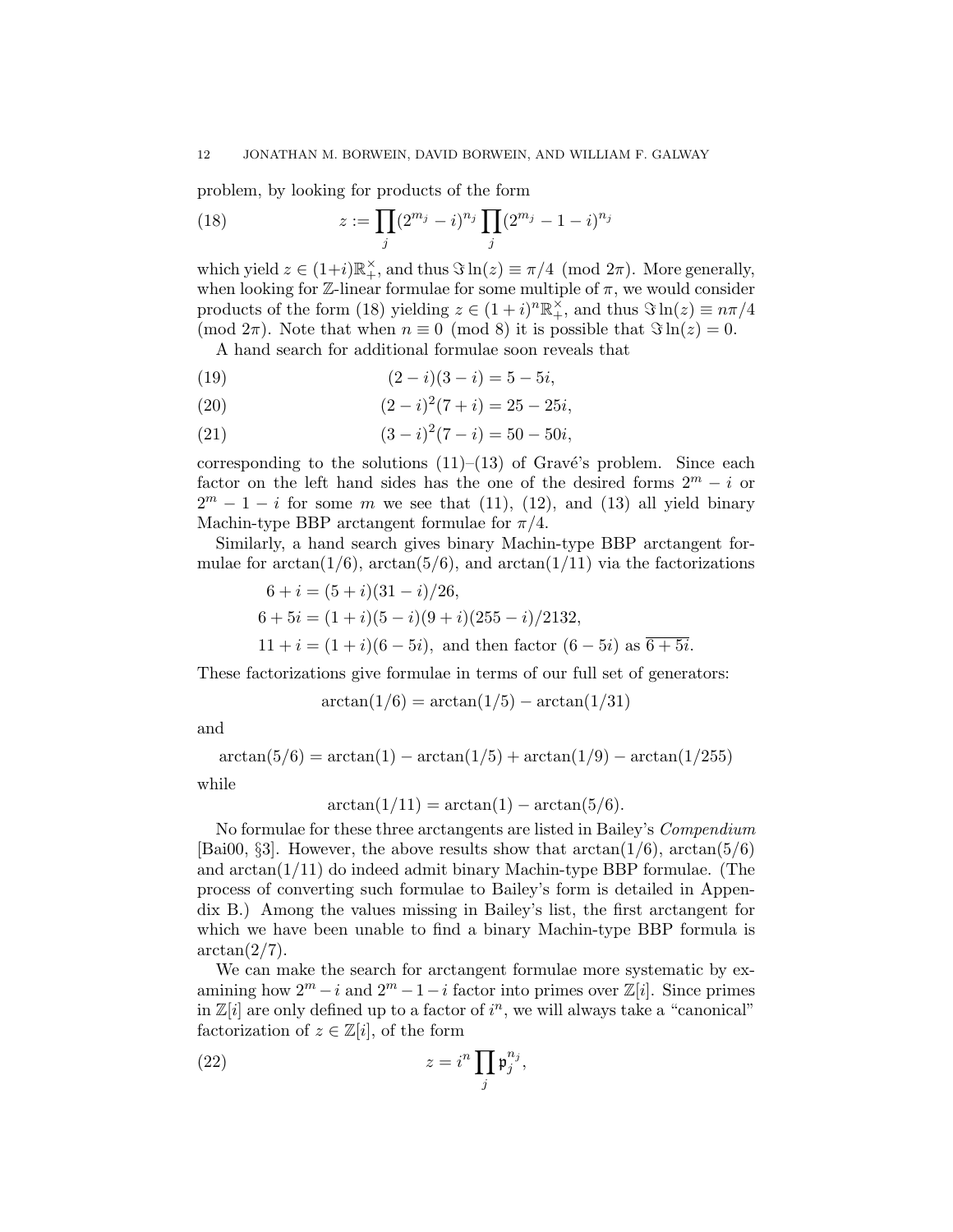where  $\mathfrak{p}_i$  runs through some subset of the primes of  $\mathbb{Z}[i]$ , and where for each prime **p** we require that  $\Re p > 0$ ,  $-\Re p < \Im p \le \Re p$ , so that  $-\pi/4 <$  $\Im \ln p \leq \pi/4$ . These conditions uniquely define n (mod 4), where n is the exponent appearing in  $i<sup>n</sup>$ . To make n completely unique, we further require that  $-1 \leq n \leq 2$ . The factorization of  $z \in \mathbb{Z}[i]$  can easily be found in Maple using the GaussInt package, or in Mathematica using FactorInteger[z, GaussianIntegers $\rightarrow$ True]. (However, in both cases additional work is needed to get a canonical factorization in our sense.) Since, given  $z, w \in \mathbb{C}$ ,  $\Im \ln(zw) \equiv \Im \ln(z) + \Im \ln(w)$  (mod  $2\pi$ ), the factorization [\(22\)](#page-11-1) gives

$$
\Im \ln(z) \equiv n\pi/2 + \sum_j n_j \Im \ln \mathfrak{p}_j \pmod{2\pi}.
$$

In many cases, this equivalence modulo  $2\pi$  corresponds to true equality, but the example  $z = (2 + i)^{12} = 11753 - 10296i$ ,  $\Im \ln(z) \approx -0.7194$  while  $12\Im \ln(2 + i) \approx 5.5638$ , demonstrates that this is not always true.

To illustrate, we use this technique to more systematically find formulae for  $\pi$ . Let  $\beta_m := \Im \ln(2^m - i)$  and  $\alpha_m := \Im \ln(2^m - i - 1)$  denote our binary Machin-type BBP arctangent generators. For the first few generators, factoring the arguments  $2^m - i$  of  $\Im \ln(\dots)$  into primes over  $Z[i]$  gives

<span id="page-12-0"></span>(23) 
$$
2^1 - i = 2 - i
$$

$$
(24) \qquad \qquad 2^2 - i = 4 - i
$$

<span id="page-12-1"></span>(25) 
$$
2^3 - i = (2 + i)(3 - 2i),
$$

while for the Aurifeuillian arguments  $2^m - 1 - i$  we find

<span id="page-12-2"></span>(26) 
$$
2^1 - 1 - i = 1 - i
$$

(27) 
$$
2^2 - 1 - i = i^{-1}(1+i)(2+i)
$$

<span id="page-12-3"></span>(28) 
$$
2^3 - 1 - i = (1 + i)(2 - i)^2.
$$

Using  $\Im \ln(i) = \pi/2$ ,  $\Im \ln(1 + i) = \pi/2$ ,  $\Im \ln(\bar{\mathfrak{p}}) = -\Im \ln(\mathfrak{p})$ ; and checking that we have the correct congruence class modulo  $2\pi$ , the factorizations [\(23\)](#page-12-0) through [\(25\)](#page-12-1) give

$$
\beta_1 = -\Im \ln(2+i)
$$

$$
\beta_2 = -\Im \ln(4+i)
$$

(31) 
$$
\beta_3 = \Im \ln(2+i) - \Im \ln(3+2i),
$$

while, by [\(26\)](#page-12-2) through [\(28\)](#page-12-3), our Aurifeuillian generators decompose as

$$
\alpha_1 = -\pi/4
$$

(33) 
$$
\alpha_2 = -\pi/4 + \Im \ln(2 + i)
$$

(34)  $\alpha_3 = \pi/4 - 2\Im \ln(2 + i).$ 

(The presence of  $\pi/4$  in our Aurifeuillian generators could have been predicted from the fact that  $1 + i | x + iy$  when  $x^2 + y^2$  is even.)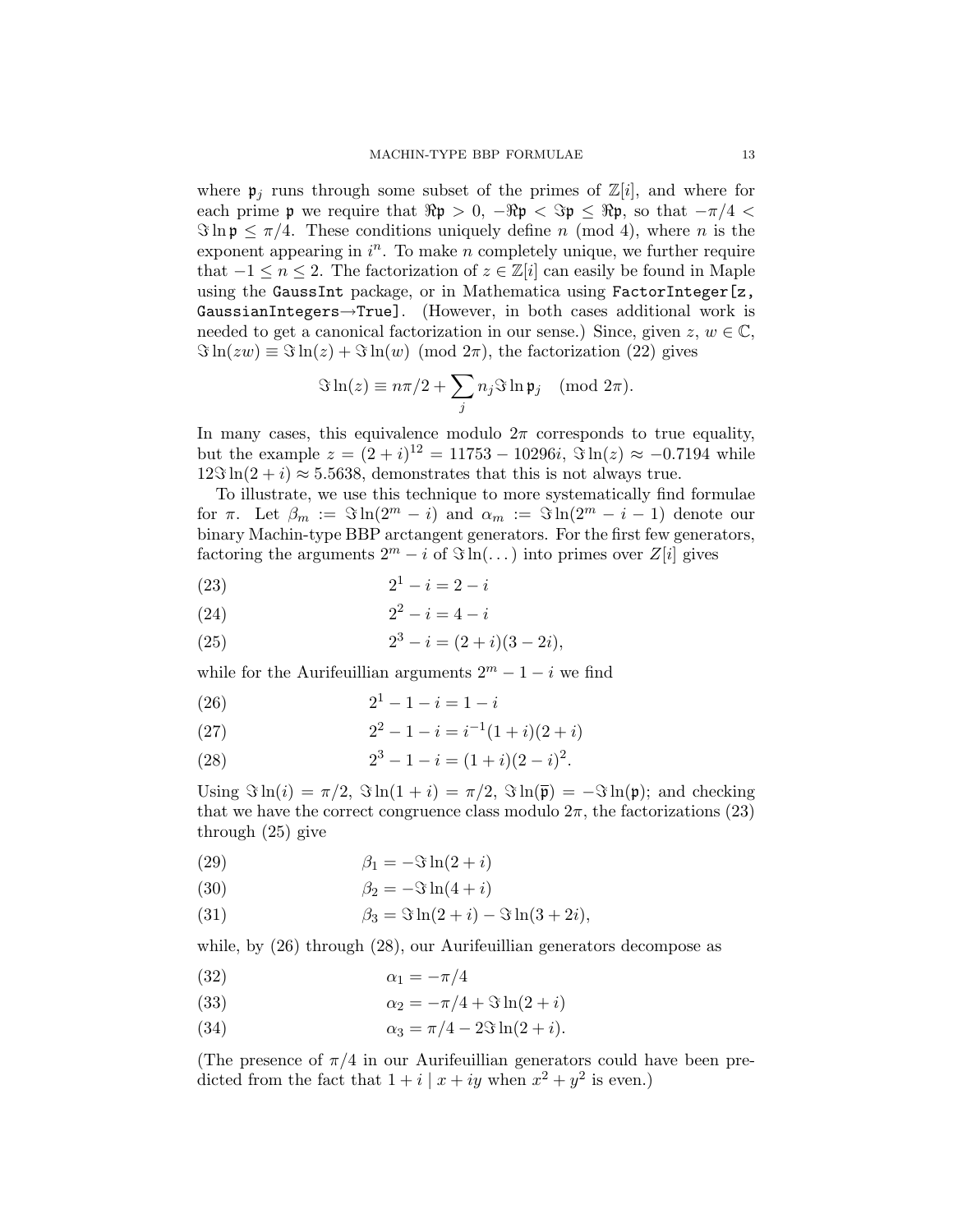#### 14 JONATHAN M. BORWEIN, DAVID BORWEIN, AND WILLIAM F. GALWAY

With these decompositions (essentially a change of basis in our vector space over  $\mathbb{Q}$ ), we can easily spot Z-linear dependencies between  $\beta_1$ ,  $\alpha_1$ ,  $\alpha_2$ , and  $\alpha_3$ . From these dependencies we once again get formulae for  $\pi/4$ corresponding to Equations  $(19)$ – $(21)$ . Equivalently, we get two linearly independent zero relations such as

<span id="page-13-6"></span><span id="page-13-5"></span>
$$
\alpha_1 + \alpha_3 - 2\beta_1 = 0
$$

$$
\alpha_1 - 2\alpha_2 - \alpha_3 = 0.
$$

<span id="page-13-0"></span>2.6. Exclusion criteria for Machin-type BBP arctangent formulae. The type of reasoning used above can also be used to exclude the possibility of a Machin-type BBP formula, as illustrated in Theorems [1](#page-13-1) and [2](#page-15-0) below. In the following discussion  $\nu_b(p)$  denotes the order of b in the multiplicative group modulo a prime p. Given  $z \in \mathbb{Q}$ ,  $\text{ord}_p(z)$  denotes the usual p-adic order of z, which can be defined by stating that  $\text{ord}_p(p) = 1$ ,  $\text{ord}_p(q) = 0$  for any prime  $q \neq p$ , and  $\text{ord}_p(zw) = \text{ord}_p(z) + \text{ord}_p(w)$ . (Note that  $\text{ord}_p: \mathbb{Q}^{\times} \to \mathbb{Z}$ is a group homomorphism. For more information on  $p$ -adic orders, see, for example, the book by Koblitz [\[Kob84\]](#page-33-4).)

<span id="page-13-1"></span>**Theorem 1.** Given  $2 \leq b \in \mathbb{N}$ , b not a proper power, and given  $x \in \mathbb{Z}$ ,  $y \in \mathbb{Z}$ , suppose there is a prime  $p \equiv 1 \pmod{4}$  with  $\text{ord}_p(x^2 + y^2)$  odd, such that either p | b; or p  $\nmid$  b, 4  $\nmid \nu_b(p)$ . Then  $\arctan(y/x)$  does not have a Z-linear Machin-type BBP arctangent formula to the base b.

Before giving the proof we remark that we cannot have  $\mathrm{ord}_p(x^2+y^2)$  odd when  $p \equiv 3 \pmod{4}$ .

<span id="page-13-2"></span>*Proof.* We first consider the simpler case where  $b > 2$ , so that there are no Aurifeuillian generators to consider. In this case, if there were a formula for  $arctan(y/x)$ , we would have

(37) 
$$
(x+iy)\mathbb{R}^{\times} = \prod_{j} (b^{m_j} - i)^{n_j} \mathbb{R}^{\times},
$$

 $m_j \in \mathbb{N}, n_j \in \mathbb{Z}$ . Since a real-valued product of elements of  $\mathbb{Q}[i]^\times$  must lie in  $\mathbb{Q}^{\times}$ , we conclude from Equation [\(37\)](#page-13-2) that

(38) 
$$
(x+iy)\prod_j (b^{m_j}-i)^{-n_j}=M/N\in\mathbb{Q}^\times.
$$

Taking norms (multiplying each expression by its complex conjugate) in [\(38\)](#page-13-3) yields

<span id="page-13-4"></span><span id="page-13-3"></span>
$$
(x^{2} + y^{2}) \prod_{j} (b^{2m_{j}} + 1)^{-n_{j}} = M^{2}/N^{2}.
$$

Since  $\mathrm{ord}_p(x^2+y^2)$  is assumed odd but  $\mathrm{ord}_p(M^2/N^2)$  must be even, we must have  $p \mid b^{2m_j} + 1$  for at least one j. Clearly this cannot happen if  $p \mid b$ . Now assuming that  $p \nmid b$ ,  $4 \nmid \nu_b(p)$ , and letting  $m = m_i$  we find

(39) 
$$
b^{2m} \equiv -1 \pmod{p},
$$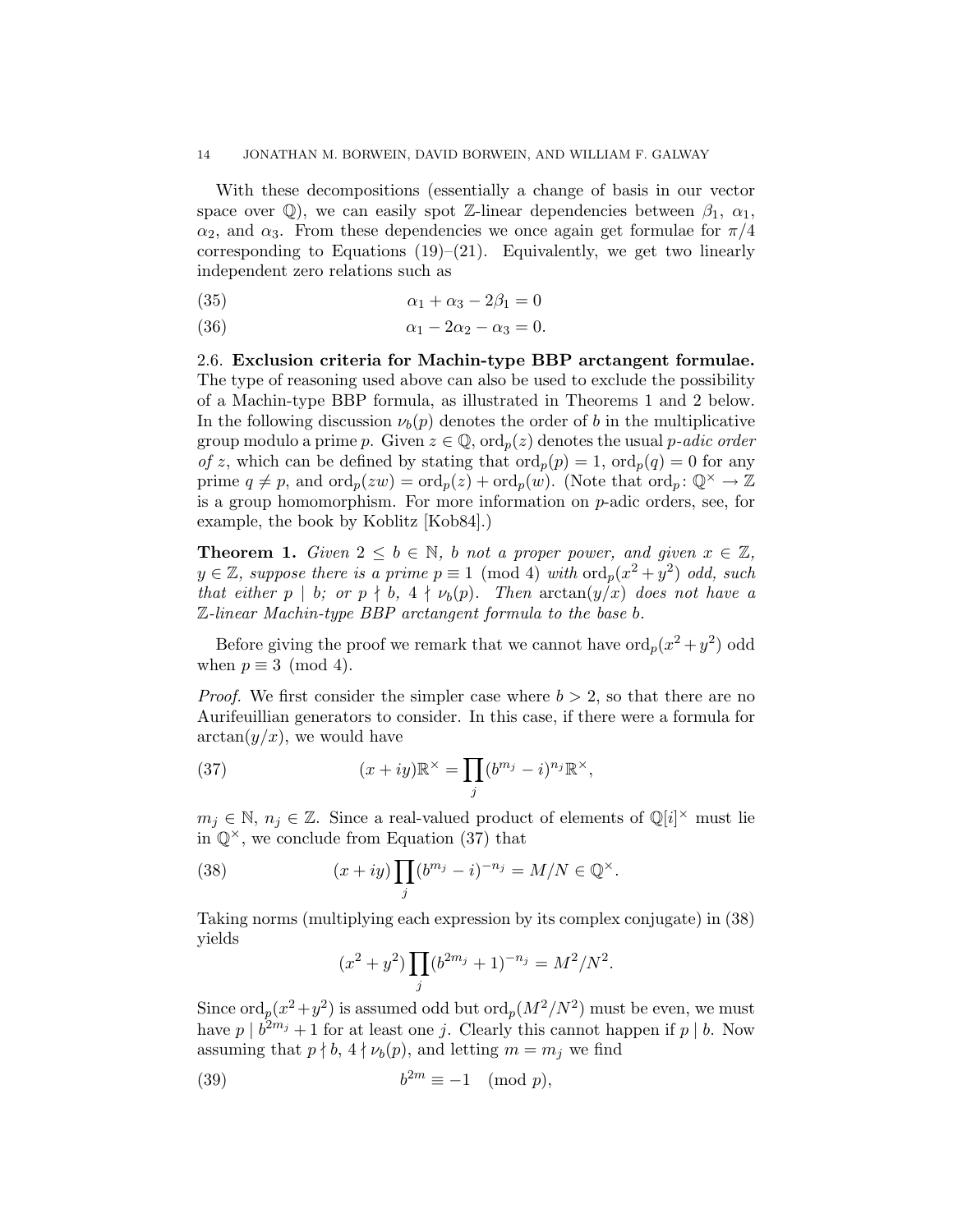and so  $b^{4m} \equiv 1 \pmod{p}$ . Thus we conclude that  $\nu_b(p) | 4m$ . But  $4 \nmid \nu_b(p)$ , so  $\nu_b(p) | 2m$ , giving  $b^{2m} \equiv 1 \pmod{p}$ , contradicting [\(39\)](#page-13-4).

The argument when  $b = 2$  is similar. Note that we cannot have  $p \mid b$  in this case. Now, if there were a formula for  $arctan(y/x)$ , we would have an identity of the form

(40) 
$$
(x+iy)\mathbb{R}^{\times} = \prod_{j} (2^{m_j} - i)^{n_j} \prod_{j} (2^{m_j} - (1+i))^{n_j} \mathbb{R}^{\times}.
$$

Arguing as before, and taking norms, we conclude that

$$
(x^{2} + y^{2}) \prod_{j} (2^{2m_{j}} + 1)^{-n_{j}} \prod_{j} (2^{m_{j}} - (1+i))^{-n_{j}} (2^{m_{j}} - (1-i))^{-n_{j}} = M^{2}/N^{2}.
$$

Since  $p \equiv 1 \pmod{4}$ , there is an  $I \in \mathbb{Z}$  satisfying  $I^2 \equiv -1$ . As before, since  $\operatorname{ord}_p(x^2+y^2)$  is assumed odd but  $\operatorname{ord}_p(M^2/N^2)$  must be even, at least one of  $p \mid 2^{2m_j} + 1$ ;  $p \mid 2^{m_j} - (1 + I)$ ; or  $p \mid 2^{m_j} - (1 - I)$  must hold. The first case immediately leads to a contradiction, as when  $b > 2$ . The latter two cases give  $2^{m_j} \equiv 1 \pm I \pmod{p}$ . Raising both sides to the fourth power gives  $2^{4m_j} \equiv -4 \pmod{p}$ , so, letting  $m = 2m_j - 1$ , we have  $2^{2m} \equiv -1 \pmod{p}$ , which again leads to a contradiction, as when  $b > 2$ .

**Example 1.** Using  $p = 5$  and  $\text{ord}_5(2^2 + 1^2) = 1$  in Theorem [1,](#page-13-1) we conclude that there is no b-ary  $\mathbb{Z}$ -linear Machin-type BBP formulae for  $arctan(1/2)$ when 5 | b. Similarly, using  $p = 13$  and  $\text{ord}_{13}(5^2 + 1^2) = 1$ , we conclude that there is no b-ary  $\mathbb{Z}$ -linear Machin-type BBP formulae for  $arctan(1/5)$  when  $13 \mid b.$ 

<span id="page-14-0"></span>**Example 2.** Using the second exclusion criterion of Theorem [1,](#page-13-1) with  $p = 13$ and noting  $3^2+2^2=13$  and  $\nu_3(13)=3$ , we conclude that  $\arctan(2/3)$  has no 3-ary Z-linear Machin-type BBP arctangent formula. More generally, no odd multiple of  $arctan(2/3)$  has a 3-ary  $\mathbb{Z}$ -linear Machin-type BBP arctangent formula.

Similarly, with  $b = 2$  and  $p = 73$ , noting that  $8^2 + 3^2 = 73$ , we conclude that  $arctan(3/8)$  has no binary  $\mathbb{Z}$ -linear Machin-type BBP arctangent formula, as  $\nu_2(73) = 9$ . Correspondingly with  $b = 2$  and  $p = 89$ , noting that  $8^2 + 5^2 = 89$ , we conclude that  $arctan(5/8)$  has no binary Z-linear Machintype BBP formula. Similarly,  $arctan(5/11)$  has no binary formula, since  $146 = 2 \cdot 73$ . Also 9/16 yields 337 with group order 21, and 11/16 yields 445 which is divisible by 89 with group order 11. (See also Appendix [D](#page-30-0) on density of arctans with or without Machin-type formulae.)

We have ruled out formulae for 3/8 and 5/8. Every other fraction with denominator less that 10 has a known binary linear Machin-type formula, except for  $2/7$ ,  $4/9$ ,  $5/9$ , which are presently in limbo. In these three cases the exclusion criterion of Theorem [1](#page-13-1) fails. We return to these orphans in Example [3.](#page-15-1)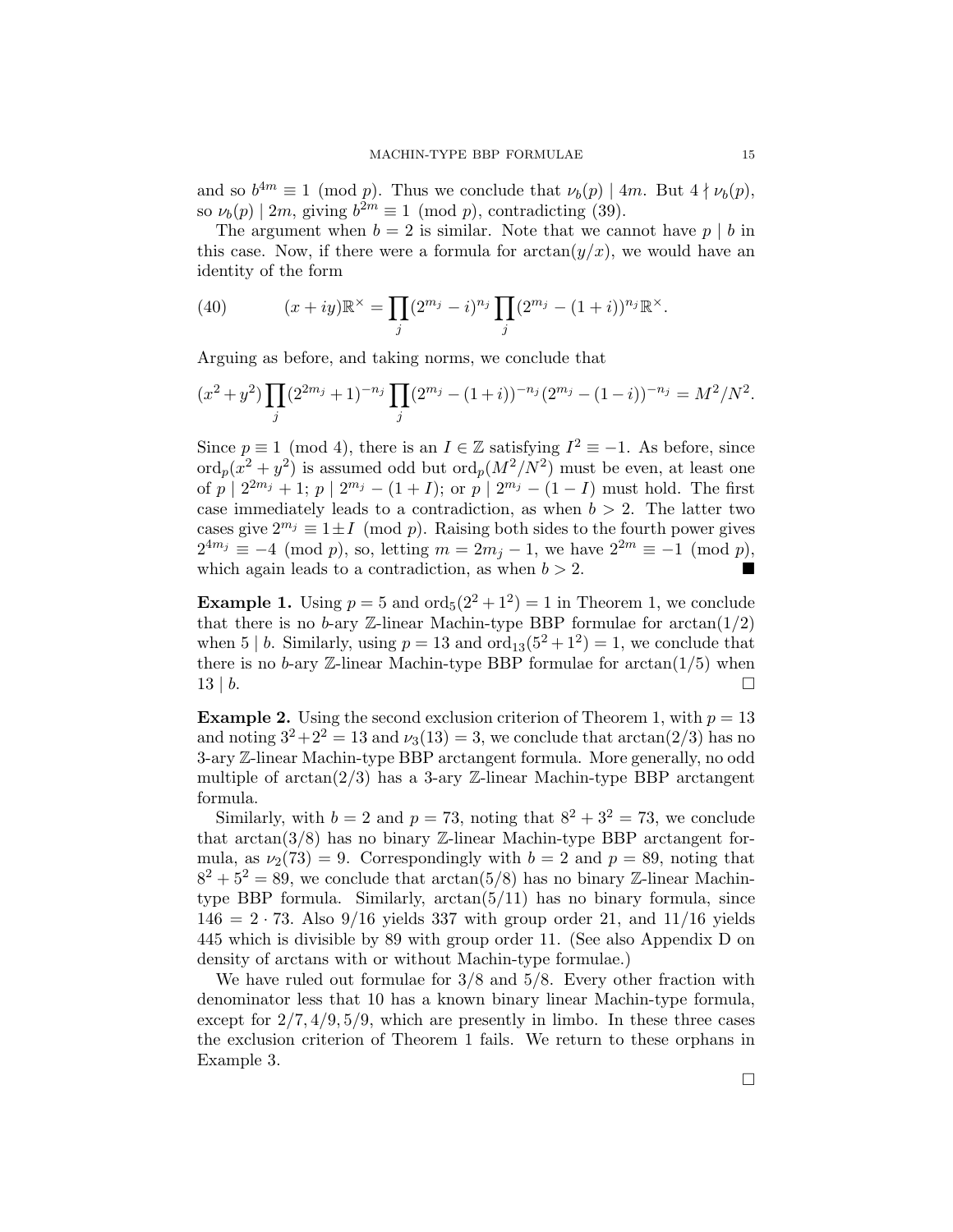We get a stronger exclusion criterion for Machin-type BBP arctangent formulae by looking at how  $(x + iy)$  factors in  $Z[i]$ :

<span id="page-15-2"></span>**Definition 2.** Given  $z \in \mathbb{Q}[i]$ , and a rational prime  $p \equiv 1 \pmod{4}$ , let  $\vartheta_p(z)$  denote  $\text{ord}_{\overline{p}}(z) - \text{ord}_{\overline{p}}(z)$ , where  $\mathfrak p$  and  $\overline{\mathfrak p}$  are the two conjugate Gaussian primes dividing p, and where we require  $0 < \Im p < \Re p$  to make the definition of  $\vartheta_p$  unambiguous.

<span id="page-15-3"></span>Note that

(41) 
$$
\vartheta_p(zw) = \vartheta_p(z) + \vartheta_p(w).
$$

It's also easy to see that  $w \in \mathbb{Q}^{\times}$  implies that  $\vartheta_p(w) = 0$ , so it makes sense to define  $\vartheta_p(z\mathbb{Q}^{\times}) := \vartheta(z)$ .

<span id="page-15-0"></span>**Theorem 2.** Given  $2 \leq b \in \mathbb{N}$ , b not a proper power, and given  $x \in \mathbb{N}$ ,  $y \in \mathbb{N}$ , suppose there is a prime p not dividing b, with  $p \equiv 1 \pmod{4}$  and  $\vartheta_p(x+iy) \neq 0$ . Suppose either (a)  $4 \nmid \nu_b(p)$ , or (b) the prime  $p \equiv 1$ (mod 4), such that  $4 | \nu_b(p)$ , is unique, and there is a prime  $q \equiv 1 \pmod{4}$ with  $\vartheta_q(x + iy) = 0$  and  $\nu_b(p) = \nu_b(q)$ .

Then in case (a)  $arctan(y/x)$  does not have a Q-linear Machin-type BBP arctangent formula to the base b; and in case (b)  $\arctan(y/x)$  has no non-Aurifeuillian Q-linear Machin-type BBP arctangent formula to the base b.

Proof. Our proof of (a) is similar to the proof of Theorem [1.](#page-13-1) Again, we first consider the case  $b > 2$ , where there are no Aurifeuillian generators to consider. In this case, if there were a Q-linear Machin-type BBP formula for  $\arctan(y/x)$  then for some  $n \in \mathbb{Z}$ ,  $n \neq 0$  we would have

$$
(x+iy)^n \prod_j (b^{m_j} - i)^{-n_j} = M/N \in \mathbb{Q}^\times.
$$

Our assumption that  $\vartheta_p(x+iy) \neq 0$  implies  $\vartheta_p((x+iy)^n) \neq 0$ , which together with  $\vartheta_p(M/N) = 0$  implies  $\vartheta_p(b^{m_j} - i) \neq 0$  for at least one j. So, at least one of  $\mathfrak{p}, \overline{\mathfrak{p}}$  divides  $b^{m_j} - i$ . Thus, letting  $m = m_j$ , assume that  $\mathfrak{p} \mid b^m - i$ . (The argument when  $\bar{\mathfrak{p}} \mid b^m - i$  is nearly identical.) Since  $\mathfrak{p} \mid b^m - i$  we have  $\bar{\mathfrak{p}} \mid b^m + i$ , and thus  $\bar{\mathfrak{p}} \mid b^{2m} + 1$ . In other words,  $b^{2m} \equiv -1 \pmod{p}$ , which gives a contradiction, as in the proof of Theorem [1.](#page-13-1)

We now consider the case when  $b = 2$ . In this case a formula for  $arctan(y/x)$  would imply that we had an identity of the form

$$
(x+iy)\mathbb{R}^{\times} = \prod_{j} (2^{m_j} - i)^{n_j} \prod_{j} (2^{m_j} - (1+i))^{n_j} \mathbb{R}^{\times}.
$$

Our assumption that  $\vartheta_p(x+iy) \neq 0$  leads us to conclude that at least one of p,  $\bar{p}$  divides at least one of  $2^{m_j} - i$  or  $2^{m_j} - (1 + i)$  for some j. Again, without loss of generality, assume that  $\mathfrak p$  is the divisor. If  $\mathfrak p \mid 2^{m_j} - i$  we get a contradiction, as when  $b > 2$ . If  $p \mid 2^{m_j} - (1 + i)$  then, letting  $m = 2m_j - 1$ , it follows that  $b^{2m} \equiv -1 \pmod{p}$ , which again gives a contradiction.

<span id="page-15-1"></span>We defer the proof of part (b) until Section [3.4.](#page-24-0)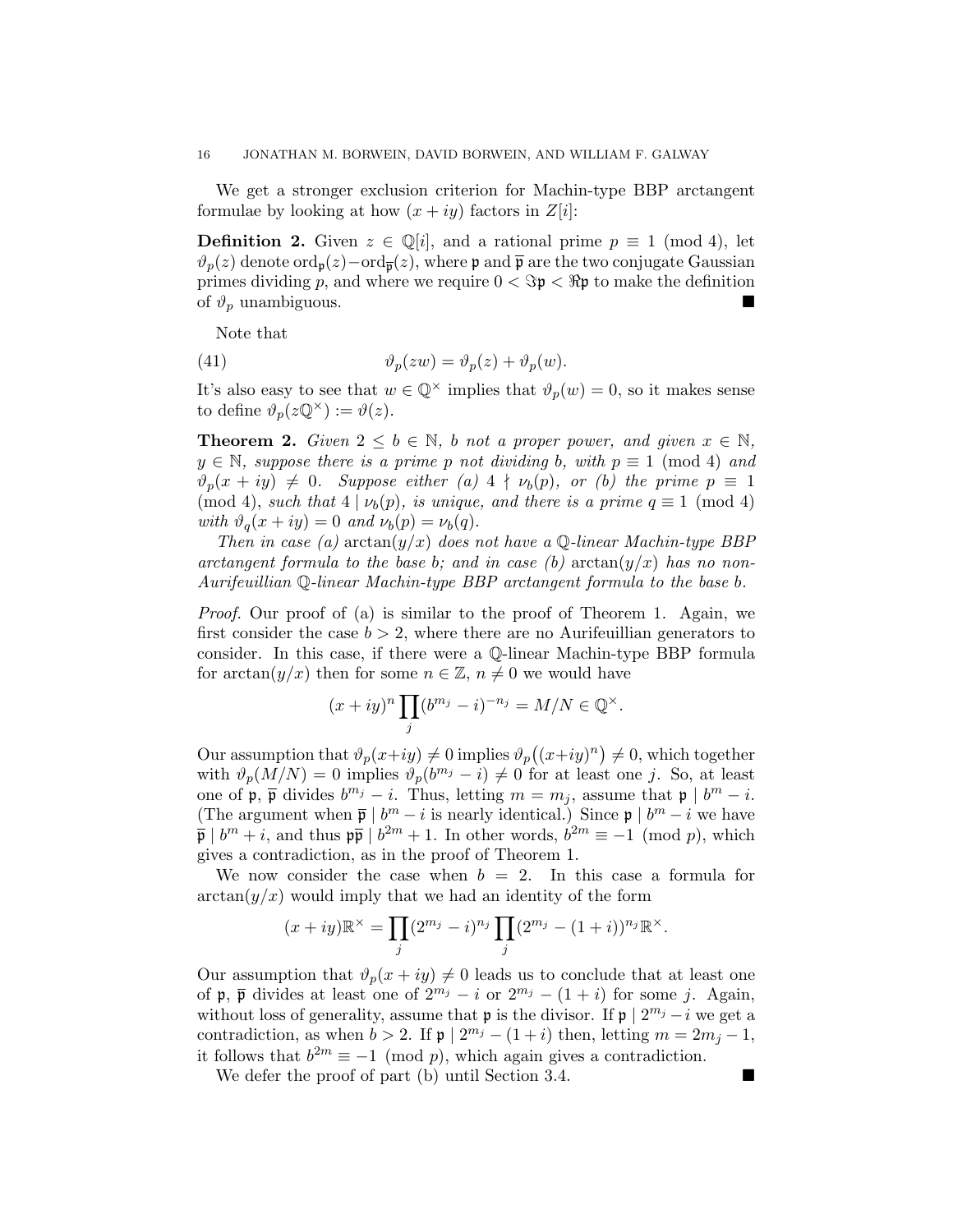Example 3. Continuing Example [2,](#page-14-0) looking for a ternary arctangent formula for  $arctan(2/3)$  $arctan(2/3)$  $arctan(2/3)$ , we use  $p = 13$  in Theorem 2 (a), still noting that  $\nu_3(13) = 3$ , and using  $\vartheta_{13}(3 + 2i) = 1$ , to conclude that  $\arctan(2/3)$  has no 3-ary Q-linear Machin-type BBP arctangent formula. This can be applied to various of the other fractions in Example [2](#page-14-0) such as  $3/8, 5/8, 5/11, 9/16$ , and 11/16.

We illustrate Theorem [2](#page-15-0) (b), as follows. Firstly it shows us that  $arctan(1/4)$ has no 3-ary Q-linear Machin-type BBP arctangent, since  $\nu_3(17) = \nu_3(193) =$ 16. Correspondingly, we may rule out Aurifeuillian binary formulae for arctangents of the fractions 2/7, 4/9 and 5/9. Indeed  $2^2 + 7^2 = 53$ ,  $5^2 + 9^2 = 53 \cdot 2$ and  $\nu_2(53) = \nu_2(157) = 52$ . Similarly,  $4^2 + 9^2 = 97$  and  $\nu_2(97) = \nu_2(673) =$ 48.

We can clarify the meaning of  $\vartheta_p$  by extending its definition to cover all prime p. Given  $z \in \mathbb{Q}[i]^\times$  we can write  $z \mathbb{R}^\times = z_0 \mathbb{R}^\times$  with  $z_0 \in \mathbb{Z}[i]$ , and so that  $z_0$  factors over  $\mathbb{Z}[i]$  as

<span id="page-16-0"></span>(42) 
$$
z_0 = (1+i)^k \prod_{\substack{p \equiv 1 \pmod{4} \\ p = p\overline{p}}} \mathfrak{p}^{\text{ord}_{\mathfrak{p}}(z)} \overline{\mathfrak{p}}^{\text{ord}_{\overline{\mathfrak{p}}}(z)},
$$

with  $0 \leq k < 8$  and with  $0 < \Im p < \Re p$ . (When  $z \in \mathbb{Z}[i]$  we have  $k \equiv$  $2n + \text{ord}_{1+i}(z)$  (mod 8), where n is defined by the canonical factorization of z defined following Equation [\(22\)](#page-11-1). Similarly, when  $z \in \mathbb{Q}[i]$ , we can compute k (mod 8) from the canonical factorizations of the numerator and denominator of z.) Now, let  $\vartheta_2(z) := k$ , where k is given by Equation [\(42\)](#page-16-0). (Note that  $\vartheta_2(zw) \equiv \vartheta_2(z) + \vartheta_2(w) \pmod{8}$ .)

With this extended definition of  $\vartheta_p$ , we have

$$
\Im \ln(z) \equiv \vartheta_2(z) \Im \ln(1+i) + \sum_{p \equiv 1 \pmod{4}} \vartheta_p(z) \Im \ln(\mathfrak{p}) \pmod{2\pi}.
$$

Thus,  $\vartheta_p(z)$  measures the contribution to  $\Im \ln(z)$  which can be attributed to  $1 + i$  (the single Gaussian prime dividing 2) and to the Gaussian primes  $\mathfrak{p} \mid p, \overline{\mathfrak{p}} \mid p, p \equiv 1 \pmod{4}$ . For completeness, we will define  $\vartheta_p(z) := 0$  when  $p \equiv 3 \pmod{4}$ , since these primes do not factor further over  $\mathbb{Z}[i]$  and thus contribute nothing to  $\Im \ln(z)$ .

Given a finite set of generators of the form  $\Im \ln(z)$ ,  $z \in \mathbb{Q}[i]$ , we could, in principle, use values of  $\vartheta_p$  to automate the process which we informally used to spot the zero relations [\(35\)](#page-13-5) and [\(36\)](#page-13-6) given earlier. For each generator of the form  $\Im \ln(z)$  we would compute a vector of  $\vartheta_p(z)$ , indexed by p, where p runs through a finite subset of  $\{2\} \cup \{p \text{ prime} : p \equiv 1 \pmod{4}\}.$  (The  $\vartheta_2$ ) component of the vectors should be treated as an element of  $\mathbb{Z}/(8\mathbb{Z})$ . Given these vectors, the process of finding possible linear dependencies could be automated by using the algorithms described in [\[Coh93,](#page-33-5) §2.4] for analyzing Z-modules, (i.e., Abelian groups). The dependencies found this way are only "possible" dependencies, both because knowledge of  $\vartheta_p(z)$  for all p only determines  $\Im \ln z$  (mod  $2\pi$ ), and because we may choose to restrict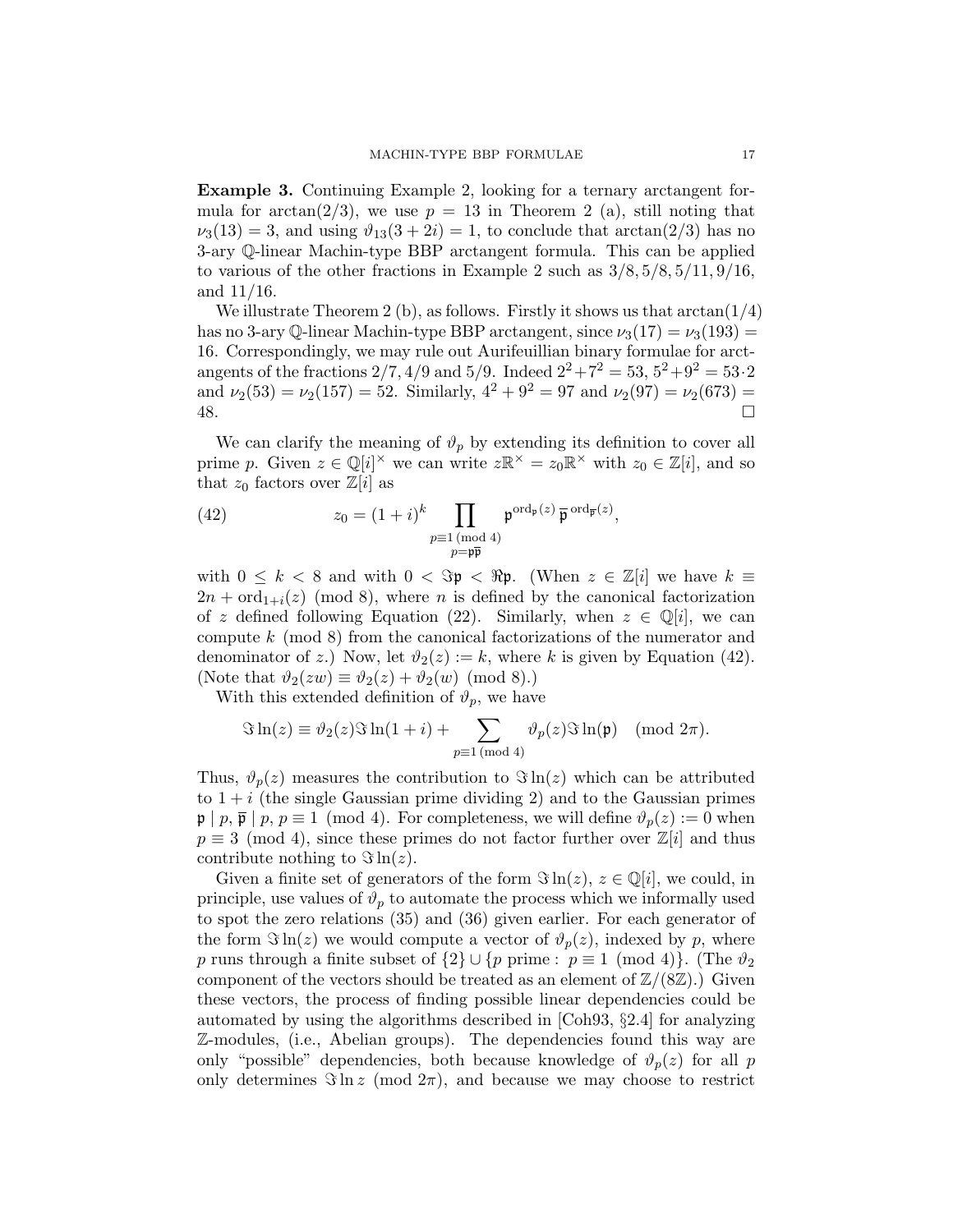ourself to a small subset of primes, and thus will get less than complete information about how the various z factor in  $\mathbb{Z}[i]$ . (Consider the problem of completely factoring  $2^{1001} - i$  over  $\mathbb{Z}[i]$ .) We will return to this idea of using vectors when we discuss valuation vectors in Section [3,](#page-17-0) below.

At the conclusion of Section [3,](#page-17-0) we will introduce another exclusion criterion for Machin-type BBP arctangent formulae to show that any Machintype BBP arctangent formula for  $\pi$  must be a binary formula. In particular, there is no decimal Machin-type BBP arctangent formula for  $\pi$ . This result is based on a technique which is also useful for excluding Machin-type BBP "logarithm formulae"—the topic to which we now turn.

### 3. Machin-type BBP formulae for logarithms

<span id="page-17-1"></span><span id="page-17-0"></span>3.1. Machin-type logarithmic generators and formulae. Our definition of a Machin-type BBP logarithm formula is analogous to our definition of a Machin-type BBP arctangent formula, with  $\Re \ln(z) = \ln |z|$  replacing the role of  $\Im \ln(z)$ . Although group theory plays a less important role here, we note that we are working with the multiplicative group  $\mathbb{C}^{\times}/\mathbb{S}$ . The group  $\mathbb{C}^{\times}/\mathbb{S}$  is isomorphic to the additive group  $\mathbb{R}$ , under the isomorphism that sends  $t \in \mathbb{R}$  to the coset  $e^{t} \mathbb{S}$ . The inverse map is  $z \mathbb{S} \mapsto \Re \ln(z) = \ln |z|$ . However, since  $\mathbb{C}^{\times}/\mathbb{S}$  is so readily identified with the isomorphic multiplicative group  $\mathbb{R}^{\times}_+$ , we usually prefer to treat the latter group and its obvious isomorphism to the additive group  $\mathbb{R}$ ,  $\ln(z)$ :  $\mathbb{R}^{\times}_+ \to \mathbb{R}$ .

We begin by describing our *logarithmic generators*. (We give BBP formu-lae for these generators in Appendix [A.](#page-26-1)) Given b not a proper power,  $b > 2$ , these are generators of the form  $\ln(1 - b^{-m})$ . In the case  $b = 2$  we include additional Aurifeuillian generators, of the form  $\ln |1-(1+i)2^{-m}|$ . We call these additional generators Aurifeuillian because some terms which appear in the equation

<span id="page-17-4"></span>(43) 
$$
\ln |1 \pm (1+i)2^{-m}| = \frac{1}{2} \ln (2^{1-2m} (2^{2m-1} \pm 2^m + 1))
$$

$$
= \left(\frac{1}{2} - m\right) \ln(2) + \frac{1}{2} \ln(2^{2m-1} \pm 2^m + 1).
$$

<span id="page-17-3"></span>correspond to factors in the equation due to Aurifeuille:

(44) 
$$
2^{4m-2} + 1 = (2^{2m-1} + 2^m + 1)(2^{2m-1} - 2^m + 1).
$$

<span id="page-17-2"></span>**Definition 3.** Given  $\kappa \in \mathbb{R}$ ,  $2 \leq b \in \mathbb{N}$ , b not a proper power, we say that  $\kappa$ has a Z-linear or Q-linear *Machin-type BBP logarithm formula* to the base b if and only if  $\kappa$  can be written as a Z-linear or Q-linear combination (respectively) of generators of the form described in the previous paragraph. A non-Aurifeuillian formula is one which does not use Aurifeuillian generators. More briefly, when  $\kappa$  has a  $\mathbb{Q}$ -linear formula we will say that  $\kappa$  has a b-ary Machin-type BBP logarithm formula.

Remark. We call the generators of Definition [3](#page-17-2) the minimal set of logarithm generators. From the identities  $\ln(1+b^{-m}) = \ln(1-b^{-2m}) - \ln(1-b^{m})$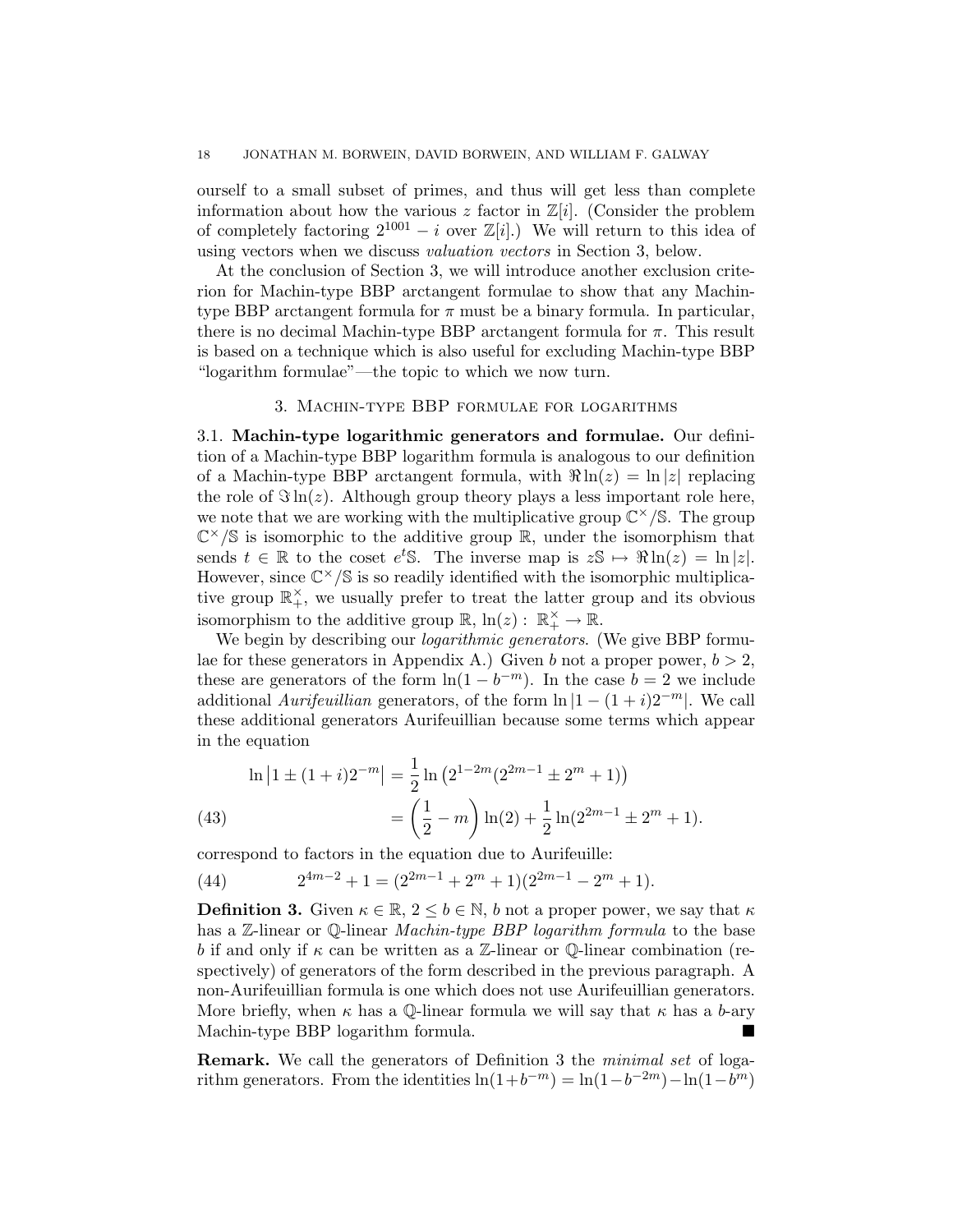and  $\ln |1 \pm ib^{-m}| = \ln(1 + b^{-2m})/2$  we find that our minimal set generates span  $\{\ln(1 \pm b^{-m}), \ln |1 \pm ib^{-m}| : m \in \mathbb{N}\}\$ . The Aurifeuillian identity [\(44\)](#page-17-3) implies that when  $b = 2$  our minimal set generates

span 
$$
\{ \ln(1 \pm 2^{-m}), \ln |1 \pm i2^{-m}|, \ln |1 \pm (1 \pm i)2^{-m}| : m \in \mathbb{N} \}.
$$

As in the arctangent case, for hand computations it is often convenient to use the "fuller set" of generators  $\{\ln(1 \pm b^{-m}), \ln|1 \pm ib^{-m}|\}$ , or the set

$$
\{\ln(1 \pm 2^{-m}), \ln |1 \pm i2^{-m}|, \ln |1 \pm (1 \pm i)2^{-m}| \}
$$

in the binary case.  $\Box$ 

<span id="page-18-0"></span>3.2. Using valuation vectors and factorizations. When searching for Machin-type BBP logarithm formulae, we take much the same approach that we described for finding Machin-type BBP arctangent formulae for  $\pi$ . Given a finite set of generators of the form  $\{\ln |z| : |z| \in \mathcal{G} \subset \mathbb{Q}[i]\},\$  we begin by computing a valuation vector for each  $|z|, |z| \in \mathcal{G}$ . Let  $\overline{\mathbb{Q}}$  denote the algebraic closure of Q. (We allow  $z \in \overline{Q}$  so as to give a more general result, although we will only consider examples with  $z \in \mathbb{Q}[i]$ .) Given  $z \in \overline{\mathbb{Q}}$ , a valuation vector for z is a vector with entries indexed by a fixed set of primes  $P$ , where the entry indexed by  $p \in \mathcal{P}$  gives  $\text{ord}_p(z)$ . Note that  $\text{ord}_p(z)$  can be extended so as to be defined for  $z \in \overline{\mathbb{Q}}$ —see, for example, [\[Kob84,](#page-33-4) Chapter III]. For our purposes, it suffices to recall that  $\text{ord}_p(zw) = \text{ord}_p(z) + \text{ord}_p(w)$ , and thus  $\text{ord}_p(1-b^{-m}) = \text{ord}_p(b^m-1) - m \text{ ord}_p(b)$  while, as in the derivation of Equation [\(43\)](#page-17-4), we find

<span id="page-18-1"></span>
$$
\operatorname{ord}_p(|1 - (1 + i)2^{-m}|) = \operatorname{ord}_p\left(2^{1/2 - m}\sqrt{2^{2m-1} - 2^m + 1}\right)
$$
  
(45)
$$
= \left(\frac{1}{2} - m\right) \operatorname{ord}_p(2) + \frac{1}{2} \operatorname{ord}_p(2^{2m-1} - 2^m + 1).
$$

For example, indexing by the primes  $\{2,3,5\}$  (in that order) the valuation vector for  $1 - 2^{-4} = 15/16$  is  $[-4, 1, 1]$ , while the valuation vector for  $\left|1-(1+i)2^{-4}\right| = \sqrt{2}\sqrt{113}/16$  is  $[-3.5, 0, 0]$ . In contrast, if we use  $\mathcal{P} = \{2, 3, 5, 113\}$ , the valuation vector for  $\left|1 - (1+i)2^{-4}\right|$  is  $[-3.5, 0, 0, 1]$ .

An important property of ord<sub>p</sub> is that  $|z| = \prod_p p^{\text{ord}_p(|z|)}$ , where the product runs through all primes p for which  $\text{ord}_p(|z|) \neq 0$ . This implies that if we choose

$$
\mathcal{P} = \bigcup_{|z| \in \mathcal{G}} \{p : \text{ ord}_p(|z|) \neq 0\}.
$$

then the vector space over  $\mathbb Q$  generated by  $\{\ln |z| : |z| \in \mathcal G\}$  is isomorphic to the space of valuation vectors indexed by  $P$ . Thus, in principle, it should be possible to reduce the task of searching for Machin-type BBP logarithm formulae (arising from a fixed set of generators) to doing Z-linear algebra with valuation vectors, once again using the algorithms described in [\[Coh93,](#page-33-5) §2.4]. In practice, this might require finding the prime factorization of inordinately large numbers, in which case we can use a smaller set  $P$  at the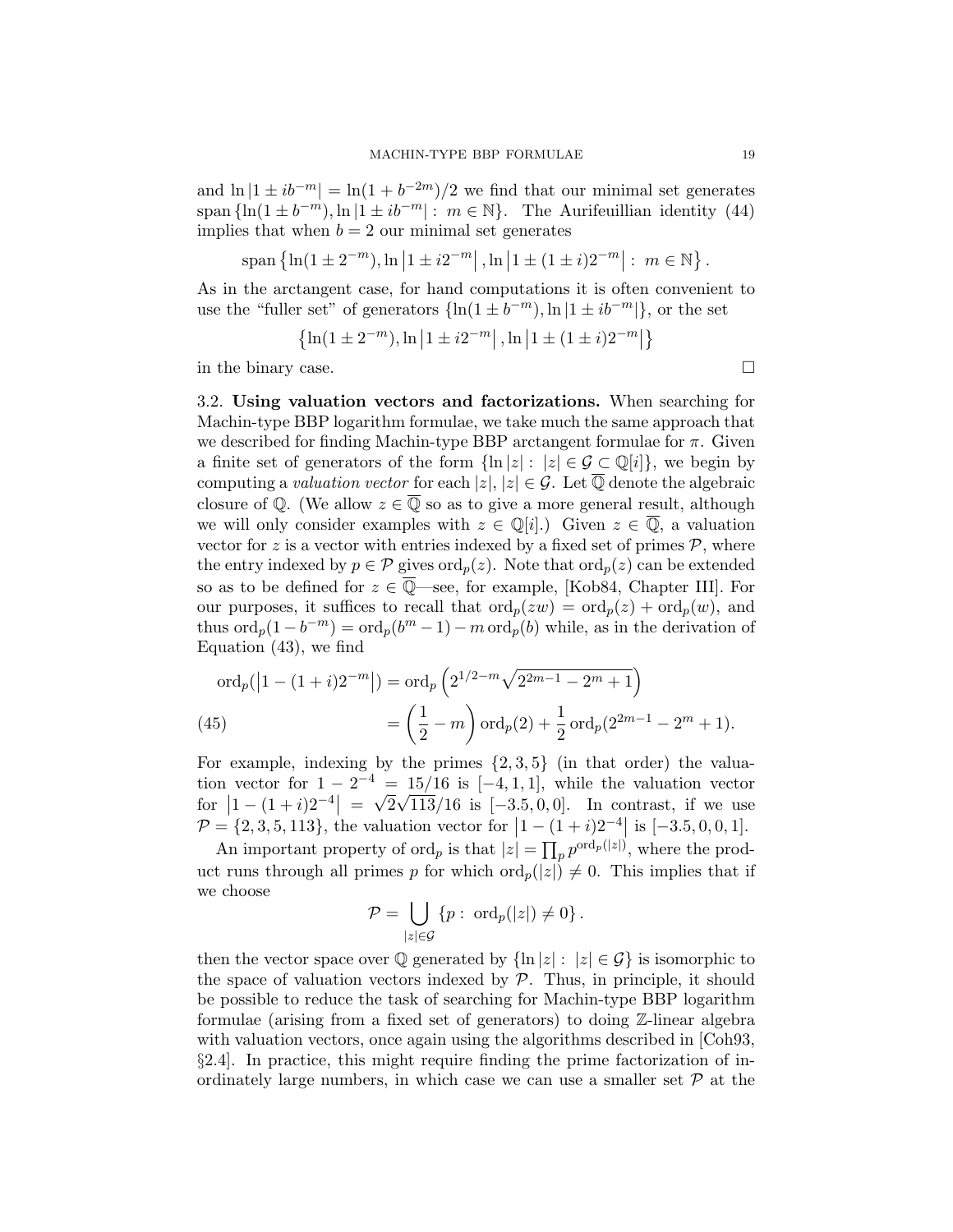cost of losing some information. Such a computational search is underway in our Centre.

Because of the nature of our generators, the task of finding Machintype BBP formulae for logarithms is closely related to the Cunningham Project [\[BLS](#page-33-6)+88]: an ongoing project to find factorizations of numbers of the form  $b^m \pm 1$ , for  $b \in \{2, 3, 5, 6, 7, 10, 11, 12\}$ . As indicated above, one way to find the valuation vector for  $1 - b^{-m}$  is to factor b and  $b^{m} - 1$ . Similarly, by Equation [\(45\)](#page-18-1), we can find the valuation vector for  $|1-(1+i)2^{-m}|$  by factoring b and  $2^{2m-1}-2^m+1$ . By the Aurifeuillian identity [\(44\)](#page-17-3), the task of factoring  $2^{2m-1} - 2^m + 1$  is closely related to the task of factoring  $2^{4m-2} + 1$ . One technique used in the Cunningham Project has been to break  $b<sup>m</sup> - 1$  into smaller factors by algebraically factoring  $b<sup>m</sup> - 1$  into cyclotomic polynomials  $\psi_d(b)$ , using the relationship

<span id="page-19-1"></span>(46) 
$$
b^m - 1 = \prod_{d|m} \psi_d(b).
$$

The cyclotomic polynomials can be defined by the inversion formula corresponding to [\(46\)](#page-19-1), namely

(47) 
$$
\psi_d(b) = \prod_{m|d} (b^m - 1)^{\mu(d/m)}.
$$

where  $\mu(d)$  denotes the Möbius function. (Cyclotomic polynomials are discussed in many references, for example [\[NZM91\]](#page-33-7).)

In the case  $b = 2$ , the Aurifeuillian identity [\(44\)](#page-17-3) is also useful as an algebraic factorization for  $2^m - 1$ . Further information about Aurifeuillian factorizations can be found in [\[Rie94,](#page-33-8) Appendix 6] and [\[Bre93\]](#page-33-9). A paper by Chamberland gives further discussion of the use of cyclotomic polynomials and Aurifeuillian factorizations to find BBP formulae [\[Cha\]](#page-33-10).

<span id="page-19-0"></span>3.3. Using Bang's theorem as an exclusion criterion. Since formulae for  $\ln(z)$ ,  $z \in \mathbb{Q}$ , can be generated as Z-linear combinations of formulae for  $\ln(p)$ , p prime, most of the search for BBP formulae has focused on the latter case. However, as we will show below, Machin-type BBP formulae for  $\ln(p)$ often fail to exist. Our main tool for excluding Machin-type BBP formulae for logarithms is a theorem due to Bang—which often goes under the name "Zsigmondy's Theorem", since Zsigmondy generalized Bang's result. We will summarize Bang's Theorem here, and present a more general discussion of Zsigmondy's Theorem in Appendix [C.](#page-29-0) We begin with a definition used in the statement of the theorem.

<span id="page-19-2"></span>**Definition 4.** Given fixed  $b > 1$ , we will say that a prime p is a primitive prime factor of  $b^m - 1$  if m is the least integer such that p divides  $b^m - 1$ . In other words, p is a primitive prime factor of  $b^m - 1$  provided  $\nu_b(p) = m$ .  $\blacksquare$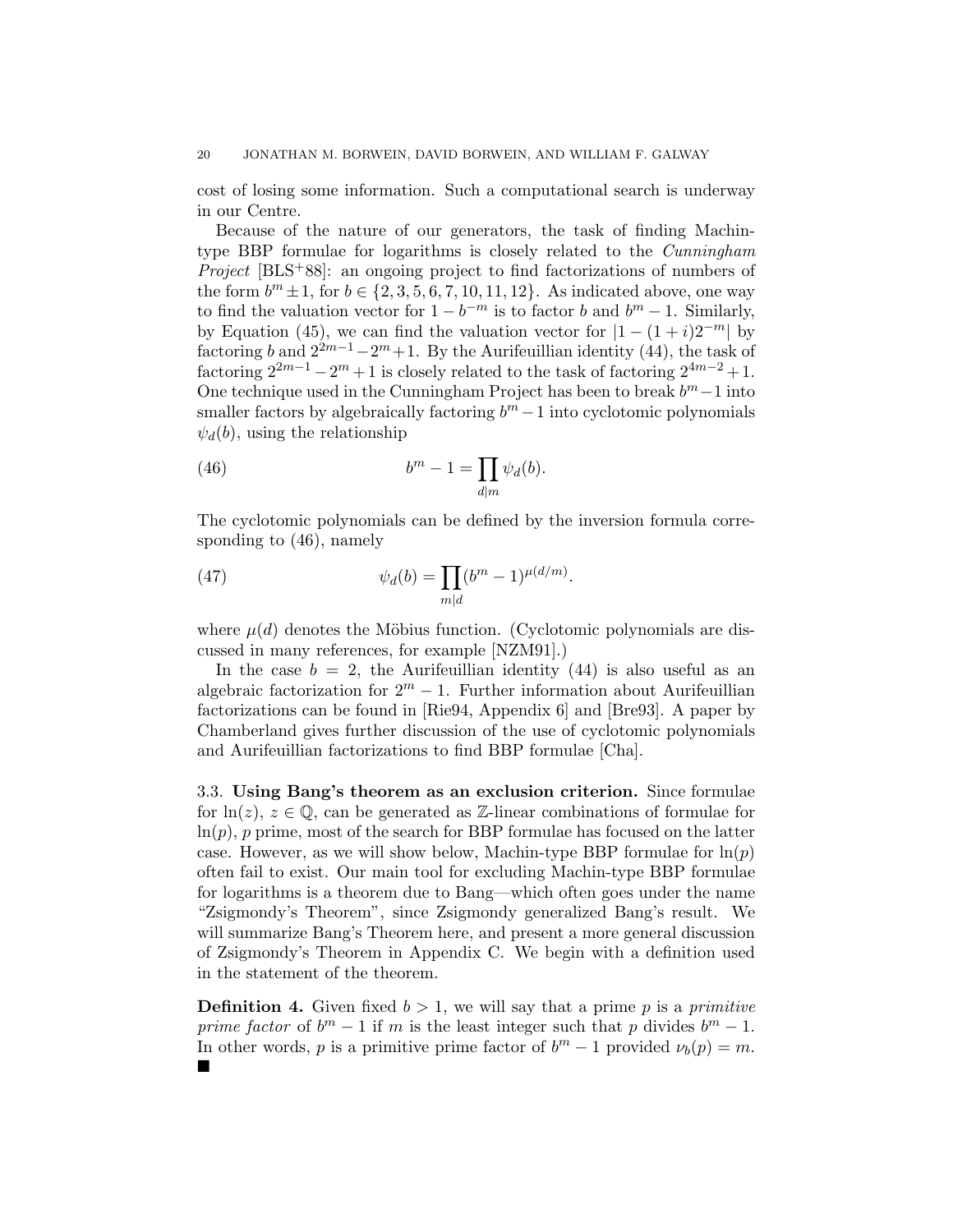**Theorem 3** (Bang, 1886). The only cases where  $b^m - 1$  has no primitive prime factor(s) are when  $b = 2$ ,  $m = 6$ ,  $b^m - 1 = 3^2 \cdot 7$ ; and when  $b = 2^N - 1$ ,  $N \in \mathbb{N}, m = 2, b^m - 1 = 2^{N+1}(2^{N-1} - 1).$ 

We will call the cases where there is no primitive prime factor the "exceptional cases" of Bang's Theorem, and will let  $M_b$  denote the value of m, depending on b, for which an exceptional case occurs, or  $M_b := 0$  when there is no exceptional case. Thus

<span id="page-20-0"></span>
$$
M_b := \begin{cases} 6 & \text{when } b = 2, \\ 2 & \text{when } b = 2^N - 1, N \in \mathbb{N}, \\ 0 & \text{otherwise.} \end{cases}
$$

Bang's Theorem can often be used to exclude the possibility of a constant having a Machin-type logarithm formula. We illustrate this with an example due to Carl Pomerance, first mentioned briefly in [\[BBP97,](#page-32-1) §5]:

<span id="page-20-2"></span>Theorem 4. There is no non-Aurifeuillian binary Machin-type BBP logarithms formula for  $ln(23)$  or for  $ln(89)$ .

*Proof.* Suppose instead that  $\ln(23)$  has a non-Aurifeuillian binary Machintype formula. This is equivalent to being able to write

(48) 
$$
23^{n} = 2^{t} \prod_{m=1}^{M} (2^{m} - 1)^{n_{m}}
$$

with  $n_m \in \mathbb{Z}$ ,  $n_M \neq 0$ ,  $n \in \mathbb{N}$ , and  $t = -\sum_{m=1}^{M} mn_m$ . Since  $\nu_2(23) = 11$ we must have  $M \geq 11$ , so  $2^M - 1$  has a primitive prime factor, say p. Since p cannot occur as a factor of  $2^m - 1$ ,  $m < M$ , we must have  $p = 23$ , for otherwise we would not be able to cancel it out in [\(48\)](#page-20-0). Since 23 is a primitive prime factor of  $2^{11} - 1 = 23 \cdot 89$  we must have  $M = 11$ . But 89 is also a primitive prime factor  $2^{11} - 1$ , and cannot be canceled out of [\(48\)](#page-20-0). The above argument also shows  $\ln(89)$  can not be obtained.

The same argument applies of many other pairs of primes.

If we exclude Aurifeuillian generators, then to say  $ln(z)$  has a b-ary Machin-type BBP formula means  $\ln(z) \in \text{span} \{ \ln(1 - b^{-m}) : 1 \leq m \leq M \}$ for some  $M < \infty$ . A consequence of Bang's Theorem is that, for fixed z, elements of the form  $\ln(1 - b^{-m})$  and  $\ln(z)$  have a strong tendency to be linearly independent, which excludes the possibility of a Machin-type BBP formula.

We now develop somewhat more technical tools for demonstrating linear independence of logarithms. Lemma [5](#page-20-1) below gives a general criterion for linear independence for elements of the form  $\ln(z)$ ,  $z \in \mathbb{Q}$ . The idea behind Lemma [5](#page-20-1) is to find a sequence of valuation vectors, which, when arranged in a matrix, give a triangular matrix with nonzero entries along the diagonal.

<span id="page-20-1"></span>**Lemma 5.** Given  $z_0, z_1, \ldots, z_K$ , all elements of  $\overline{Q}$ , then a sufficient condition that  $ln(z_0), \ldots, ln(z_K)$  be Q-linearly independent is that there be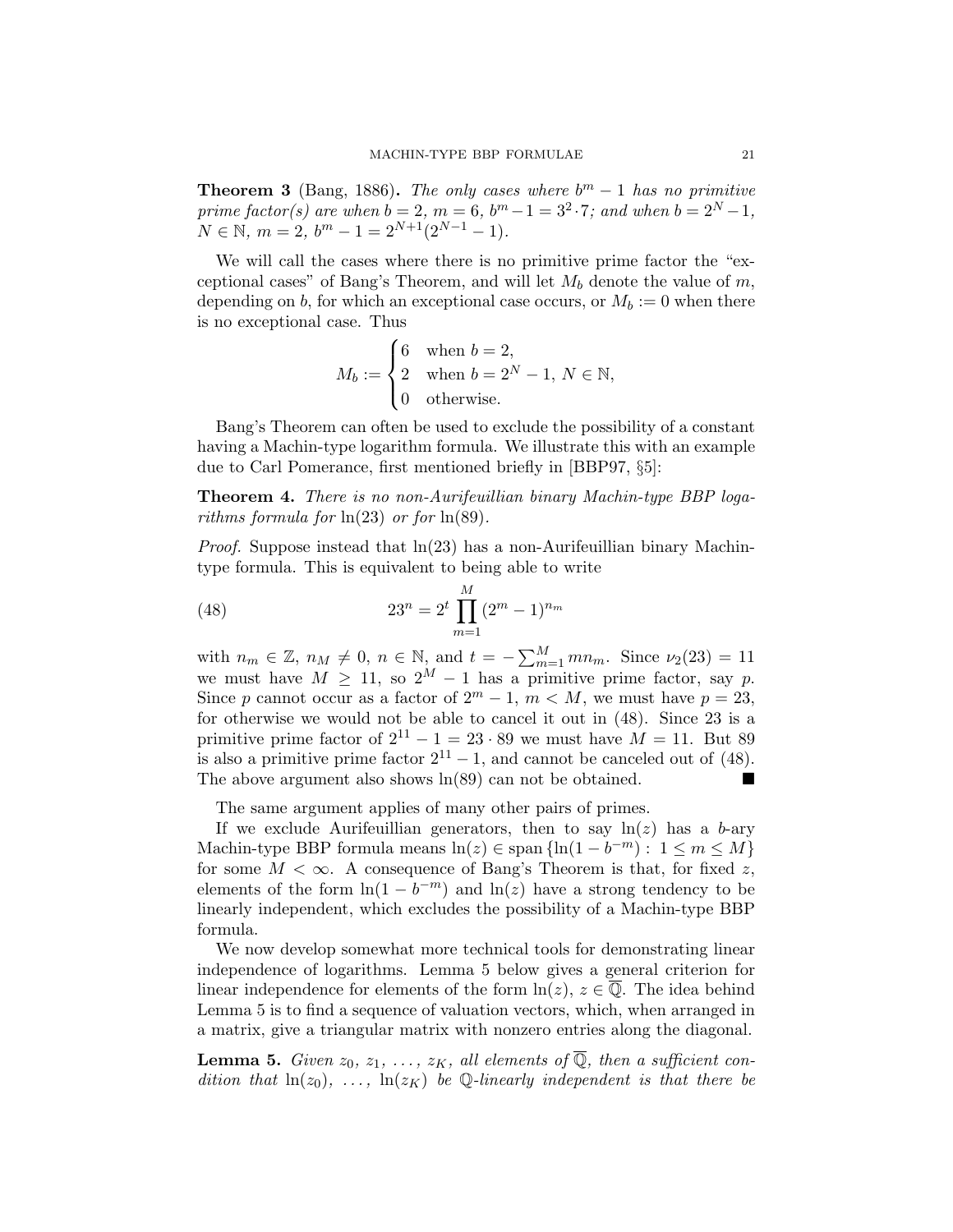distinct primes  $p_0, \ldots, p_K$  with  $\text{ord}_{p_k}(z_k) \neq 0$  and  $\text{ord}_{p_j}(z_k) = 0$  when  $j > k$ .

*Proof.* If there were a  $\mathbb{Q}$ -linear dependence among the  $\ln(z_k)$  then for some  $n_k \in \mathbb{Z}$ , not all zero, we would have

(49) 
$$
\sum_{k=0}^{m} n_k \ln(z_k) = 0, \text{ and so}
$$

$$
\prod_{k=0}^{m} z_k^{n_k} = 1,
$$

<span id="page-21-0"></span>where m denotes the largest k for which  $n_k \neq 0$ . Writing  $n := n_m$  and  $p := p_m$ , our conditions give  $\text{ord}_p(z_k) \neq 0$  if and only if  $k = m$ , while Equation [\(49\)](#page-21-0) gives the contradiction

$$
\operatorname{ord}_p\left(\prod_{k=0}^m z_k^{n_k}\right) = n \operatorname{ord}_p(z_m) = 0.
$$

<span id="page-21-2"></span> $\blacksquare$ 

Theorem [6,](#page-21-1) below, gives a fairly general exclusion criterion for Machintype BBP logarithm formulae. In our proof we will make use of the fact that if  $\text{ord}_p(b^m-1) \neq 0$  then  $\text{ord}_p(b) = 0$  and, furthermore,  $\text{ord}_p(1-b^{-k}) =$  $\mathrm{ord}_p(b^k-1)$ , for any  $k \in \mathbb{Z}$ .

<span id="page-21-1"></span>**Theorem 6.** Given  $z_0 \in \overline{Q}$  and  $2 \leq b \in \mathbb{N}$ , b not a proper power, assume that there is at least one prime p such that  $\text{ord}_p(z_0) \neq 0$  (equivalently, assume that  $z_0$  is not a root of unity) and let  $p_0$  be the largest such prime. Let

(50) 
$$
M_0 := \max(M_b, p_0 - 1),
$$

with  $M_b$  given below Theorem [3,](#page-19-2) and let

$$
U := \text{span} \left\{ \ln(1 - b^{-m}) : 1 \le m \le M_0 \right\}.
$$

Note that U has a basis of the form  $\ln(z_k)$ ,  $1 \leq k \leq \dim(U)$ . If there are distinct primes  $p_1, \ldots, p_{\dim(U)}$  such that for  $0 \leq j, k \leq \dim(U)$  we have  $\text{ord}_{p_k}(z_k) \neq 0$  and  $\text{ord}_{p_j}(z_k) = 0$  when  $j > k$ , then there is no non-Aurifeuillian Q-linear Machin-type BBP logarithm formula for  $ln(z_0)$ .

Proof. Suppose, to the contrary, that there is a Machin-type BBP formula for  $\ln(z_0)$ , i.e.,  $\ln(z_0) \in V := \text{span} \{ \ln(1 - b^{-m}) : 1 \le m \le M \}$  for some  $M < \infty$ . Without loss of generality, we may assume  $M \geq M_0$ , i.e.,  $U \subseteq V$ . For  $k > \dim(U)$  let  $m_k := M_0 + k - \dim(U)$ , so  $m_k$  ranges over  $M_0 + 1 \le m_k \le M$  as k ranges over  $\dim(U) + 1 \le k \le \dim(U) + 1$  $M - M_0$ . Let  $z_k := 1 - b^{-m_k}$ , and let  $p_k$  denote a primitive prime factor of  $b^{m_k} - 1$ . (Note that  $p_k$  exists since  $m_k > M_0 \ge M_b$ .) Clearly,  $V = \text{span} \{ \ln(z_k) : 0 \le k \le \dim(U) + M - M_0 \}.$  We will show that  $z_k, p_k$ ,  $0 \leq k \leq \dim(U) + M - M_0$  satisfy the conditions of Lemma [5.](#page-20-1) This will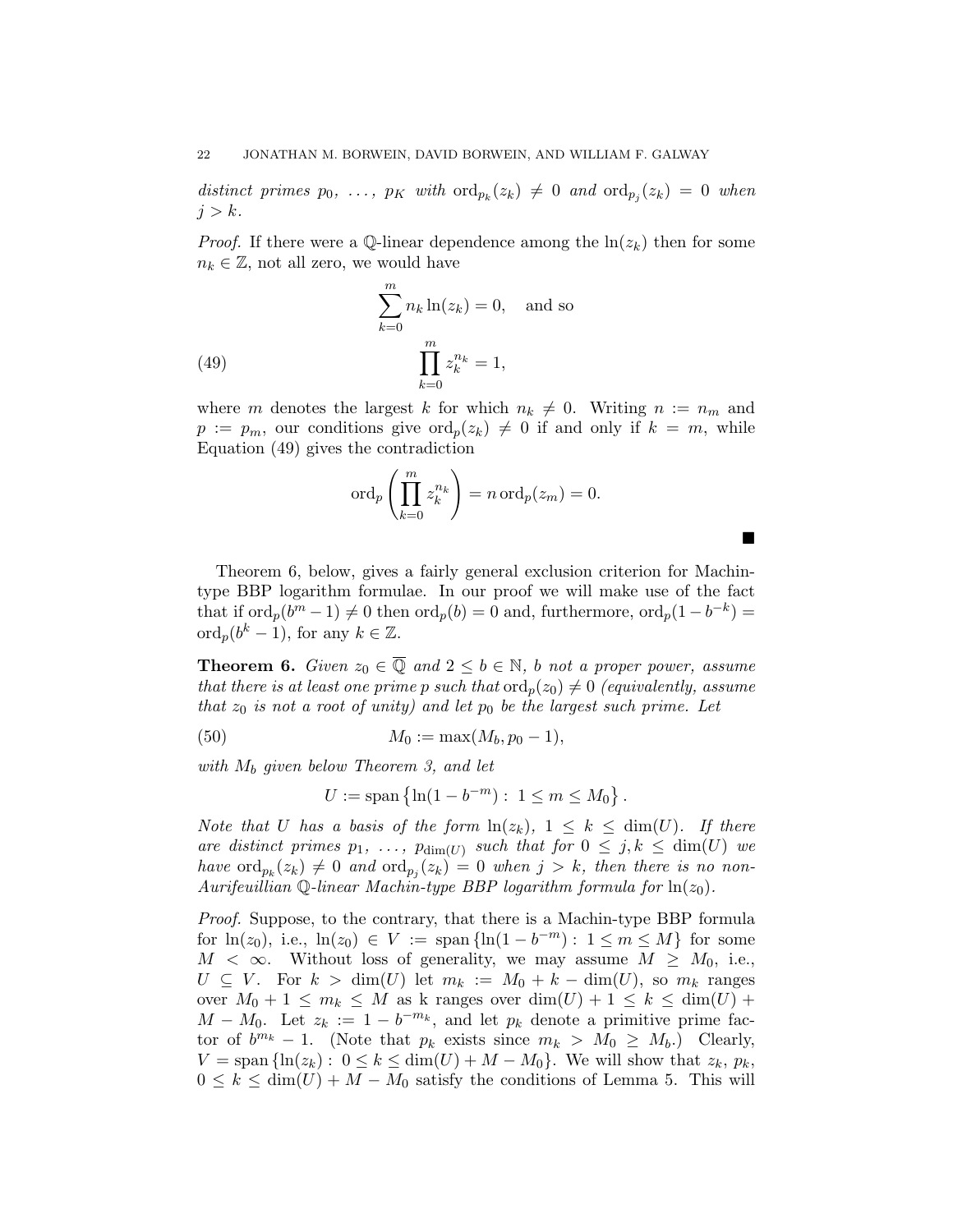establish our result since the linear independence of  $\ln(z_k)$  contradicts our assumption that  $\ln(z_0) \in V$ .

To show that our  $z_k$ ,  $p_k$  satisfy the conditions of Lemma [5](#page-20-1) we first note that  $\text{ord}_{p_k}(z_k) \neq 0$  by our assumptions and the fact that, for  $k > \dim(U)$ , we have  $\operatorname{ord}_{p_k}(1-b^{-m_k}) = \operatorname{ord}_{p_k}(b^{m_k}-1) \neq 0$ . It remains to show that  $\mathrm{ord}_{p_j}(z_k) = 0$  when  $j > k$ .

We first treat the case  $k = 0$ . By assumption,  $\text{ord}_{p_i}(z_0) = 0$  for  $1 \leq$  $j \leq \dim(U)$ . For  $j > \dim(U)$ ,  $p_j$  is a primitive prime factor of  $b^{m_j} - 1$ , and  $m_j > M_0$ . By Fermat's "Little Theorem", we know that if p is a primitive prime factor of  $b^m - 1$  then  $m \mid p - 1$  and thus  $p \ge m + 1$ . Thus  $p_j \geq m_j + 1 > M_0 + 1 \geq p_0$ , and it follows that  $\text{ord}_{p_j}(z_0) = 0$  since, by definition,  $p_0$  is the largest prime such that  $\text{ord}_{p_0}(z_0) \neq 0$ .

We next treat the case  $1 \leq k \leq \dim(U)$ . Again, by assumption,  $\text{ord}_{p_j}(z_k) =$ 0 for  $1 \leq k < j \leq \dim(U)$ . Since  $\ln(z_k) \in U$ , we know that  $\ln(z_k)$  is a Qlinear combination of elements of the form  $\ln(1-b^{-m})$ ,  $1 \le m \le M_0$ . Thus, there are  $n_m \in \mathbb{Z}$ , not all zero, and some  $n \neq 0$ , such that

(51) 
$$
z_k^n = \prod_{m=1}^{M_0} (1 - b^{-m})^{n_m}.
$$

Now, when  $j > \dim(U)$  we have  $\text{ord}_{p_j}(1 - b^{-m}) = 0$  for  $1 \leq m \leq M_0$ , since  $p_j$  is a primitive prime factor of  $b^{m_j} - 1$  and  $m_j > M_0$ . From this and Equation [\(51\)](#page-22-0) it follows that

<span id="page-22-0"></span>
$$
\operatorname{ord}_{p_j}(z_k) = \frac{1}{n} \sum_{m=1}^{M_0} n_m \operatorname{ord}_{p_j}(1 - b^{-m}) = 0.
$$

Finally, when  $\dim(U) < k < j$ ,  $\text{ord}_{p_j}(z_k) = 0$  follows from the fact that  $p_j$  is a primitive prime factor of  $b^{m_j} - 1$ .

Remark. Theorem [6](#page-21-1) implies that when searching for a non-Aurifeuillian Machin-type BBP logarithm formula for  $\ln(z_0)$ , one only need consider the generators  $\ln(1 - b^{-m})$ ,  $1 \le m \le M_0$ , where  $M_0$  is defined by Equation [\(50\)](#page-21-2).  $\Box$ 

**Example 4.** When  $M_b = 0$  it follows that there is no Machin-type BBP logarithm formula for  $\ln(b)$  to the base b. In particular, there is no decimal Machin-type BBP logarithm formula for ln(10). Here we use  $z_0 = b$ ,  $p_0$  the largest prime divisor of b. For  $k > 0$  we use  $z_k := 1 - b^{-k}$  and choose  $p_k$  to be any primitive prime factor of  $b^k - 1$ , noting that  $p_k$  exists since  $M_b = 0$ . Our result then follows immediately from Theorem [6.](#page-21-1) Since, when  $M_b = 0$ , there is no b-ary formula for  $\ln(b)$ , it seems somewhat unlikely in this case that there is a b-ary formula for any  $\ln(n)$ ,  $n \in \mathbb{N}$ , but we have been unable to prove this.

<span id="page-22-1"></span>**Example 5.** When  $b = 7 = 2^3 - 1$  we have  $M_b = 2$ , and the argument of the previous example does not apply. However, again we find that there is no 7-ary Machin-type BBP logarithm formula for  $ln(7)$ . Here we have  $z_0 = 7$ ,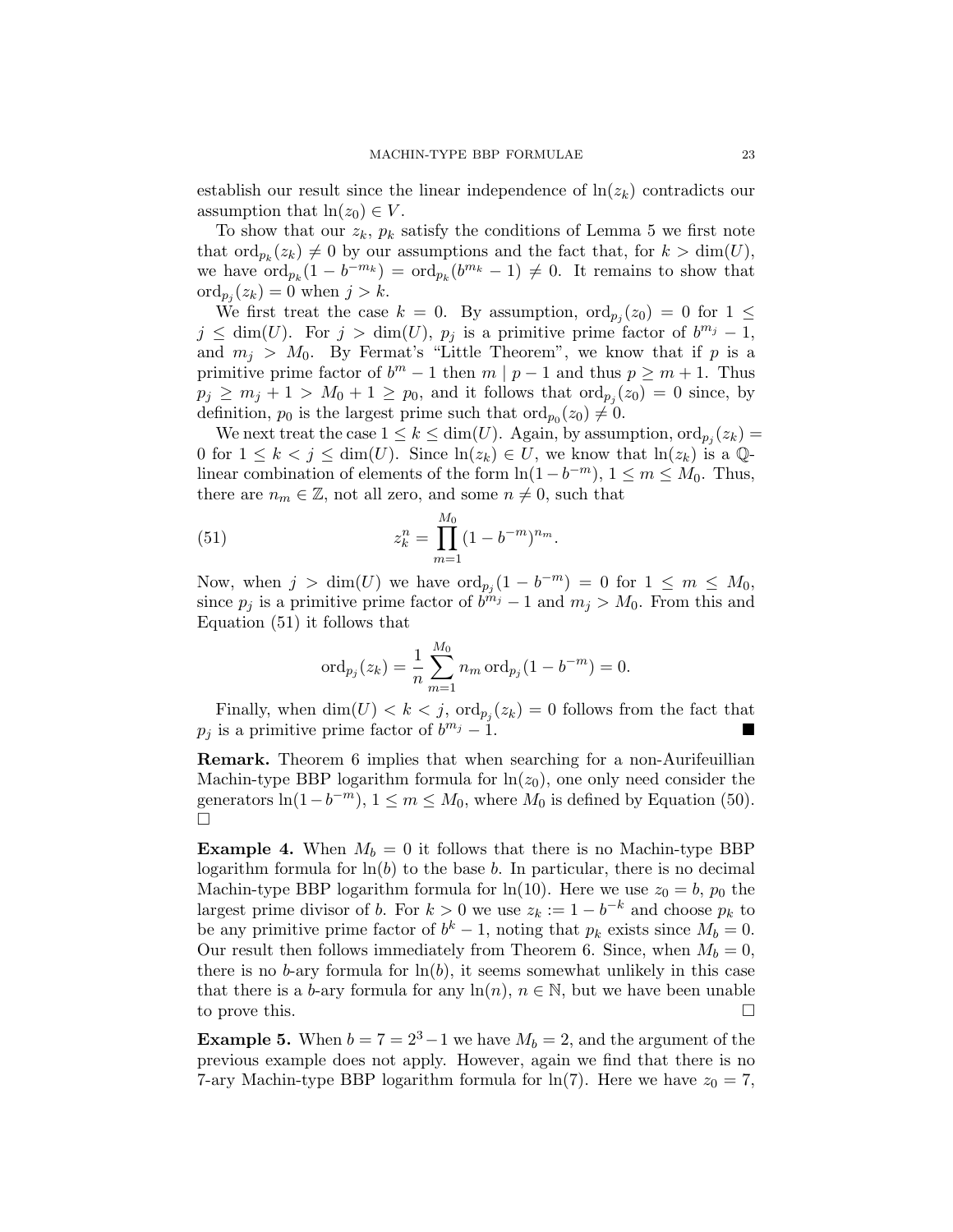$p_0 = 7$ . Since  $M_0 = \max(M_b, p_0 - 1) = 6$ , we need to find suitable  $z_k$ ,  $p_k$  for  $1 \leq k \leq 6$ . We begin with  $z_1 = 8/7$ ,  $p_1 = 2$ ;  $z_2 = 48/49 = 1 - 7^{-2}$ ,  $p_2 = 3$ . For  $k > M_b = 2$  we can simply use  $z_k = 1 - 7^{-k}$ ,  $p_k$  some primitive prime factor of  $7^k - 1$ . We can easily see that the conditions for Theorem [6](#page-21-1) are satisfied, and the result follows.

**Remark.** In Example [5,](#page-22-1) when  $k = 1$  we had to modify the "obvious" choice of basis element, namely  $z_k = 1 - 7^{-k}$ , in order to make our  $p_k$  satisfy the conditions of Theorem [6.](#page-21-1) In particular, we require  $\text{ord}_3(z_1) = 0$ . We accomplished this task by using valuation vectors. Here, indexing by the primes  $\{7, 2, 3\}$  (in that order), the valuation vector for 7 is  $v_0 := [1, 0, 0],$ while the vectors for  $1 - 7^{-1} = 6/7$  and  $1 - 7^{-2} = 48/49$  are  $v_1 := [-1, 1, 1]$ and  $v_2 := [-2, 4, 1]$  respectively. Searching for  $z_1$  such that  $\text{ord}_3(z_1) = 0$  lead us to find the valuation vector  $[-1, 3, 0] = v_2 - v_1$ , and thus  $z_1 = 7^{-1} \cdot 2^3 =$  $8/7.$ 

<span id="page-23-0"></span>Example 6. To demonstrate the result of Theorem [4](#page-20-2) in the language of Theorem [6,](#page-21-1) we begin with  $z_0 = 23$ ,  $p_0 = 23$ ,  $z_1 = 1 - 1/2$ ,  $p_1 = 2$ . Our rule of thumb starting with  $k = 2$  will be to use  $z_k = 1 - 2^{-m_k}$  for an increasing sequence  $m_k$ , and to choose  $p_k$  to be a primitive prime factor of  $2^{m_k} - 1$ . Thus,  $z_2 = 1 - 2^{-2} = 3/4$ ,  $p_2 = 3$ ,  $z_3 = 1 - 2^{-3} = 7/8$ ,  $p_2 = 7$ , ... We let  $m_6 = 7$  rather than 6, since  $\ln(1 - 2^{-6})$  is linearly dependent on earlier  $ln(z_k)$ . Continuing in this manner, letting  $m_{k+1} = m_k + 1$ , we come to  $z_{10} = 1 - 2^{-11}$ . We have  $2^{11} - 1 = 23 \cdot 89$ , both factors being primitive prime factors. Since  $23 = p_0$ , we choose  $p_{10} = 89$ . For  $k > 10$  we may continue using our rule of thumb, with no complications, through  $m_k = M_0 = 22$ , at which point we have established the necessary conditions for Theorem [6.](#page-21-1)

As in previous examples, we see that it is not always necessary to present  $p_k$  explicitly. More specifically, when  $m_k > M_b$  we are assured that  $b^{m_k} - 1$ has a primitive prime factor  $p_k$ , and to guarantee that  $p_k$  has not occurred earlier in our sequence we only need check that  $gcd(z_0, b^{m_k} - 1) = 1.$ 

Remarks. i.) We have been unable to exclude the possibility that there might be a binary Machin-type BBP logarithm formula for ln(23) that uses some Aurifeuillian generators, although it seems unlikely. Using Equation [\(45\)](#page-18-1), and some simple number theory, one can also show for odd primes p that  $\text{ord}_p(|1-(1+i)2^{-m}|) \neq 0$  implies  $\nu_2(p) \equiv 0 \pmod{4}$ . This restricts the possibilities for any Aurifeuillian binary Machin-type BBP logarithm formula for  $ln(23)$  and suggests that any such representation must have truly "massive" generators, if it exists at all.

ii.) The next two primes with logarithms for which no binary formula has been found are 47 and 53. Again, in each case the prime shares a prime friend which is also a primitive prime factor of the same  $2^M - 1$ . We have  $2^{23} - 1 = 47 \cdot 178481$ , and  $\nu_2(178481) = \nu_2(47) = 23$ . Also since 4 has order 23 mod 178481, the factor 178481 (as with 47) does not occur in the other Aurifeuillian factors. Thus,  $\ln(1 - 2^{-1081 m})$  or some larger terms must be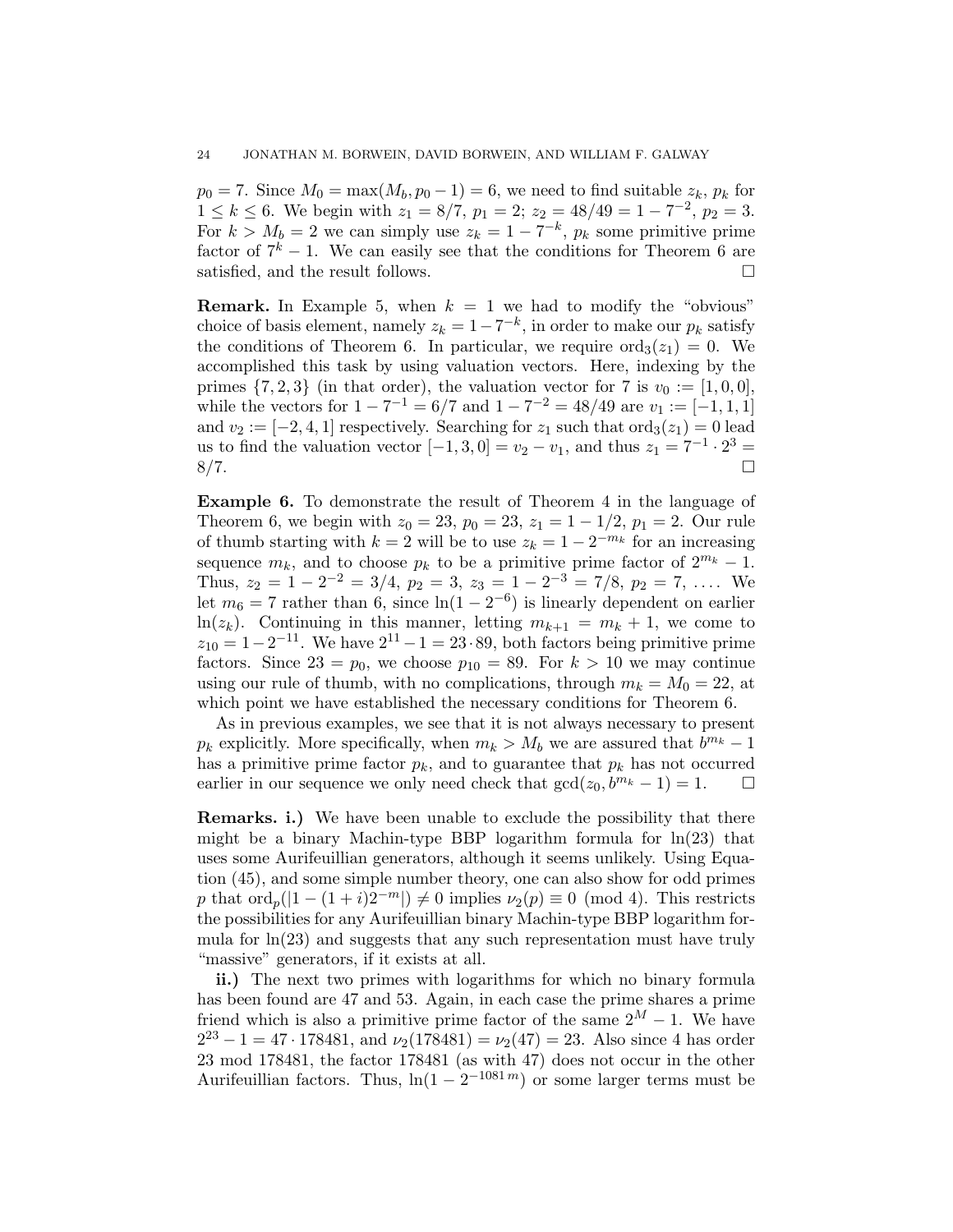used. For example,  $2^{1081} - 1$  has two factors of order 1081 and many other terms would be needed to split them!

Likewise  $\nu_2(53) = 52$  and  $2^{52} - 1 = 15 \cdot 53 \cdot 157 \cdot 1613 \cdot 2731 \cdot 8191$  where  $\nu_2(p) = 52$  for each bold factor p. In this last case however  $2^{2n-1} \pm 2^{n+1} + 1$ can also be a multiple of 53, since the order of 4 is not odd.

iii.) It is interesting to contrast  $\ln(23)$  with  $\ln(113)$ , since the cases are similar, but  $ln(113)$  does have an Aurifeuillian binary Machin-type BBP logarithm formula. Here we have  $\nu_2(113) = 28$ , and  $2^{28} - 1 = 3 \cdot 5 \cdot 29 \cdot 43$ . 113 · 127. Since we also have  $\nu_2(29) = 28$ , the argument of Theorem [4](#page-20-2) can be adapted to show that  $ln(113)$  has no non-Aurifeuillian binary Machin-type BBP logarithm formula. However, using Equation [\(44\)](#page-17-3), we find that

$$
2^{28} - 1 = (2^{14} - 1)(2^7 + 2^4 + 1)(2^7 - 2^4 + 1),
$$

where  $2^7 - 2^4 + 1 = 113$ . Using Equation [\(43\)](#page-17-4), it follows that

$$
\ln(113) = 2\ln\left|1 - (1+i)2^{-4}\right| - 7\ln(1 - 2^{-1}),
$$

which is a linear combination of binary Machin-type logarithmic generators.  $\Box$ 

<span id="page-24-0"></span>3.4. An application to arctangent formulae. We conclude this section by applying Theorem [3](#page-19-2) (Bang's Theorem) to demonstrate that there are no b-ary Machin-type *arctangent formulae* for  $\pi$  unless  $b = 2$ .

**Theorem 7.** Given  $b > 2$  and not a proper power, there is no Q-linear b-ary Machin-type BBP arctangent formula for  $\pi$ .

*Proof.* It follows immediately from the definition of a  $\mathbb{O}$ -linear Machin-type BBP arctangent formula (Definition [1\)](#page-10-1) that any such formula has the form

(52) 
$$
\pi = \frac{1}{n} \sum_{m=1}^{M} n_m \Im \ln(b^m - i),
$$

<span id="page-24-1"></span>where  $n \in \mathbb{N}$ ,  $n_m \in \mathbb{Z}$ , and  $M \geq 1$ ,  $n_M \neq 0$ . This implies that

(53) 
$$
\prod_{m=1}^{M} (b^m - i)^{n_m} \in e^{ni\pi} \mathbb{Q}^{\times} = \mathbb{Q}^{\times}.
$$

For any  $b > 2$  and not a proper power we have  $M_b \leq 2$ , so it follows from Bang's Theorem that  $b^{4M} - 1$  has a primitive prime factor, say p. Furthermore, p must be odd, since  $p = 2$  can only be a *primitive* prime factor of  $b^m - 1$  when b is odd and  $m = 1$ . Since p is a primitive prime factor, it does not divide  $b^{2M} - 1$ , and so p must divide  $b^{2M} + 1 = (b^M + i)(b^M - i)$ . We cannot have both  $p \mid b^M + i$  and  $p \mid b^M - i$ , since this would give the contradiction that  $p \mid (b^M + i) - (b^M - i) = 2i$ . It follows that  $p \equiv 1$ (mod 4), and that p factors as  $p = p\bar{p}$  over  $Z[i]$ , with exactly one of p,  $\bar{p}$  dividing  $b^M - i$ . Referring to Definition [2,](#page-15-2) we see that we must have  $\vartheta_p(b^M - i) \neq 0$ . Furthermore, for any  $m < M$  neither p nor  $\bar{p}$  can divide  $b^m - i$  since this would imply  $p \mid b^{4m} - 1$ ,  $4m < 4M$ , contradicting the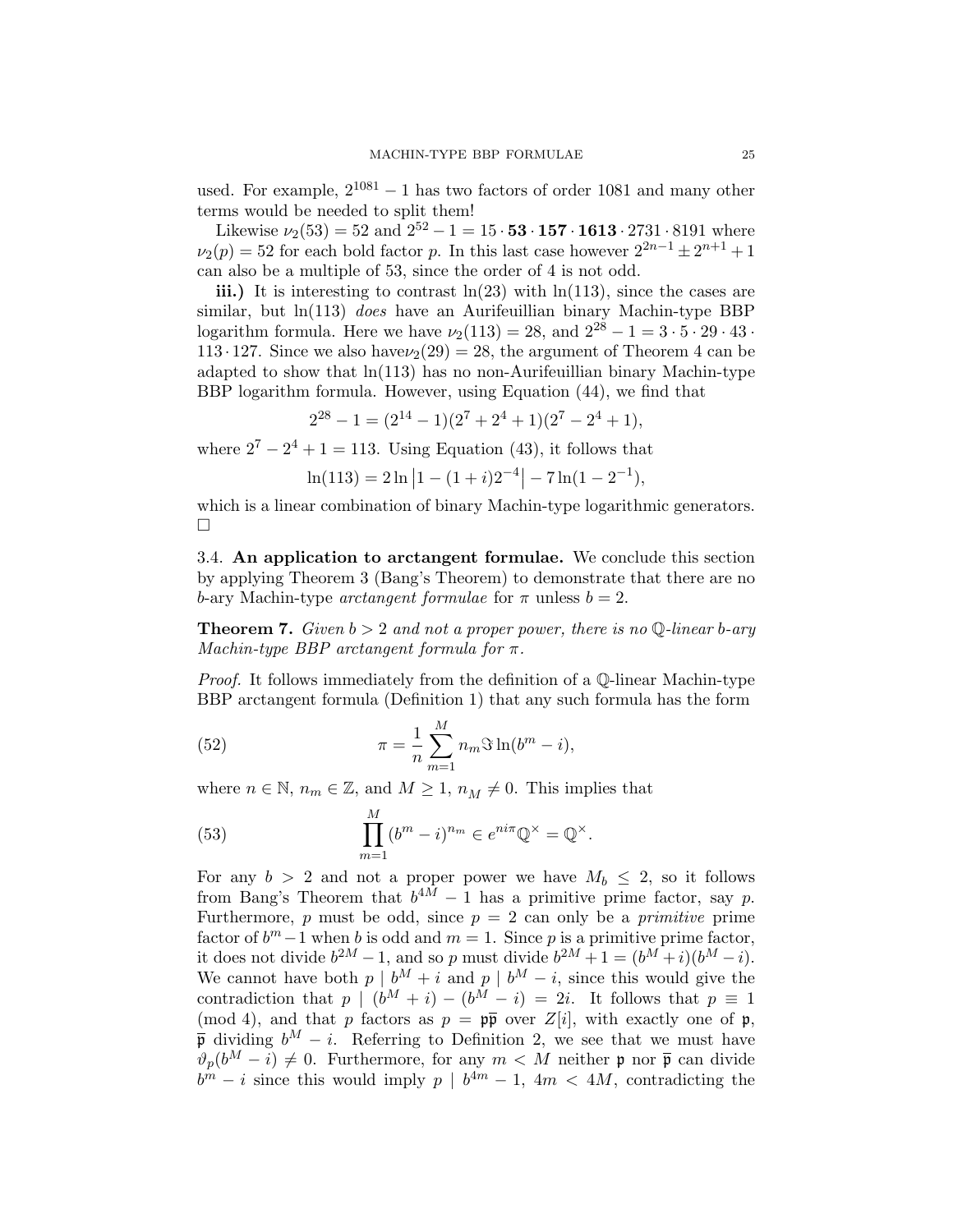fact that p is a primitive prime factor of  $b^{4M} - 1$ . So for  $m < M$  we have  $\vartheta_p(b^m-i) = 0$ . Referring to Equation [\(53\)](#page-24-1), using Equation [\(41\)](#page-15-3) and  $n_M \neq 0$ , we get the contradiction that

$$
0 \neq n_M \vartheta_p(b^M - i) = \sum_{m=1}^M n_m \vartheta_p(b^m - i) = \vartheta_p(\mathbb{Q}^\times) = 0.
$$

Thus, our assumption that there was a b-ary Machin-type BBP formula for  $\pi$  must be false.

We finish the section with our deferred proof.

## Proof of Theorem [2b](#page-15-0).

Proof. It again follows from the definition of a Q-linear Machin-type BBP arctangent formula (Definition [1\)](#page-10-1) that any such formula has the form

(54) 
$$
\arctan(y/x) = \Im \ln(x + iy) = \frac{1}{n} \sum_{m=1}^{M} n_m \Im \ln(b^m - i),
$$

<span id="page-25-0"></span>where  $n \in \mathbb{N}$ ,  $n_m \in \mathbb{Z}$ , and  $M \geq 1$ ,  $n_M \neq 0$ . This implies that

(55) 
$$
\prod_{m=1}^{M} (b^{m} - i)^{n_m} \in (x + iy)^{n} \mathbb{Q}^{\times}.
$$

It follows from Bang's Theorem that  $b^{4M}-1$  has a primitive prime factor, say p'. Furthermore, p' must be odd, since  $p' = 2$  can only be a primitive prime factor of  $b^m - 1$  when b is odd and  $m = 1$ . Since p' is a primitive prime factor, it does not divide  $b^{2M} - 1$ , and so p' must divide  $b^{2M} + 1 = (b^M + i)(b^M - i)$ . Again, we cannot have both  $p' | b^M + i$  and  $p' | b^M - i$ , since this would give the contradiction that  $p' | (b^M + i) - (b^M - i) = 2i$ . It follows that  $p' \equiv 1$ (mod 4), and that p' factors as  $p' = \mathfrak{p}'\overline{\mathfrak{p}}'$  over  $Z[i]$ , with exactly one of  $\mathfrak{p}', \overline{\mathfrak{p}'}$ dividing  $b^M - i$ .

Hence, referring to Equation [\(55\)](#page-25-0), using Equation [\(41\)](#page-15-3) and  $n_M \neq 0$ , we get that

$$
0 \neq n_M \vartheta_{p'} (b^M - i) = \sum_{m=1}^M n_m \vartheta_{p'} (b^m - i) = \vartheta_{p'} (x + iy)^n.
$$

In consequence  $p' = p$ , since p is the unique prime divisor of  $x^2+y^2$  congruent to 1 modulo 4. It follows that  $4M = \nu_b(p) = \nu_b(q)$  and hence, much as above, that

$$
0 \neq n_M \vartheta_q(b^M - i) = \sum_{m=1}^M n_m \vartheta_q(b^m - i) = \vartheta_q(x + iy)^n = 0,
$$

where the final equality is by hypothesis. Thus, our assumption that there was a non-Aurifeuillian b-ary Machin-type BBP formula for  $arctan(x/y)$ must be false.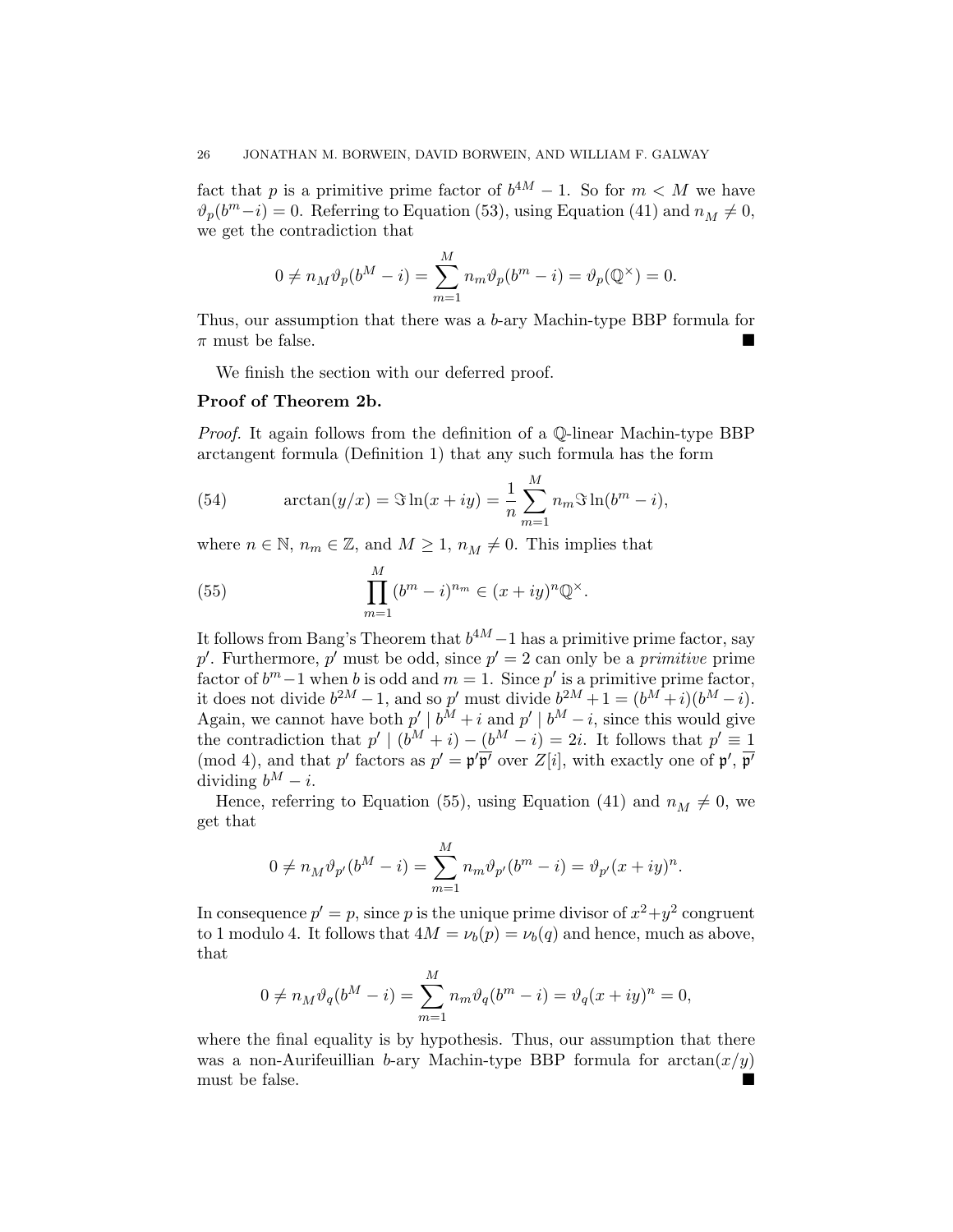### 4. Acknowledgments

<span id="page-26-0"></span>Carl Pomerance was the first to observe the importance of Bang's theorem as a tool for excluding the possibility of non-Aurifeuillian logarithm formulae. Pomerance also provided references for some of the papers, cited below, that generalize Zsigmondy's Theorem. Imin Chen and Nils Bruin gave advice on various aspects of  $\text{ord}_p$  and algebraic number theory. The material in Appendix [B](#page-26-2) is adapted from notes provided by David Bailey.

# <span id="page-26-1"></span>Appendix A. BBP formulae for Machin-type BBP generators

For b not a proper power,  $b > 2$  our arctangent generators are

$$
\arctan(-b^{-m}) = \Im \ln(1 - ib^{-m}) = b^{-3m} P(1, b^{4m}, 4, [-b^{2m}, 0, 1, 0]).
$$

When  $b = 2$ , we also use the "Aurifeuillian" generators

$$
\begin{aligned} \arctan(1/(1-2^m)) &= \Im \ln(1-(1+i)2^{-m})\\ &= 2^{-7m+3}P(1,2^{8m-4},8,[-2^{6m-3},-2^{5m-2},-2^{4m-2},0,2^{2m-1},2^m,1,0]). \end{aligned}
$$

For b not a proper power,  $b > 2$  our logarithmic generators are

$$
\ln(1 - b^{-m}) = -b^{-m} \sum_{k \ge 0} \frac{1}{k+1} b^{-mk}.
$$

In terms of Bailey's  $P(s, b, n, A)$ , these generators are

$$
\ln(1 - b^{-m}) = -b^{-m} P(1, b^{m}, 1, [1]).
$$

When  $b = 2$ , we also use the "Aurifeuillian" generators

$$
\ln |1 - (1 + i)2^{-m}|
$$
  
=  $2^{-8m+4}P(1, 2^{8m-4}, 8, [-2^{7m-4}, 0, 2^{5m-3}, 2^{4m-2}, 2^{3m-2}, 0, -2^{m-1}, -1]).$ 

The BBP formulae for both the arctangent and logarithmic Aurifeuillian generators may be derived by extracting imaginary and real parts (for arctangent and logarithmic generators, respectively) from the formula

$$
\ln(1 - (1+i)2^{-m}) = -\sum_{r=1}^{8} 2^{-mr} (1+i)^r \sum_{k\geq 0} \frac{(1+i)^{8k}}{8k+r} 2^{-8mk}
$$

$$
= -\sum_{r=1}^{8} 2^{-mr} (1+i)^r \sum_{k\geq 0} \frac{1}{8k+r} 2^{(4-8m)k}.
$$

# Appendix B. Conversion to polylogarithmic formulae

<span id="page-26-2"></span>In this Appendix we will analyze vector spaces of constants with polylog*arithmic* BBP formulae, i.e., constants  $\kappa$  which have the form

(56) 
$$
\kappa = \sum_{k \ge 0} \sum_{j=1}^{n} \frac{a_j}{(nk+j)^s} b^{-mk} = P(s, b^m, n, [a_1, \dots, a_n]),
$$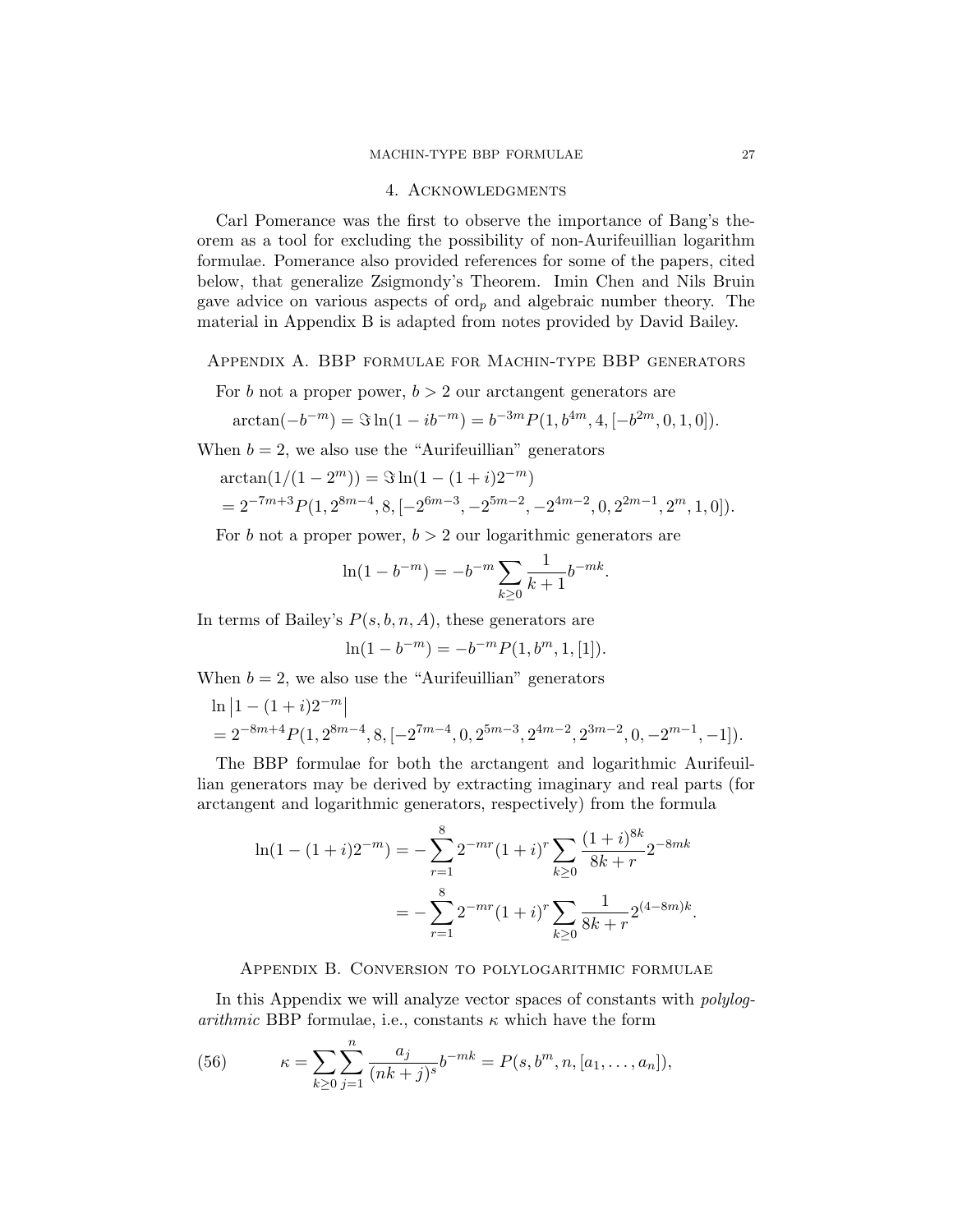with  $a_j \in \mathbb{Q}, s, b, m, n \in \mathbb{N}, b > 1$ . Our main purpose is to demonstrate that any constant with a Machin-type BBP formula also has a polylogarithmic BBP formula. (Although our interest will be focused on the case where b is not a proper power we allow any  $b \in \mathbb{N}, b > 1$ .)

**Definition 5.** Recall that span  $\{\alpha_k\}$  denotes the vector space over  $\mathbb Q$  spanned by the set  $\{\alpha_k\}$ . Given s, b, m,  $n \in \mathbb{N}$ ,  $b > 1$ , let

$$
V_{s,b,m,n} := \text{span}\left\{\sum_{k\geq 0} \frac{1}{(nk+j)^s} b^{-mk} : 1 \leq j \leq n \right\},\
$$
  

$$
V_{s,b,m} := \text{span}\left\{\bigcup_{n\geq 1} V_{s,b,m,n} \right\},\
$$
  

$$
V_{s,b} := \text{span}\left\{\bigcup_{m\geq 1} V_{s,b,m} \right\}.
$$

Referring to Appendix [A,](#page-26-1) we see that our non-Aurifeuillian arctangent generators,  $arctan(-b^{-m})$ , lie in  $V_{1,b,4m,4}$ . The Aurifeuillian arctangent generators, arctan(1/(1 – 2<sup>m</sup>)), lie in  $V_{1,2,8m-4,8}$ . In the case of our logarithmic generators we have  $ln(1-b^{-m}) \in V_{1,b,m,1}$  (non-Aurifeuillian generators), while  $\ln |1 - (1 + i)2^{-m}| \in V_{1,2,8m-4,8}$  (Aurifeuillian generators).

 $\blacksquare$ 

<span id="page-27-3"></span><span id="page-27-0"></span>**Lemma 8.** Given  $d \in \mathbb{N}$  we have

$$
(57) \t\t V_{s,b,m,n} \subseteq V_{s,b,m,dn},
$$

<span id="page-27-1"></span>
$$
\qquad and \qquad
$$

$$
(58) \t\t V_{s,b,m} \subseteq V_{s,b,dm,dn}.
$$

*Proof.* To establish [\(57\)](#page-27-0) we note that  $\kappa \in V_{s,b,m,n}$  is equivalent to

<span id="page-27-2"></span>(59) 
$$
\kappa = \sum_{j=1}^{n} \sum_{k \ge 0} \frac{a_j}{(nk+j)^s} b^{-mk}
$$

$$
= \sum_{j=1}^{n} \sum_{k \ge 0} \frac{d^s a_j}{(dnk + dj)^s} b^{-mk}
$$

$$
= \sum_{j=1}^{dn} \sum_{k \ge 0} \frac{a'_j}{(dnk + j)^s} b^{-mk} \in V_{s,b,m,dn};
$$

where we let

$$
a'_j := \begin{cases} d^s a_{j/d} & \text{when } d \mid j, \\ 0 & \text{otherwise.} \end{cases}
$$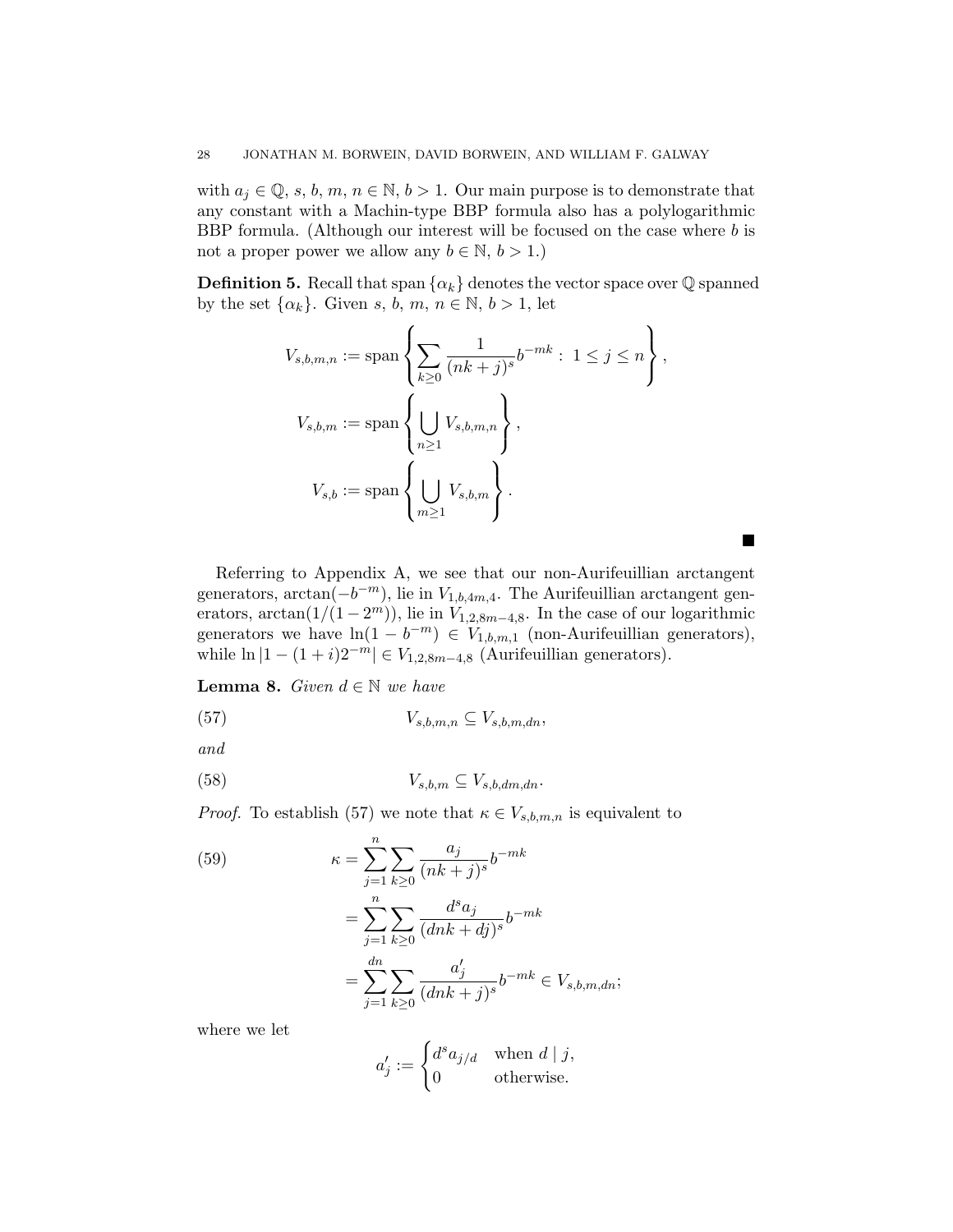Similarly, to establish [\(58\)](#page-27-1) we proceed from Equation [\(59\)](#page-27-2) to find

$$
\kappa = \sum_{j=1}^{n} \sum_{k\geq 0} \sum_{r=0}^{d-1} \frac{a_j b^{-mr}}{(dnk + nr + j)^s} b^{-dmk}
$$

$$
= \sum_{j'=1}^{dn} \sum_{k\geq 0} \frac{a'_{j'}}{(dnk + j')^s} b^{-dmk} \in V_{s,b,dm,dn};
$$

where we let  $j' := nr + j$ , so that  $r = |j'/n|$ ,  $j \equiv j' \pmod{n}$ ,  $1 \le j \le n$ , and where  $a'_{j'} := a_j b^{-mr}$ .

<span id="page-28-1"></span>**Theorem 9.** Given  $\kappa \in V_{s,b,m}$  then  $\kappa \in V_{s,b,m,n}$ , where n depends on  $\kappa$ .

*Proof.* Let  $\kappa = \kappa_1 + \kappa_2$  where  $\kappa_1 \in V_{s,b,m,n_1}, \ \kappa_2 \in V_{s,b,m,n_2}$ . From [\(57\)](#page-27-0), it follows that both  $\kappa_1$  and  $\kappa_2$  are elements of  $V_{s,b,m,\text{lcm}(n_1,n_2)}$ , and thus  $\kappa \in V_{s,b,m,\text{lcm}(n_1,n_2)}$ .

<span id="page-28-0"></span>By definition,  $\kappa \in V_{s,b,m}$  means that

(60) 
$$
\kappa = \sum_{q} \alpha_q \kappa_q,
$$

where  $\alpha_q \in \mathbb{Q}, \kappa_q \in V_{s,b,m,n_q}$ , and where the sum is finite. By using induction on the number of terms on the right side of [\(60\)](#page-28-0), applying the result of the previous paragraph when summing two terms, the conclusion follows.

**Theorem 10.** Given  $\kappa \in V_{s,b}$  then  $\kappa \in V_{s,b,m,n}$ , where m, n depend on  $\kappa$ .

*Proof.* Let  $\kappa = \kappa_1 + \kappa_2$  where  $\kappa_1 \in V_{s,b,m_1}, \kappa_2 \in V_{s,b,m_2}.$  By Theorem [9](#page-28-1) we may assume that  $\kappa_1 \in V_{s,b,m_1,n_1}, \ \kappa_2 \in V_{s,b,m_2,n_2}.$  Applying [\(58\)](#page-27-1) and then [\(57\)](#page-27-0), it follows that both  $\kappa_1$  and  $\kappa_2$  are elements of  $V_{s,b,\text{lcm}(m_1,m_2),\text{lcm}(N_1,N_2)}$ , where  $N_1 := n_1 m_2 / \gcd(m_1, m_2), N_2 := n_2 m_1 / \gcd(m_1, m_2).$ 

<span id="page-28-2"></span>By definition  $\kappa \in V_{s,b}$  means that

(61) 
$$
\kappa = \sum_{q} \alpha_q \kappa_q,
$$

where  $\alpha_q \in \mathbb{Q}, \kappa_q \in V_{s,b,m_q}$ , and where the sum is finite. By using induction on the number of terms on the right side of [\(61\)](#page-28-2), applying the result of the previous paragraph when summing two terms, the conclusion follows.  $\Box$ 

The above proofs implicitly give a constructive method for finding a polylogarithmic BBP formula for any element of  $V_{s,b}$ . In particular we may find a polylogarithmic BBP formula for any constant with a b-ary Machin-type BBP formulae, since such constants lie within  $V_{1,b}$ . For example, in Sec-tion [2.5](#page-10-0) we found that  $arctan(1/6) = arctan(1/5) - arctan(1/31)$ .

Referring to Appendix [A,](#page-26-1) and using Bailey's  $P(s, b, n, A)$ , we have

$$
\arctan(1/5) = 2^{-11} P(1, 2^{12}, 8, [2^9, -2^8, 2^6, 0, -2^3, 2^2, -1, 0]) \in V_{1,2,12,8},
$$
  

$$
\arctan(1/31) = 2^{-32} P(1, 2^{36}, 8, [2^{27}, 2^{23}, 2^{18}, 0, -2^9, -2^5, -1, 0]) \in V_{1,2,36,8}.
$$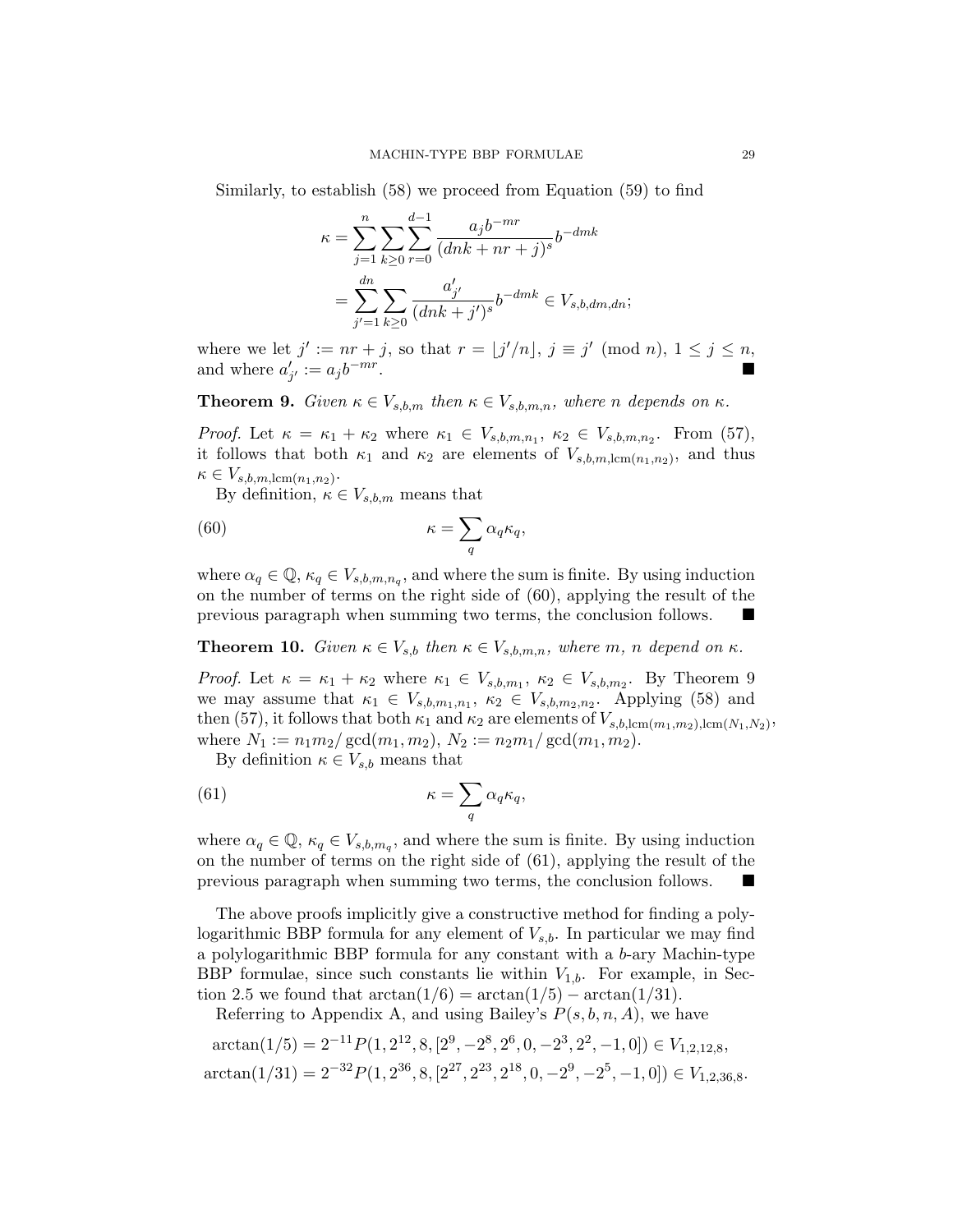Note that [A](#page-26-1)ppendix A covers  $arctan(1/5)$  as it equals  $arctan(1/3)-arctan(1/8)$ , by the note at the end of section [2.4.](#page-9-0) Applying [\(58\)](#page-27-1) from Lemma [8,](#page-27-3) we can re-express  $arctan(1/5)$  as an element of  $V_{1,2,36,24}$ , giving

$$
\arctan(1/5) = 2^{-11} P(1, 2^{36}, 24, [2^9, -2^8, 2^6, 0, -2^3, 2^2, -1, 0, 2^{-3}, -2^{-4}, 2^{-6}, 0, -2^{-9}, 2^{-10}, -2^{-12}, 0, 2^{-15}, -2^{-16}, 2^{-18}, 0, -2^{-21}, 2^{-22}, -2^{-24}, 0]).
$$

We then apply  $(57)$  in order to re-express  $arctan(1/31)$  as an element of  $V_{1,2,36,24}$ , giving

$$
\arctan(1/31) = 2^{-32} P(1, 2^{36}, 24,
$$
  
[0, 0, 3 \cdot 2^{27}, 0, 0, 3 \cdot 2^{23}, 0, 0, 3 \cdot 2^{18}, 0, 0, 0,  
0, 0, -3 \cdot 2^9, 0, 0, -3 \cdot 2^5, 0, 0, -3, 0, 0, 0]).

Finally, taking the difference of these two results and factoring out the denominator from the vector of coefficients, we get

$$
\arctan(1/6) = \arctan(1/5) - \arctan(1/31)
$$
  
=  $2^{-35}P(1, 2^{36}, 24,$   

$$
[2^{33}, -2^{32}, -2^{31}, 0, -2^{27}, -2^{27}, -2^{24}, 0,
$$
  

$$
-2^{22}, -2^{20}, 2^{18}, 0, -2^{15}, 2^{14}, 2^{13}, 0,
$$
  

$$
2^9, 2^9, 2^6, 0, 2^4, 2^2, -1, 0]).
$$

# Appendix C. Zsigmondy's Theorem

<span id="page-29-0"></span>This summary of Zsigmondy's theorem and related results is paraphrased, almost verbatim, from Paulo Ribenboim's The Little Book of BIG Primes [\[Rib91\]](#page-33-11).

Given natural numbers  $a, b$ , we say that a prime  $p$  is a primitive prime factor of  $b^m - a^m$  if m is the least integer such that p divides  $b^m - a^m$  (resp.,  $b^m + a^m$ , when studying that case;  $b^m \pm a^m$  are both of interest).

#### Theorem 11 (K. Zsigmondy, 1892).

If  $b > a \ge 1$  and  $gcd(a, b) = 1$  then every number  $b^m - a^m$  has a primitive prime factor—the only exceptions being  $a = 1$ ,  $b = 2$ ,  $m = 6$  and  $a+b=power$ of two (thus,  $a, b \text{ odd}$ ),  $m = 2$ .

Equally, every number  $b^m + a^m$  has a primitive prime factor—with the exception of  $2^3 + 1 = 9$ .

The special case where  $a = 1$  had been proved by Bang in 1886. Later proofs were given by Birkhoff and Vandiver (1904), Carmichael (1913), Kanold (1950), Artin (1955), Lüneburg [Lün81], "and probably others".

Define  $t_m^*$  to be the "primitive part" of  $b^m - a^m$ , i.e.  $b^m - a^m = t_m^* t_m'$ with  $gcd(t_m^*, t_m') = 1$  and where  $p \mid t_m^*$  if and only if p is a primitive prime factor of  $b^m - a^m$ . Numerical experience shows that  $t_m^*$  is composite apart from a few initial values.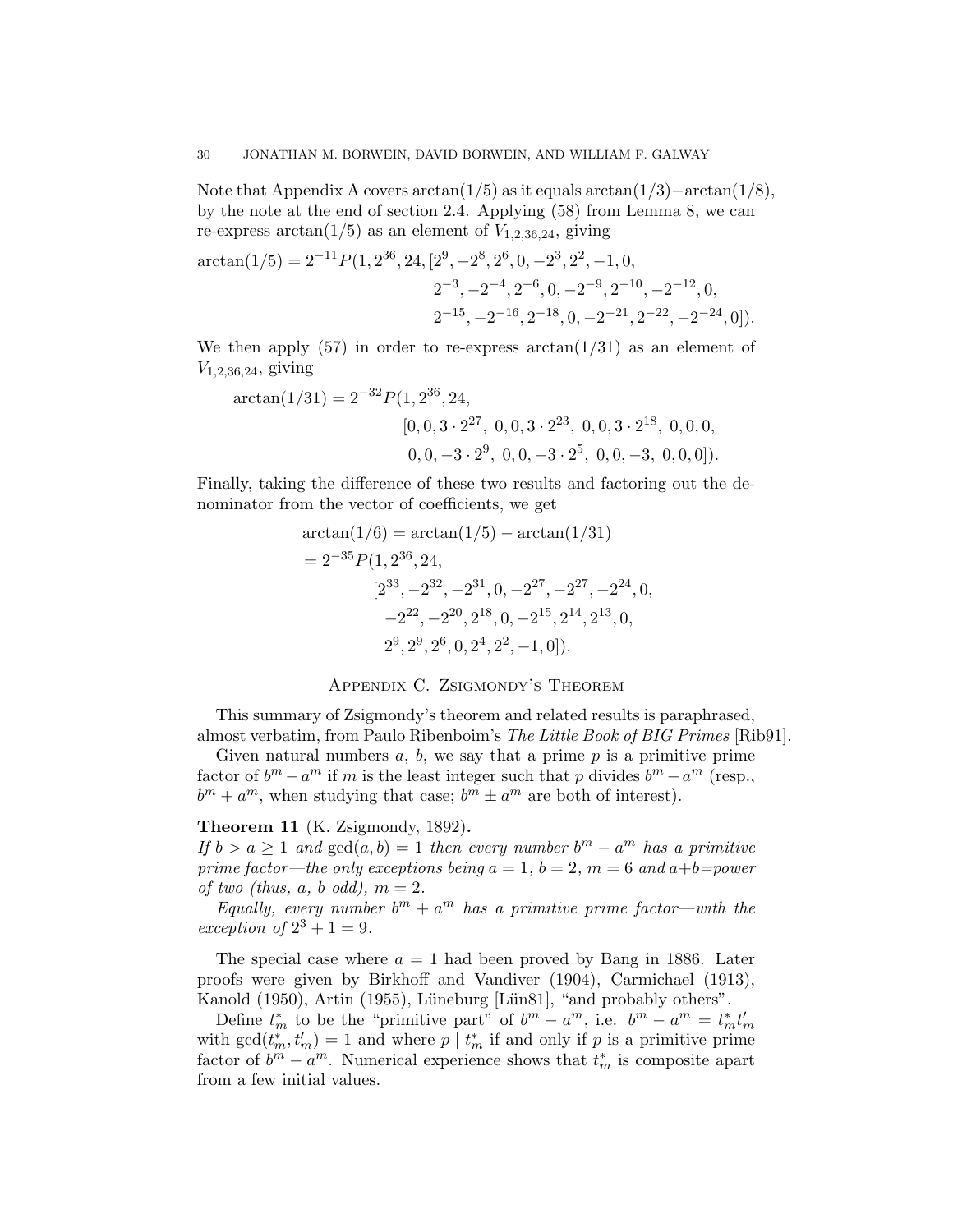Let  $k(n)$  denote the "square-free kernel" of n, i.e., n divided by its largest square factor, and let  $e = 1$  if  $k(ab) \equiv 1 \pmod{4}$ ,  $e = 2$  if  $k(ab) \equiv 2,3$ (mod 4). Schinzel has shown [\[Sch62\]](#page-33-13) that if  $m/(e k(ab))$  is an odd integer then  $b^m - a^m$  has at least two distinct primitive prime factors, with the following exceptions when  $m > 1$ :

$$
a = 1, b = 2, m \in \{4, 12, 20\};
$$
  
\n
$$
a = 1, b = 3, m = 6;
$$
  
\n
$$
a = 2, b = 3, m = 12;
$$
  
\n
$$
a = 1, b = 4, m = 3;
$$
  
\n
$$
a = 3, b = 4, m = 6.
$$

Schinzel also proved that if  $ab = c^h$  for  $h \geq 3$ , then there are infinitely many m such that the primitive part of  $b^m - a^m$  has at least three prime factors.

### Appendix D. Density Results

<span id="page-30-0"></span>In this appendix we will discuss various results on the density of arctangents which have Machin-type BBP arctangent formulae. We begin by noting that if  $\theta = \arctan(\rho)$  has a Machin-type BBP formula then any element of  $\theta \mathbb{Q}$  has a  $\mathbb{Q}$ -linear arctangent formula. For a fixed base b, we have Machin-type BBP arctangent formulae for  $\Im \ln(1 - ib^{-m})$ , so any one of these will generate a dense set of  $\theta \in \mathbb{R}$  with base b Q-linear Machin-type BBP arctangent formula. If, in order to be considered an "arctangent", we prefer the convention that  $\theta$  satisfies  $-\pi/2 < \theta < \pi/2$ , it remains clear that the set of  $\theta \in (-\pi/2, \pi/2)$  with a Q-linear Machin-type BBP arctangent formula is dense.

If we prefer to restrict ourselves to  $\theta$  with  $\mathbb{Z}$ -linear arctangent formulae, then the set  $n\theta$ ,  $n \in \mathbb{Z}$ , is not dense in R. On the other hand, if we write  $\theta =$  $\Im \ln(x+iy)$  and define  $x_n, y_n$  to satisfy  $x_n+iy_n := (x+iy)^n, n \in \mathbb{Z}$ , then  $n\theta \equiv$  $\Im \ln(x_n + iy_n) \equiv \arctan(y_n/x_n) \pmod{\pi}$ . In other words  $\tan(n\theta) = y_n/x_n$ for all  $n \in \mathbb{Z}$ . By [\[NZM91,](#page-33-7) Theorem 6.16],  $\theta$  cannot be a rational multiple of  $\pi$  unless  $\tan(\theta) \in \{0, \pm 1, \infty\}$ . In particular, for fixed  $b \geq 2$ ,  $\theta = \Im \ln(1 - \pi)$  $ib^{-m}$ ) = arctan( $-b^{-m}$ ) is not a rational multiple of  $\pi$  for any  $m \in \mathbb{N}$ , since  $-b^{-m} \notin \{0, \pm 1, \infty\}$ . It follows by Weyl's theorem [\[HW79,](#page-33-14) Theorem 445] that for such  $\theta$  the sequence  $n\theta$  is uniformly distributed modulo  $\pi$ . Thus, if there is a b-ary  $\mathbb{Z}$ -linear Machin-type BBP formula for  $\pi$  then the set  $n_1\theta + n_2\pi$ ,  $n_1$ ,  $n_2 \in \mathbb{Z}$ , is dense in the interval  $(-\pi/2, \pi/2)$ , and clearly  $n_1\theta + n_2\pi$  has a b-ary Z-linear Machin-type BBP arctangent formula. If there is no b-ary  $\mathbb Z$ -linear Machin-type BBP formula for  $\pi$  then we may still conclude that  $\{\tan(n\theta): n \in \mathbb{Z}\}\$ is dense in R.

Finally, suppose that b and  $x + iy$  satisfy the conditions of Theorem [2.](#page-15-0) That is, suppose there is a prime  $p \nmid b, p \equiv 1 \pmod{4}$ ,  $4 \nmid \nu_b(p)$ , and  $\vartheta_p(x+iy) \neq 0$ . By Theorem [2,](#page-15-0) there is no Q-linear Machin-type BBP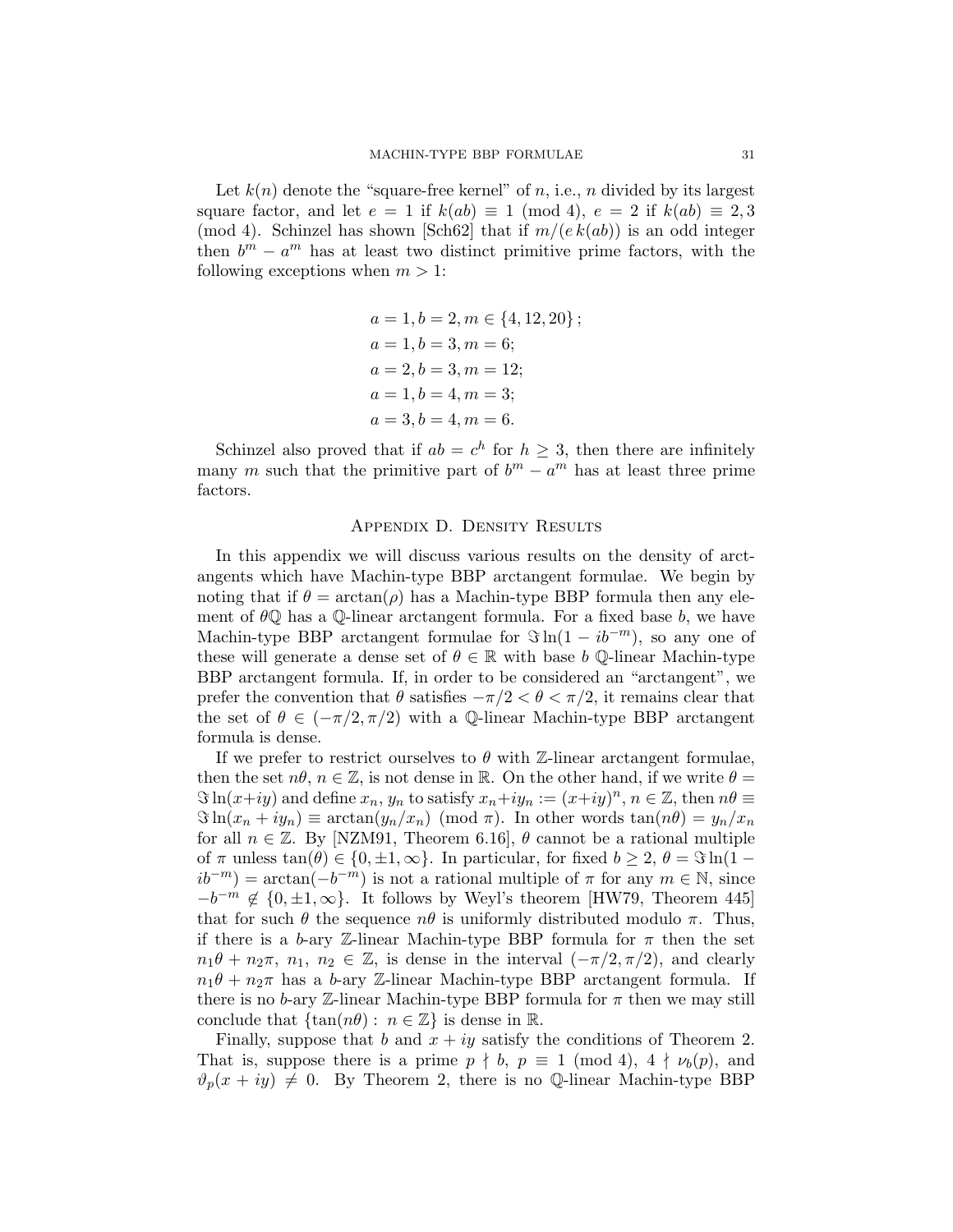formula for  $arctan(y/x)$ . Furthermore, since  $\vartheta_p((x+iy)^n) = n\vartheta_p(x+iy)$ , there is no Q-linear Machin-type BBP formula for  $arctan(y_n/x_n)$  for any  $n \neq 0, n \in \mathbb{Z}$ . Thus, provided  $x/y \notin \{0, \pm 1, \infty\}$ , the set  $\{\arctan(y_n/x_n)\}$ is dense in  $\mathbb{R}$ , and no member of the set has a b-ary  $\mathbb{Q}$ -linear arctangent formula.

## Appendix E. Comments and Research Problems

<span id="page-31-0"></span>We've tried to arrange these comments in rough order of difficulty, ranging from nearly trivial to significant research topics.

- (1) Note that  $3 + i = 2 + (1 + i) = 4 (1 i)$ . This gives two distinct binary Machin-type BBP formulae for  $arctan(1/3)$ . Should we count this as a trivial zero relation, or is it "interesting"?
- (2) How many Q-linearly-independent binary Machin-type BBP arctangent zero relations can we find? Can we show that there is an upper bound on their number?
- (3) The first BBP formula found for  $\pi$  (presented in [\[BBP97\]](#page-32-1)) was

(62) 
$$
\pi = \sum_{k\geq 0} \left( \frac{4}{8k+1} - \frac{2}{8k+4} - \frac{1}{8k+5} - \frac{1}{8k+6} \right) 2^{-4k}
$$

This formula does not appear to be a Q-linear combination of Machintype BBP generators. (Equation [\(63\)](#page-32-4), below, can be used as an aid in seeing this.) Is there some simple way to derive [\(62\)](#page-31-1) from a Machin-type BBP formula?

<span id="page-31-1"></span>.

- (4) A consequence of Schinzel's result [\[Sch62\]](#page-33-13), in the notation of Appen-dix [C,](#page-29-0) is that if  $b > 2$ ,  $m > 12$ , and  $m/(e k(b))$  is odd, then  $b<sup>m</sup> - 1$  has at least two primitive prime factors. This implies that the logarithms of an infinity of primes have no b-ary Machin-type BBP logarithm formula,  $b > 2$ . One can work out the details, following the plan of Example [6.](#page-23-0)
- (5) If there are infinitely many primes  $p \equiv 1 \pmod{4}$  for which  $4 \nmid \nu_b(p)$ , then by Theorem [2](#page-15-0) this gives infinitely many examples base b with no b-ary Machin-type BBP arctangent formula. Does the existence of an infinity of such  $p$  follow from Chebotarëv's density theorem, or some other well-known result?
- (6) Our main tool has been group homomorphisms like  $z \mapsto \text{ord}_p(z)$  and  $z \mapsto \vartheta_p(z)$ . When  $\text{ord}_p(z) = 0$  can we make similar use of the homomorphism  $z \mapsto (z/p)$  arising from the Jacobi symbol  $(z/p)$ ? Since  $(z/p) \in \{-1, 1\}$  when  $\text{ord}_p(z) = 0$ , each such homomorphism would only give a "bit" of information. However, it should be possible to get more information by choosing many such p.
- (7) Our idea of using ord<sub>p</sub> and  $\vartheta_p$  works best when we can factor numbers rapidly. Since factorization is a difficult task in general, can we combine our approach with the use of an integer relation algorithm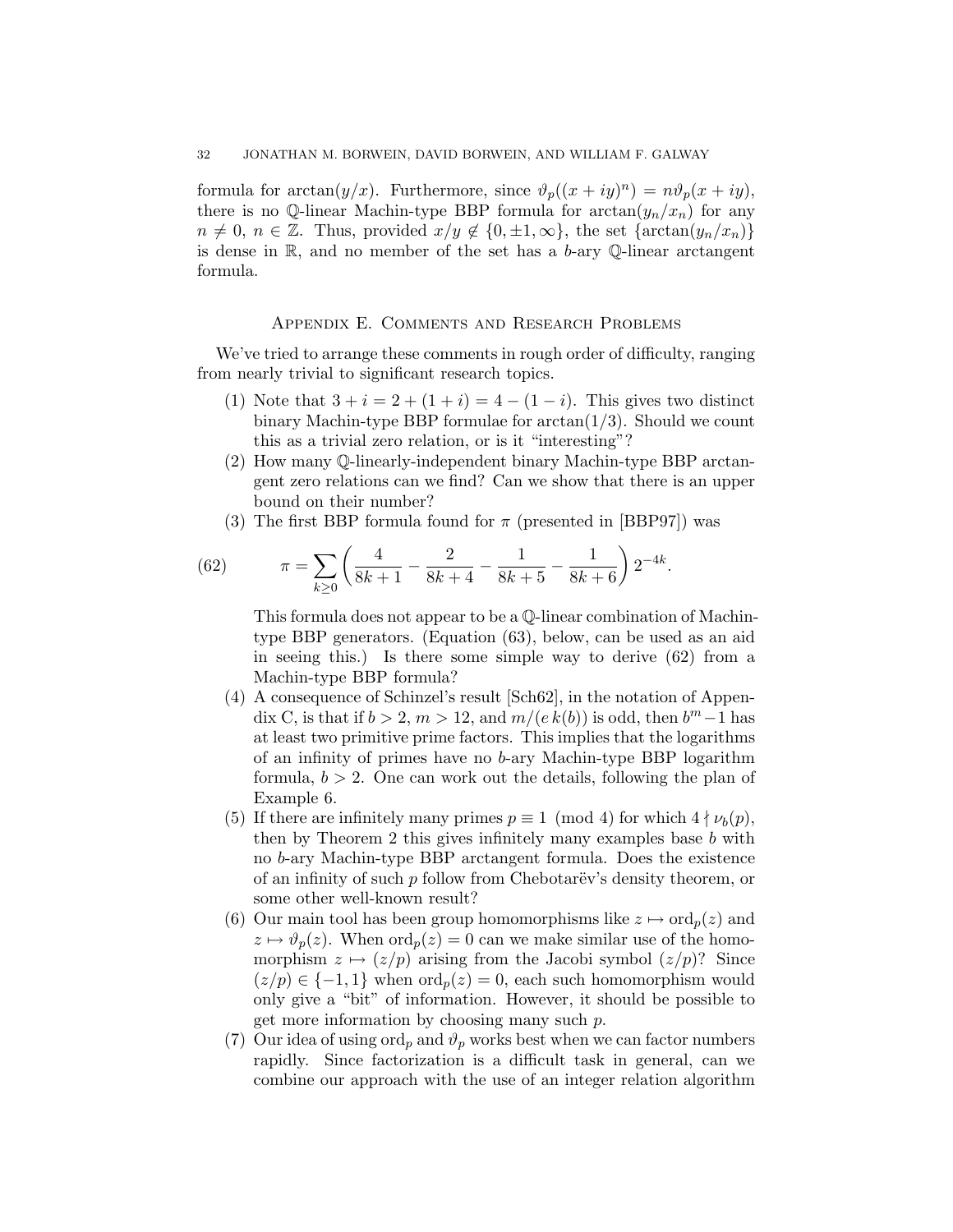such as PSLQ? The idea would be to find the "easy" factors, and use the resulting information to help guide PSLQ.

- (8) Zsigmondy's theorem has been generalized to number fields [\[Sch74\]](#page-33-15). (See also [\[BHV01\]](#page-33-16), which Carl Pomerance has described as kind of a grand generalization of Bang's theorem, with effective bounds on the exceptional cases.) These results should give an effective version of Zsigmondy's theorem for  $\mathbb{Q}[i]$ , which would provide an exclusion criterion for Machin-type BBP arctangent formulae that would be analogous to Theorem [6.](#page-21-1)
- (9) For the binary case, can we find exclusion criteria that deal with Aurifeuillian generators in logarithm formulae?
- (10) We could generalize the definition of a BBP-formula to allow sums of the form  $\sum_{k\geq 0} b^{-k}p(k)/q(k)$ ,  $b \in \mathbb{Z}[i], p, q \in \mathbb{Z}[i, k]$ . Doing so should avoid the need to treat arctangents and logarithms as separate cases. Could we get cleaner or more general results this way?
- (11) Let  $\zeta_n$  denote a primitive nth root of unity, and recall that  $L(s, b, n, A)$ is defined by Equation [\(3\)](#page-5-1). It's a simple exercise to show that for  $1 \leq j \leq n$  we have

(63) 
$$
L(1, b, n, j) = -\frac{1}{n} b^{j/n} \sum_{r=0}^{n-1} \zeta_n^{-rj} \ln(1 - \zeta_n^r b^{-1/n}).
$$

<span id="page-32-4"></span>(In his answer to [\[Knu98,](#page-33-17) Exercise 4.3.1.39], Knuth gives a different version of an explicit formula for  $L(1, b, n, j)$ .) Can our techniques be applied to determine whether or not a constant  $\kappa$  may be written as a linear combination of  $L(1, b^m, n, j)$ , with b, and perhaps n, fixed? This would probably require a good understanding of the algebraic number field  $\mathbb{Q}[\zeta_n, b^{1/n}]$ , among other things.

(12) To what extent can we justify the idea that our limited set of "Machintype" BBP generators gives all (or most) "interesting" arctangents and logarithms?

#### **REFERENCES**

- <span id="page-32-0"></span>[Bai00] David H. Bailey, A compendium of BBP-type formulas for mathematical constants, Manuscript available at [http://hpcf.nersc.gov/](http://hpcf.nersc.gov/~dhbailey/dhbpapers)∼dhbailey/dhbpapers, November 2000.
- <span id="page-32-3"></span>[BB98] Jonathan M. Borwein and Peter B. Borwein, Pi and the AGM, John Wiley & Sons Inc., New York, 1998, A study in analytic number theory and computational complexity, Reprint of the 1987 original, A Wiley-Interscience Publication, MR 99h[:11147.](http://www.ams.org/mathscinet-getitem?mr=99h:11147)
- <span id="page-32-1"></span>[BBP97] David Bailey, Peter Borwein, and Simon Plouffe, On the rapid computation of various polylogarithmic constants, Math. Comp. 66 (1997), no. 218, 903–913, MR 98d[:11165.](http://www.ams.org/mathscinet-getitem?mr=98d:11165)
- <span id="page-32-2"></span>[BC01] David H. Bailey and Richard E. Crandall, On the random character of fundamental constant expansions, Experiment, Math.  $10$  (2001), no. 2, 175–190, Manuscript available at [http://hpcf.nersc.gov/](http://hpcf.nersc.gov/~dhbailey/dhbpapers)∼dhbailey/dhbpapers, [MR 1 837 669.](http://www.ams.org/mathscinet-getitem?mr=1837669)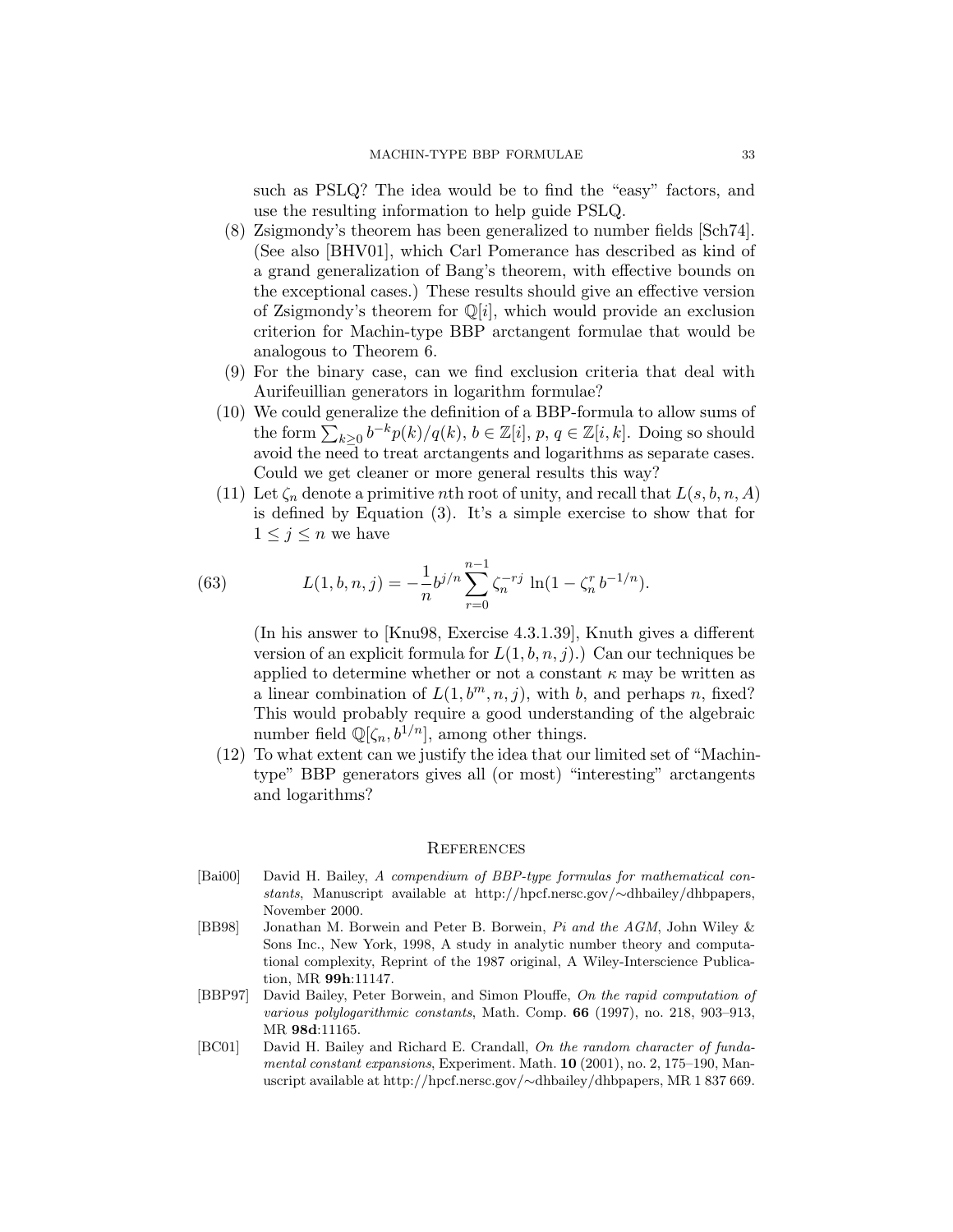- <span id="page-33-16"></span>[BHV01] Yu. Bilu, G. Hanrot, and P. M. Voutier, Existence of primitive divisors of Lucas and Lehmer numbers, J. Reine Angew. Math. **539** (2001), 75–122, With an appendix by M. Mignotte, [MR 1 863 855.](http://www.ams.org/mathscinet-getitem?mr=1863855)
- <span id="page-33-6"></span>[BLS<sup>+</sup>88] John Brillhart, D. H. Lehmer, J. L. Selfridge, Bryant Tuckerman, and S. S. Wagstaff, Jr., Factorizations of  $b^n \pm 1$ , second ed., American Mathematical Society, Providence, RI, 1988,  $b = 2, 3, 5, 6, 7, 10, 11, 12$  up to high powers. (The third edition is available at [http://www.ams.org/online](http://www.ams.org/online_bks/conm22) bks/conm22), MR 90d[:11009.](http://www.ams.org/mathscinet-getitem?mr=90d:11009)
- <span id="page-33-9"></span>[Bre93] Richard P. Brent, On computing factors of cyclotomic polynomials, Math. Comp. 61 (1993), no. 203, 131–149, MR 93m[:11131.](http://www.ams.org/mathscinet-getitem?mr=93m:11131)
- <span id="page-33-10"></span>[Cha] Marc Chamberland, Binary BBP-forumulas for logarithms, cyclotomic polynomials and Aurifeuillian identities, Draft of circa December, 2001, to appear.
- <span id="page-33-5"></span>[Coh93] Henri Cohen, A course in computational algebraic number theory, Springer-Verlag, Berlin, 1993, MR 94i[:11105.](http://www.ams.org/mathscinet-getitem?mr=94i:11105)
- <span id="page-33-1"></span>[FBA99] Helaman R. P. Ferguson, David H. Bailey, and Steve Arno, Analysis of PSLQ, an integer relation finding algorithm, Math. Comp. 68 (1999), no. 225, 351–369, MR 99c[:11157.](http://www.ams.org/mathscinet-getitem?mr=99c:11157)
- <span id="page-33-14"></span>[HW79] G. H. Hardy and E. M. Wright, An introduction to the theory of numbers, fifth ed., Oxford University Press, Oxford, 1979, MR 8li[:10002.](http://www.ams.org/mathscinet-getitem?mr=8li:10002)
- <span id="page-33-17"></span>[Knu98] Donald E. Knuth, The art of computer programming. Volume 2, third ed., Addison-Wesley, Reading, Mass., 1998, Seminumerical algorithms, Addison-Wesley Series in Computer Science and Information Processing.
- <span id="page-33-4"></span>[Kob84] Neal Koblitz, p-adic numbers, p-adic analysis, and zeta-functions, second ed., Springer-Verlag, New York, 1984, MR 86c[:11086.](http://www.ams.org/mathscinet-getitem?mr=86c:11086)
- <span id="page-33-12"></span>[Lün81] Heinz Lüneburg, Ein einfacher Beweis für den Satz von Zsigmondy über prim*itive Primteiler von*  $A^N - 1$ , Geometries and groups (Berlin, 1981), Springer, Berlin, 1981, pp. 219-222, MR 84d[:10006.](http://www.ams.org/mathscinet-getitem?mr=84d:10006)
- <span id="page-33-7"></span>[NZM91] Ivan Niven, Herbert S. Zuckerman, and Hugh L. Montgomery, An introduction to the theory of numbers, fifth ed., John Wiley & Sons Inc., New York, 1991, MR 91i[:11001.](http://www.ams.org/mathscinet-getitem?mr=91i:11001)
- <span id="page-33-0"></span>[Per00] Colin Percival, The quadrillionth bit of pi is '0', See [http://www.cecm.sfu.ca/projects/pihex/announce1q.html,](http://www.cecm.sfu.ca/projects/pihex/announce1q.html) September 2000.
- <span id="page-33-11"></span>[Rib91] Paulo Ribenboim, The little book of big primes, Springer-Verlag, New York, 1991, MR 92i[:11008.](http://www.ams.org/mathscinet-getitem?mr=92i:11008)
- <span id="page-33-2"></span>[Rib94] Paulo Ribenboim, Catalan's conjecture: Are 8 and 9 the only consecutive powers?, Academic Press Inc., Boston, MA, 1994, MR 95a[:11029.](http://www.ams.org/mathscinet-getitem?mr=95a:11029)
- <span id="page-33-8"></span>[Rie94] Hans Riesel, Prime numbers and computer methods for factorization, second ed., Birkhäuser Boston Inc., Boston, MA, 1994, MR 95h[:11142.](http://www.ams.org/mathscinet-getitem?mr=95h:11142)
- <span id="page-33-13"></span>[Sch62] A. Schinzel, On primitive prime factors of  $a^n - b^n$ , Proc. Cambridge Philos. Soc. 58 (1962), 555–562, [MR 26 #1280.](http://www.ams.org/mathscinet-getitem?mr=26:1280)
- <span id="page-33-15"></span>[Sch74] A. Schinzel, *Primitive divisors of the expression*  $A^n - B^n$  in algebraic number fields, J. Reine Angew. Math. 268/269 (1974), 27–33, Collection of articles dedicated to Helmut Hasse on his seventy-fifth birthday, II, MR  $49 \#8961$ .
- <span id="page-33-3"></span>[Wil98] Hugh C. Williams, *Édouard Lucas and primality testing*, Canadian Mathematical Society Series of Monographs and Advanced Texts, vol. 22, John Wiley & Sons Inc., New York, 1998, A Wiley-Interscience Publication, MR [2000b](http://www.ams.org/mathscinet-getitem?mr=2000b:11139):11139.

E-mail address: [jborwein@cecm.sfu.ca](mailto:jborwein@cecm.sfu.ca)

Department of Mathematics, Simon Fraser University, Burnaby, BC V5A 1S6, **CANADA** 

E-mail address: [dborwein@uwo.ca](mailto:dborwein@julian.uwo.ca)